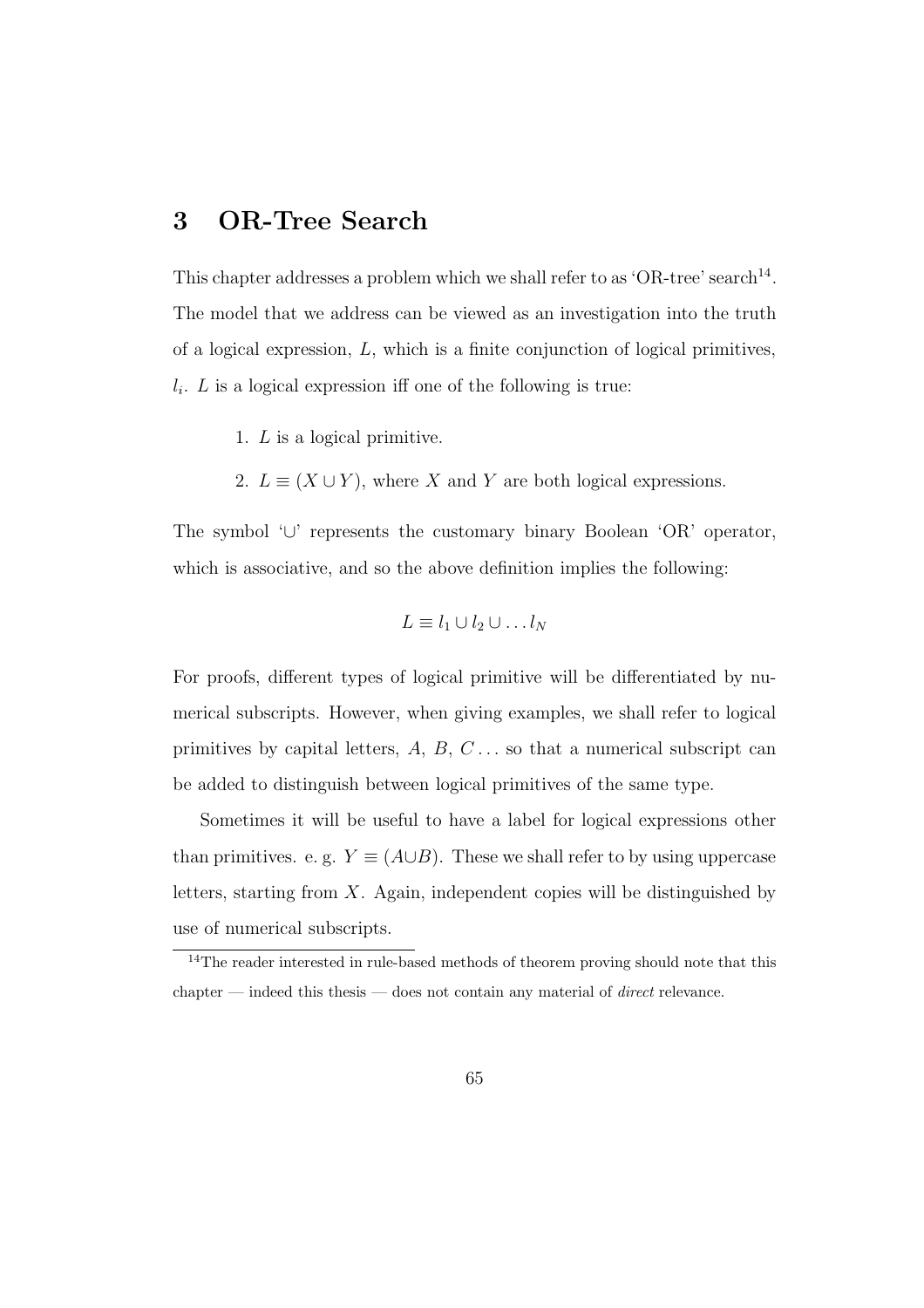#### **3.1 Deterministic Case**

We begin our consideration of this problem by restricting our attention to the case in which every logical primitive is a box. By box we mean a logical primitive which, when searched, will be shown for certain to be either true or false. The time taken to search a box may be a random variable, but we require that the expected time required to search it,  $t$ , is known. The probability, p, that it contains an object is also known.

We take the term 'box' from a classic and well-discussed case — see Dean [22], Joyce [35], Mitten [52] and Sweat [83] amongst others — which involves the search of a set of N boxes. In terms of the original model,  $p_i$ is the probability that box i contains an object, which is found if search is carried out on that box. We can view  $L$ , therefore, as the statement "one or more of the boxes  $l_1 \ldots l_N$  contains an object". We seek to deduce a search policy which can determine, for sure, the truth of a general logical expression, L, in the smallest possible expected time.

This search is termed satisficing, since it aims to find a solution which is good enough for some specified purpose. It is to be contrasted with an optimising search which aims to find the best solution available. In contrast to an optimisation, satisficing search does not necessarily have a solution – in this case search proceeds until all the possible solutions have been shown not to meet the constraints which define what is 'good enough', whereupon the search terminates unsuccessfully. If, however, a solution is found, search may be terminated immediately.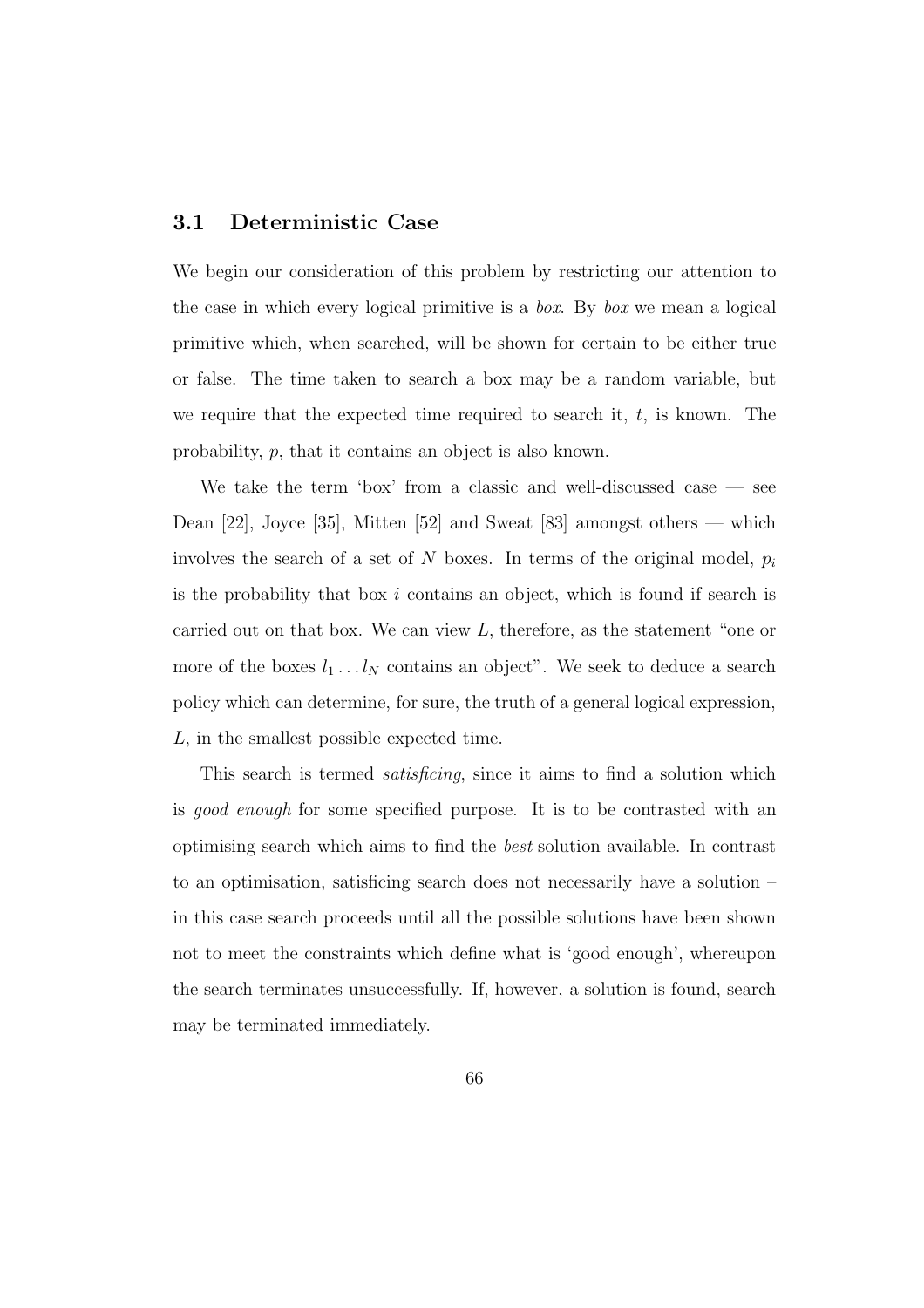We shall assume for simplicity that a search of a box which contains an object is certain to be successful, that is, an object will be found, although this restriction will be relaxed in Section 3.7.

Search continues until an object is detected, or until all the boxes have been unsuccessfully searched. A policy is termed optimal if it searches boxes in such a way that it minimises the payoff,  $V$ , equal to the expected time until termination.

In the model described above, each policy can be identified with what Kadane and Simon [37, 77] term a strategy, that is, a permutation of the integers from 1 to  $N$ . A strategy,  $A$ , represents the policy which searches the boxes in the order of the integers given by A, ceasing as soon as an object is detected or if all the boxes have been searched.

Consider an arbitrary strategy,  $A = \{a_1, a_2 \dots a_n\}$ . Using **x** to represent the state, we denote by  $V_A(\mathbf{x})$  the expected termination time of applying strategy  $A$  to search the boxes. We shall use  $q_i$  to denote the probability that an object is not found when box i is searched, and  $p_i = 1 - q_i$ .

Hence:

$$
V_A(\mathbf{x}) = \sum_{i=1}^{N} t_{a_i} \prod_{j=1}^{i-1} q_{a_j}
$$

We now modify A by interchanging the  $k^{th}$  and  $k + 1^{th}$  elements to obtain  $A' = \{a_1, a_2, \ldots a_{k-1}, a_{k+1}, a_k, a_{k+2}, \ldots, a_n\}$ , and consider the payoff from applying this modified strategy: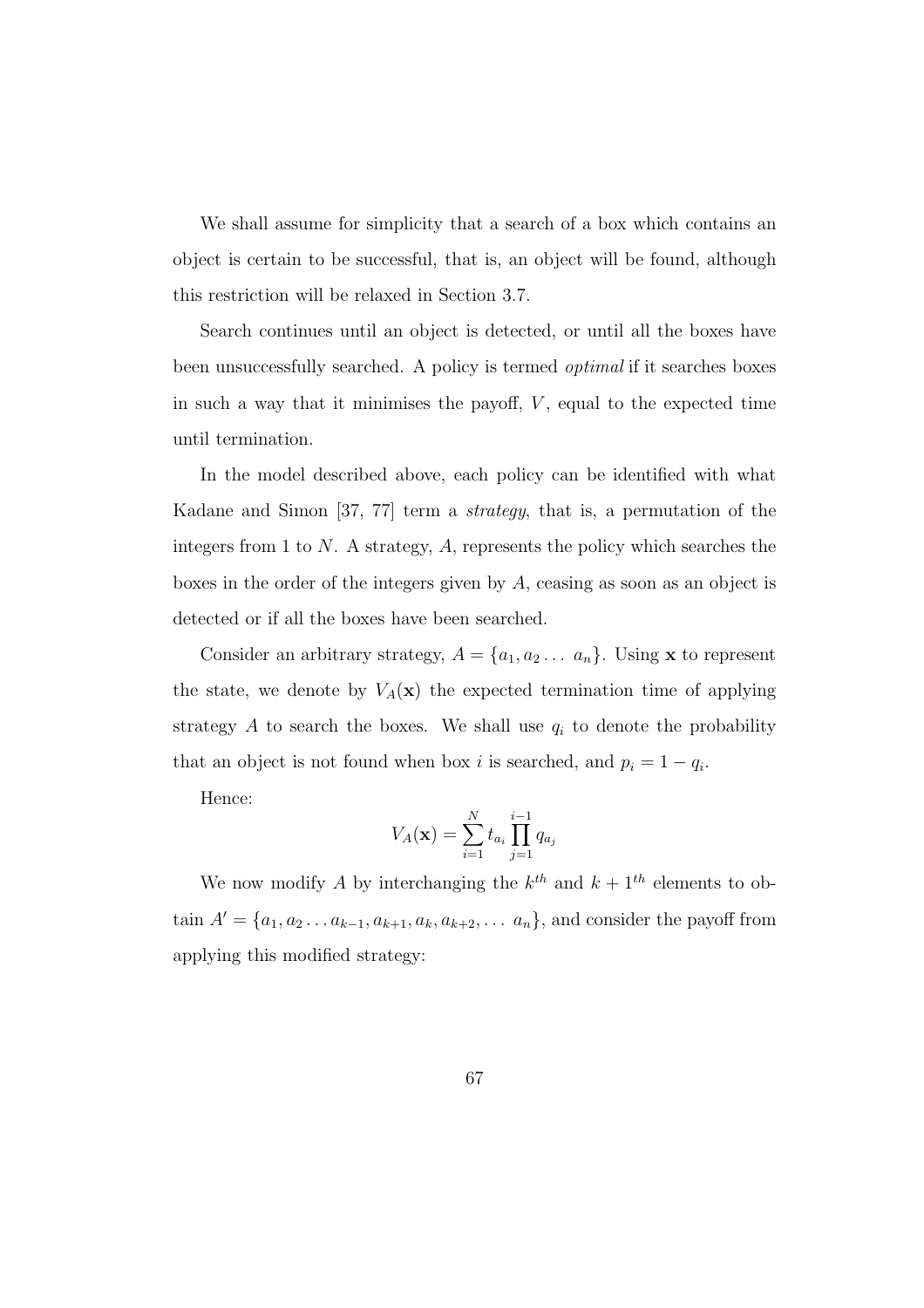$$
V_{A'}(\mathbf{x}) = \sum_{i=1}^{k-1} t_{a_i} \prod_{j=1}^{i-1} q_{a_j} + t_{a_{k+1}} \prod_{j=1}^{k-1} q_{a_j} + q_{a_{k+1}} t_{a_k} \prod_{j=1}^{k-1} q_{a_j} + \sum_{i=k+2}^{N} t_{a_i} \prod_{j=1}^{i-1} q_{a_j}
$$

It is instructive to consider the expected difference in the time taken by policies  $A$  and  $A'$ :

$$
V_A(\mathbf{x}) - V_{A'}(\mathbf{x}) = \sum_{i=k}^{k+1} t_{a_i} \prod_{j=1}^{i-1} q_{a_j} - t_{a_{k+1}} \prod_{j=1}^{k-1} q_{a_j} - q_{a_{k+1}} t_{a_k} \prod_{j=1}^{k-1} q_{a_j}
$$
  
\n
$$
= \prod_{j=1}^{k-1} q_{a_j} (t_{a_k} + (1 - p_{a_k}) t_{a_{k+1}} - t_{a_{k+1}} - t_{a_k} (1 - p_{a_{k+1}}))
$$
  
\n
$$
= \prod_{j=1}^{k-1} q_{a_j} (p_{a_{k+1}} t_{a_k} - p_{a_k} t_{a_{k+1}})
$$
  
\n
$$
> 0 \qquad \Leftrightarrow \frac{p_{a_{k+1}}}{t_{a_{k+1}}} > \frac{p_{a_k}}{t_{a_k}}
$$

This simple interchange argument shows that strategy  $A'$  is an improvement upon strategy  $A$  if the exchanged boxes,  $a_k$  and  $a_{k+1}$ , were not in decreasing order of  $\frac{p}{t}$ . If we define the *reward rate*,  $\emptyset_i = \frac{p_i}{t_i}$ , of a box *i*, we see that the optimal policy must therefore be to search the boxes in decreasing order of Ø.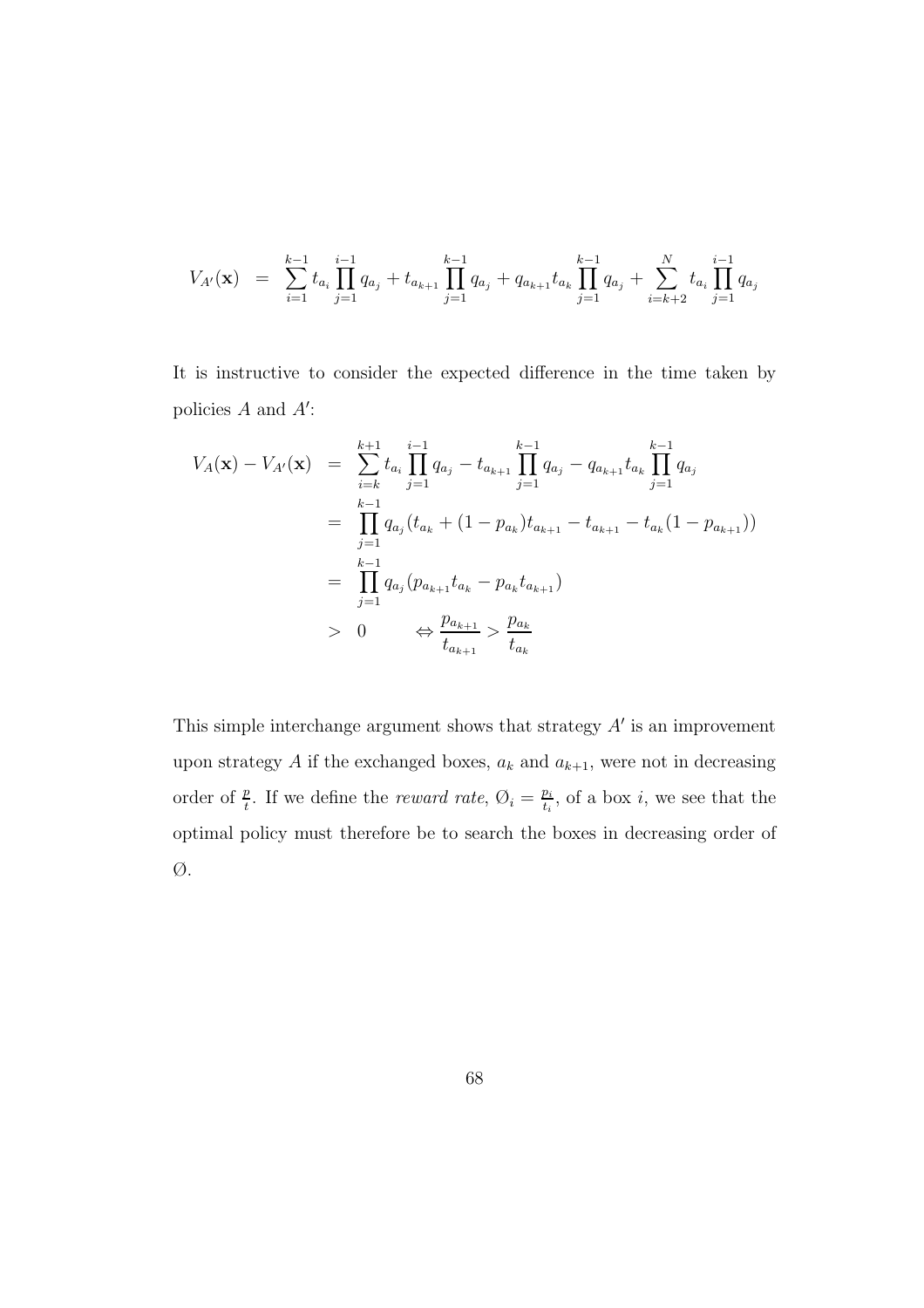#### **3.1.1 Linear Precedence Constraints**

We now suppose that some restrictions exist as to the order in which the boxes can be searched. Specifically, we consider the case of linear precedence constraints, as illustrated below.



Figure 14: Linear Precedence Constraints

Such a constraint structure arises if we assume that the boxes are arranged in N stacks, so that box  $(i, j)$  is the j<sup>th</sup> box in stack i, and the searcher is limited to searching only the uppermost unsearched box of each stack. The goal of search, to discover whether there is an object, remains unchanged.

There are now two factors that influence the choice of box; not only the immediate possibility of finding an object, but also the future benefit from access to boxes below must be considered. This problem has a straightforward solution, first shown by Mitten [52].

Let us begin by considering briefly the case in which the boxes are arranged so that the  $\mathcal{O}_i$  decreases from the top of each stack to the bottom.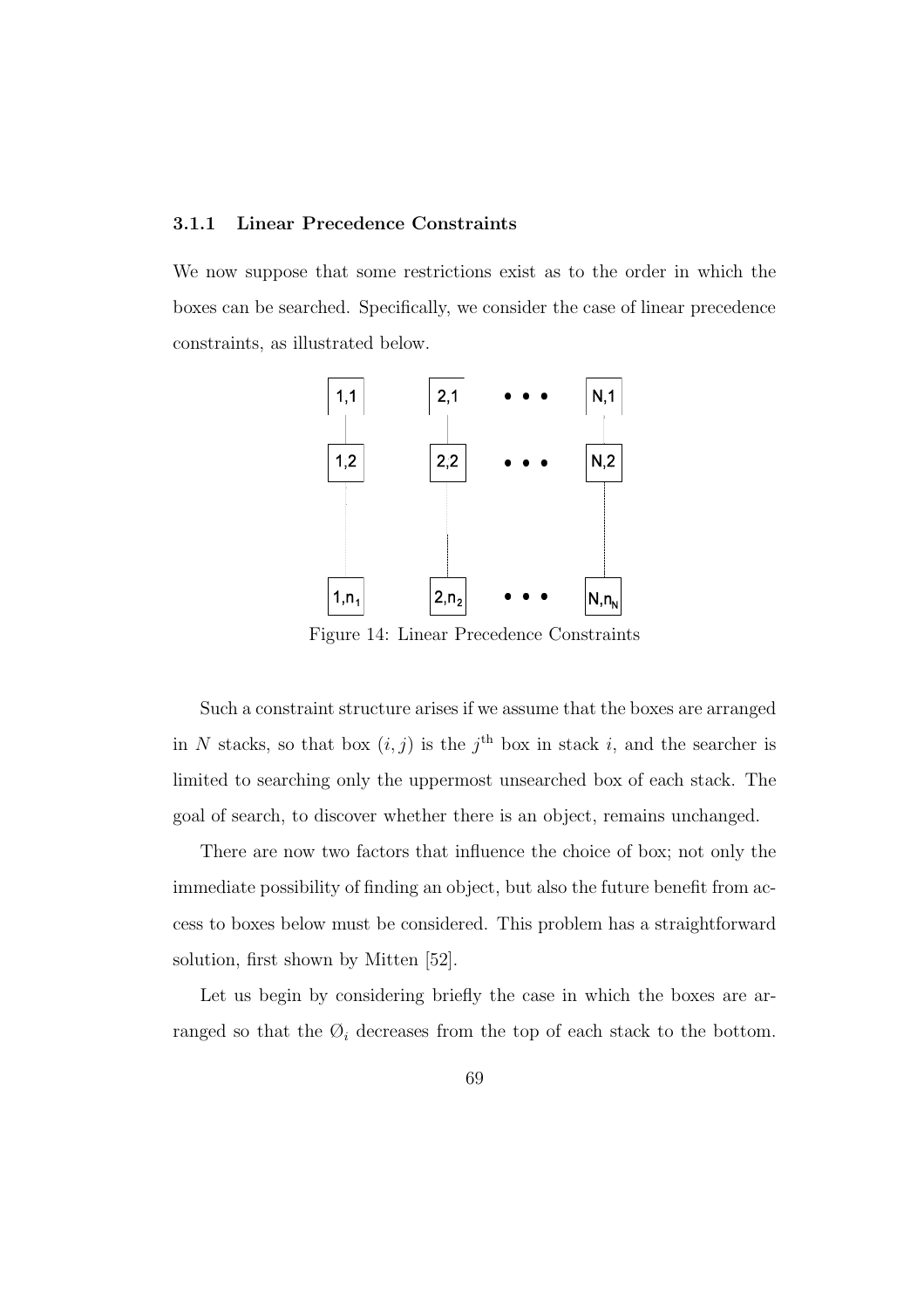In this case, it is possible to select the boxes in decreasing order of  $\mathcal{O}_i$ , and so the same payoff is possible. This is, therefore, optimal by the trivial observation that restricting the possible actions cannot possibly improve the payoff. We now show that it is possible for any boxes problem with linear precedence constraints to find an equivalent one with this structure.

Suppose  $\mathcal{O}_{(i,j)} < \mathcal{O}_{(i,j+1)}$ . We show that this implies that boxes  $(i, j)$  and  $(i, j+1)$  belong to the same *indivisible block*. By this we mean that it cannot be optimal to immediately follow search of  $(i, j)$  by search of any box other than  $(i, j + 1)$ . To see this, we compare the payoffs of the following three policies:

- $\pi_1$ : Search some other box(es), k, then box  $(i, j)$ , then box  $(i, j + 1)$ .
- $\pi_2$ : Search box  $(i, j)$ , then some other box(es), k, then box  $(i, j + 1)$ .
- $\pi_3$ : Search box  $(i, j)$ , then box  $(i, j + 1)$ , then some other box(es), k.

(It is understood that the policies only search if necessary  $-$  i.e. that they terminate if an object is found). Let us denote by  $p_k$  the overall probability that the other box(es) contain an object and by  $t_k$  the expected time to search them.

$$
V_{\pi_1} = t_k + q_k t_{(i,j)} + q_k q_{(i,j)} t_{(i,j+1)}
$$
  
\n
$$
V_{\pi_2} = t_{(i,j)} + q_{(i,j)} t_k + q_k q_{(i,j)} t_{(i,j+1)}
$$
  
\n
$$
V_{\pi_3} = t_{(i,j)} + q_{(i,j)} t_{(i,j+1)} + q_{(i,j)} q_{(i,j+1)} t_k
$$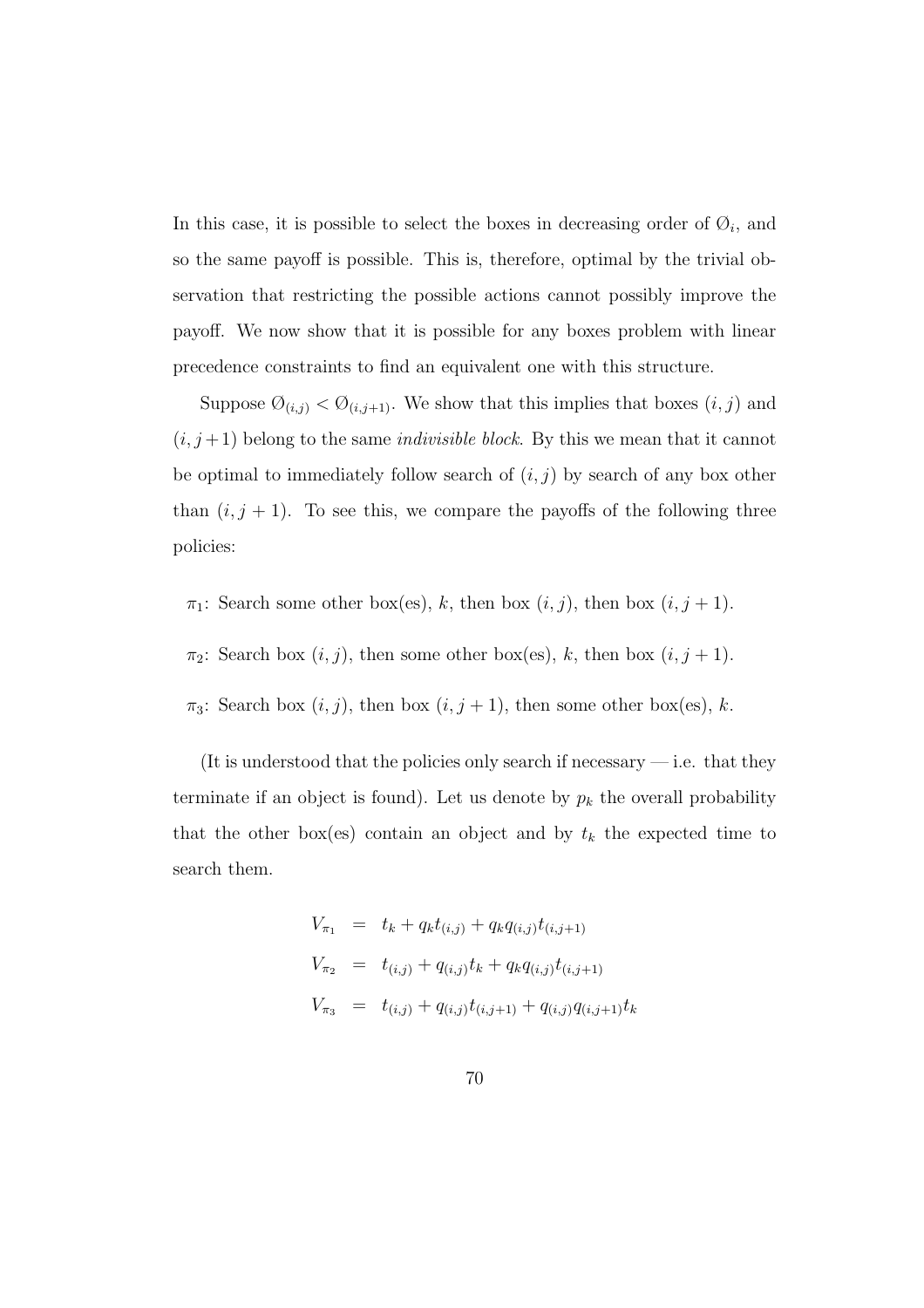Hence:

$$
V_{\pi_2} - V_{\pi_1} = t_{(i,j)} + q_{(i,j)}t_k - t_k - q_k t_{(i,j)}
$$
  
\n
$$
= p_k t_{(i,j)} - p_{(i,j)}t_k
$$
  
\n
$$
= t_{(i,j)}t_k(\mathcal{O}_k - \mathcal{O}_{(i,j)})
$$
  
\n
$$
V_{\pi_2} - V_{\pi_3} = q_{(i,j)}t_k + q_k q_{(i,j)}t_{(i,j+1)} - q_{(i,j)}t_{(i,j+1)} - q_{(i,j)}q_{(i,j+1)}t_k
$$
  
\n
$$
= q_{(i,j)}(p_{(i,j+1)}t_k - p_k t_{(i,j+1)})
$$
  
\n
$$
= q_{(i,j)}t_k t_{(i,j+1)}(\mathcal{O}_{(i,j+1)} - \mathcal{O}_k)
$$
  
\n(9)

Equation (8) implies that if  $\mathcal{O}_k > \mathcal{O}_{(i,j)}$  then policy  $\pi_1$  achieves a lower payoff than policy  $\pi_2$ , while equation (9) implies that if  $\emptyset_k < \emptyset_{(i,j+1)}$  then policy  $\pi_3$  achieves a lower payoff than policy  $\pi_2.$  At least one of these conditions applies, since  $\mathcal{O}_{(i,j+1)} > \mathcal{O}_{(i,j)}$ , and so policy  $\pi_2$  is therefore not optimal.

The solution then proceeds by processing the boxes, starting from the bottom of each stack, grouping them into indivisible blocks wherever possible. This process of grouping together separate searches into a single unit we shall refer to as chunking. Once no more chunking can be carried out, the indivisible blocks are said to be maximal. In this case, it is a consequence of the criterion for chunking that the maximal indivisible blocks within a stack must now be in order of decreasing  $\emptyset$ , and so the optimum policy is just to search them in decreasing order of Ø.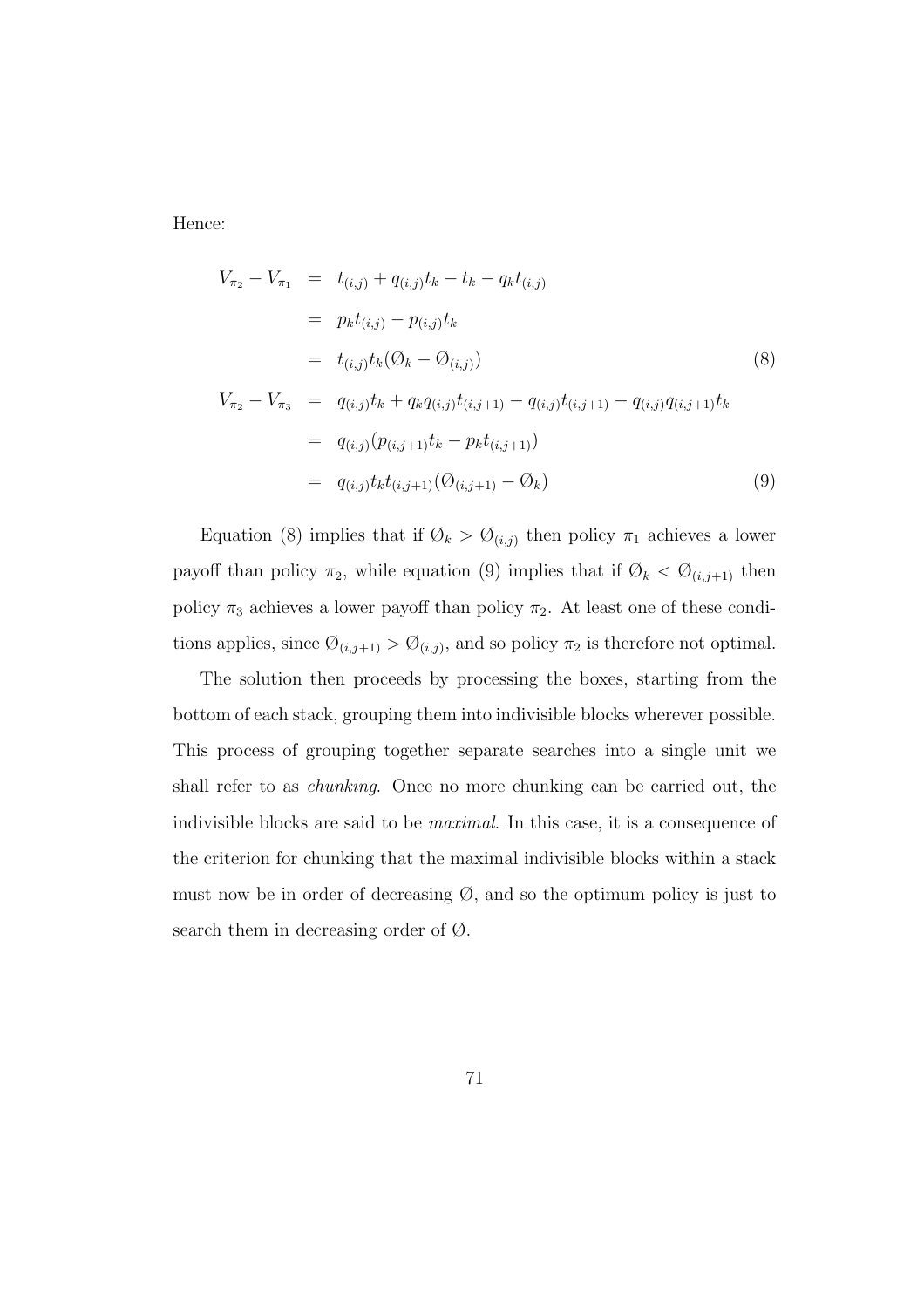### **3.2 Stochastic Case**

We now increase the scope of the model to cater for a more general class of logical primitives, to allow dynamic revelation of nodes (previously referred to as boxes) in the course of search. We assume that all nodes belong to one of n different types, the details of which are known.

Satisficing search on an out-tree differs from more familiar tree search models, such as shortest path search, in that the structure of nodes already searched is of no importance in guiding further search. Apart from the set of nodes now available for search, the only relevant result of previous search is whether or not an object has been found. The state of an ongoing search problem may therefore be represented by  $x$ , a vector of length n that contains the number of nodes of each type that are currently visible.

Subsection 3.3.2 compares the values of different problems and so there the state of a search will be represented  $(x, d)$  where **d** is a vector of length n which summarises the details of each type of node.

$$
\mathbf{d} = (d_1, d_2 \ldots d_n) \text{ where } d_i = (p_i, t_i, f_i)
$$

The definitions of  $p_i$  and  $t_i$  are unchanged, whilst we use  $f_i(s)$  to denote the *offspring distribution* of node i. This is defined as the *n*-dimensional probability distribution of extra nodes revealed when a type i node is searched.

We shall use familiar notation,  $V_\pi(\mathbf{x}, \mathbf{d})$ , to refer to the expected time taken to terminate starting from state **x** with nodes of type **d**, when policy  $\pi$ is applied. In cases where **d** is fixed, we shall abbreviate this as  $V_\pi(\mathbf{x})$ . The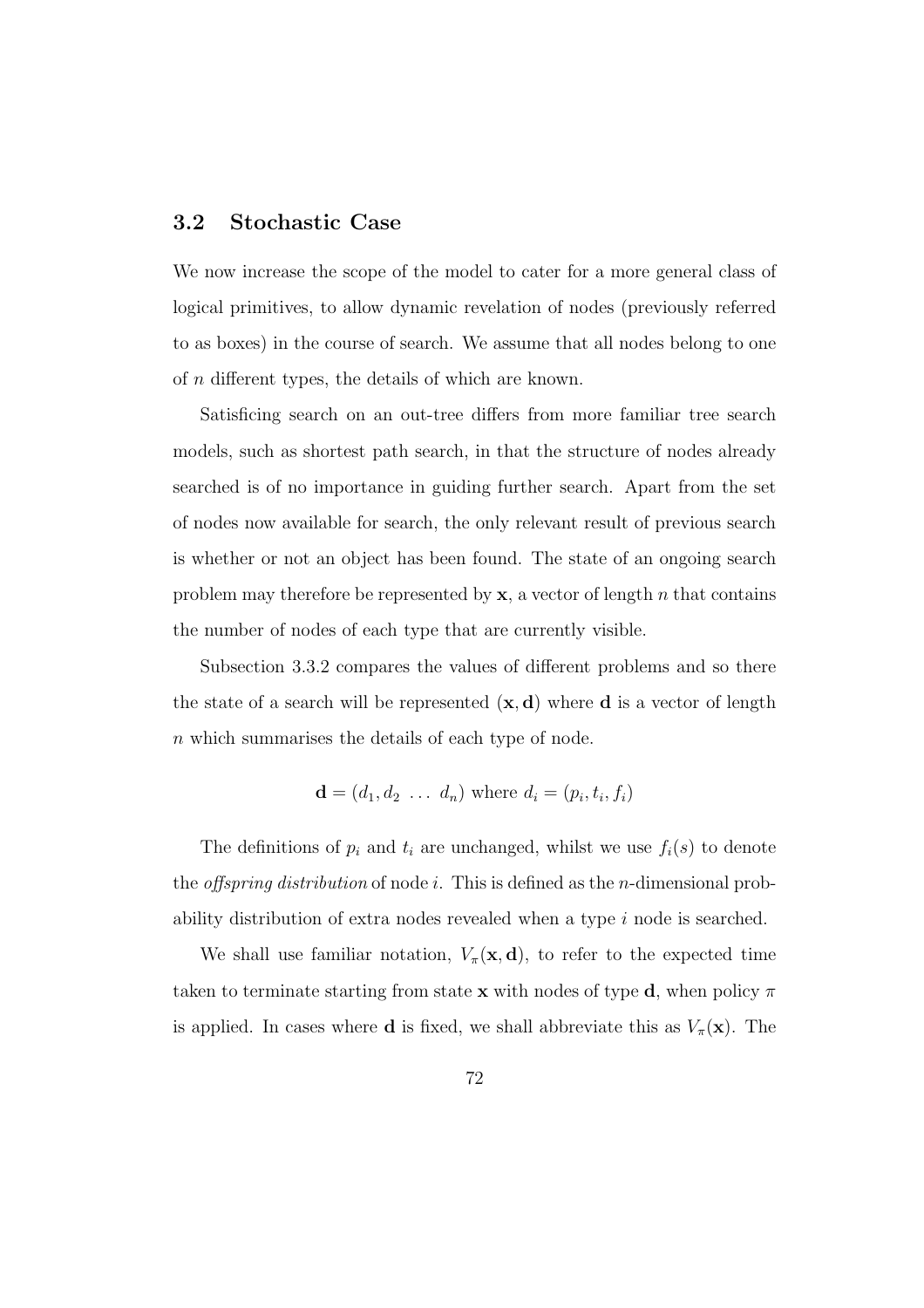optimal value,  $V(\mathbf{x})$  is given by:

$$
V(\mathbf{x}) = min_{\pi}\{V_{\pi}(\mathbf{x})\}
$$

A (non-randomised) policy  $\pi$  is a (deterministic) function of a state  $\mathbf{x}_i^{\pi}$ , with past history,  $\mathbf{H_i} = (\mathbf{x_0}^{\pi}, a_1, \mathbf{x_1}^{\pi}, a_2 \dots \mathbf{x_i}^{\pi})$ , where  $a_i \in \{1 \dots n\}$ . Denote the  $\tau + 1^{\text{th}}$  action taken by  $\pi$ , as  $\pi_{\tau}(\mathbf{H}_{\tau})$ . A Markov policy is a policy which does not take the past history of states or actions into account, so can be expressed  $\pi(\mathbf{x}_i^{\pi}) = a_i$ . Since this is a one player game, there is an optimal policy amongst the class of non-randomised Markov policies. We shall therefore restrict our attention for the rest of this paper to these policies, so any policy mentioned may be assumed to be both non-randomised and Markov.

We shall expand the state space by adding the special state,  $\langle T \rangle$ , which corresponds to having found an object. This must be a trapping state. The expected time to search for an object from this state is always 0. From any other state, action  $\alpha$  may only be taken if there is a node of that type available for search. In such a case, the expected time required to take action  $a$  is a constant,  $t_a$ , so the cost,  $c(\mathbf{x}, a)$ , of taking action a from state **x** satisfies:

$$
E[c(\mathbf{x},a)] = t_a I_{\mathbf{x} \neq \langle \mathrm{T} \rangle}
$$

A node type is termed most rewarding if it achieves the maximum reward rate. A node is termed *most rewarding* if it is of a most rewarding type. In the exposition that follows, we use  $I^*$  to denote the set of most rewarding node types.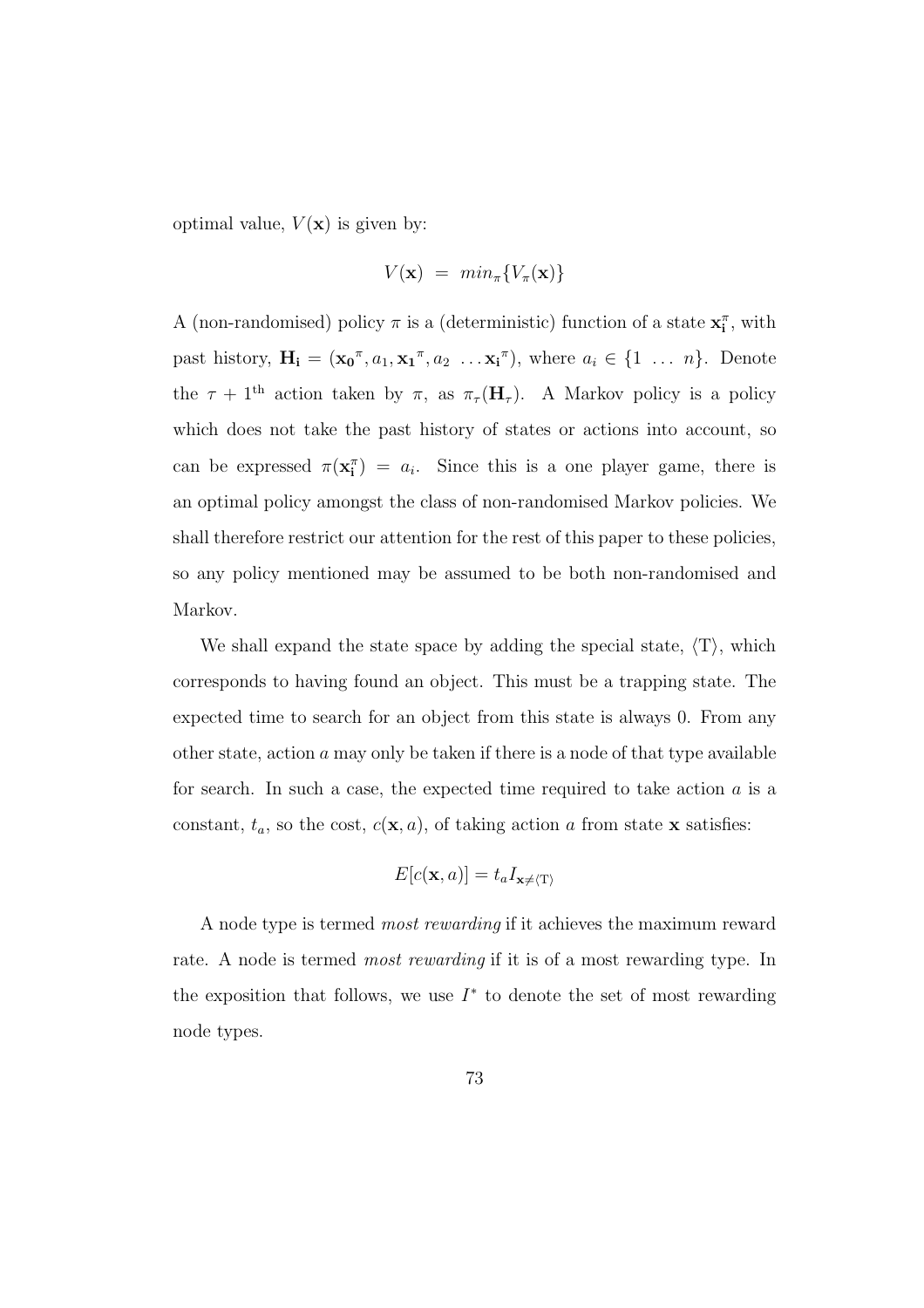We define an *exhaustive search* of type i nodes as a sequence of searches of type i nodes, which terminates either upon finding an object or when there are no more nodes of type i available for search, whichever happens first.

Now define a k-exhaustive search of nodes of type i as a sequence of searches of type i nodes which terminates either as soon as it finds an object or when there are no more nodes of type  $i$  are available, or when it has carried out k searches, whichever happens first. The above defined exhaustive search is therefore equivalent to an  $\infty$ -exhaustive search by this definition.

A simple-minded policy is defined as a policy which carries out an exhaustive search of the most rewarding node type(s) whenever possible.

We now explain the equivalence with tree search. Each logical primitive corresponds to a node in the search tree. If search reveals the node to contain an object, this is interpreted as discovering that the corresponding logical primitive is true. We shall disregard degenerate search 'opportunities' nodes which have no probability of containing an object — and so the only way to conclude for certain that  $L$  is false is to show that each of the  $L_i$  is false. This corresponds to the game ending when all the nodes are exhausted.

### **3.3 Nature of the Optimal Policy**

Our analysis proceeds in three stages. In Subsection 3.3.1, we prove that the optimal policy must be simple-minded. This establishes the optimal action from states in which there are any most rewarding nodes available for search. We then show how it is possible to treat an exhaustive search in a similar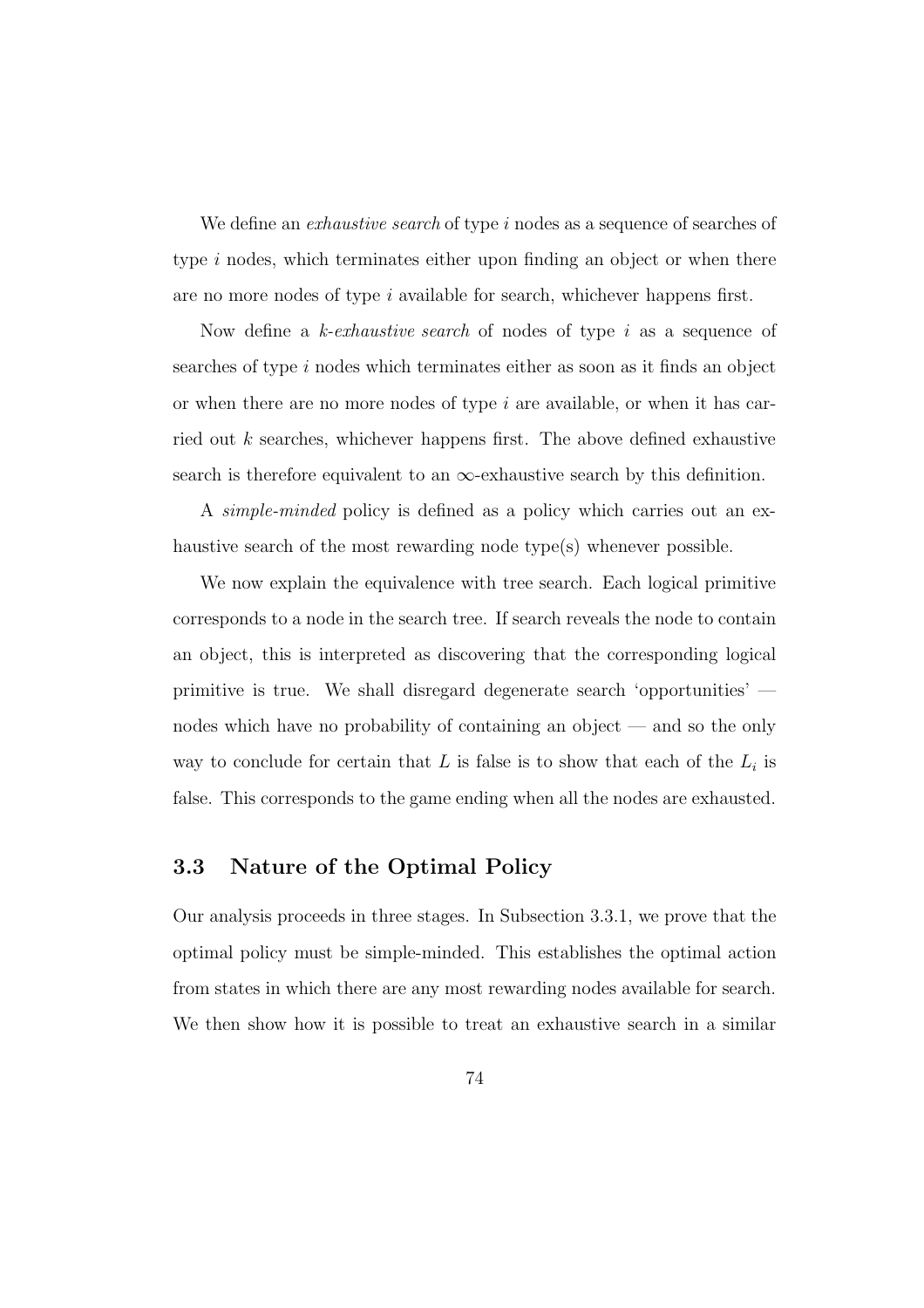fashion to the search of a single node. The next section then uses this to prove Theorem 3.2, which then establishes a connection between a problem with *n* node types and a problem with  $n - 1$  transformed node types.

Finally, Subsection 3.3.3 establishes that dynamic programming may be used to solve the problem by recursive application of Theorem 3.2, proving the optimal policy to be a simple priority order rule. The structure of this proof is identical to that of the proof by Tsitsiklis[85] for semi-Markov bandits.

#### **3.3.1 A Restriction on the Optimal Policy**

To simplify the following theorem, we slightly modify our conception of the game. Suppose that, rather than stopping once an object has been found, all policies keep searching as long as any boxes are available for search. The equivalence between the games is maintained by assuming that searches carried out once an object has been discovered are made at no cost. This construction is useful since it allows conditioning upon the states encountered to be independent of whether or not an object has been found.

The state we denote as  $(W, X)$ , where X has its previous meaning, and W keeps track of whether an object has been found, assuming value 0 if an object has been found, and value 1 if not. Hence:

$$
E[c(W, \mathbf{X}, a)] = W t_a
$$

**Theorem 3.1** A policy which is not simple-minded cannot be optimal.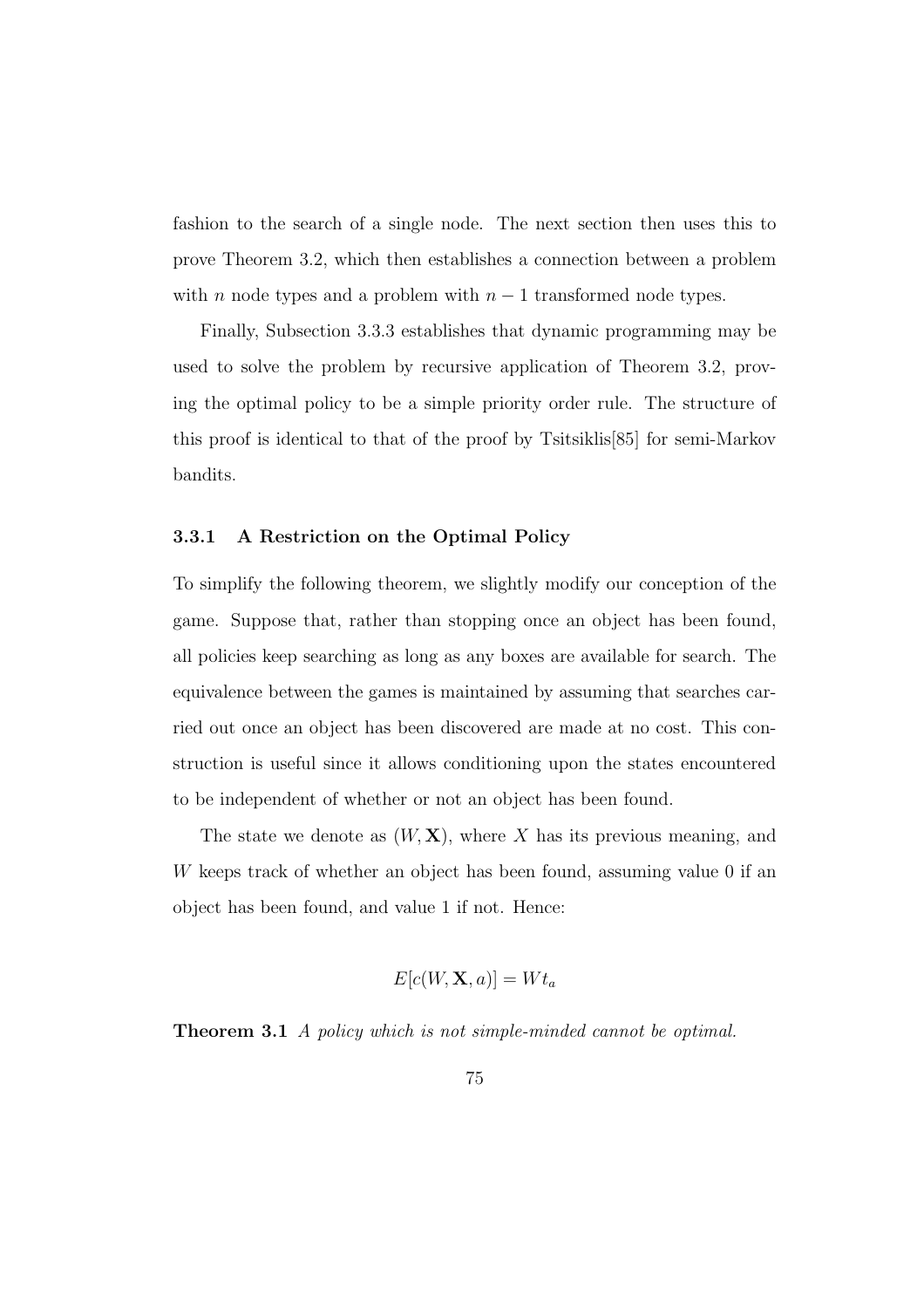**Proof:** Consider an arbitrary policy,  $\pi$ , which is not simple-minded. It is shown that there exists a policy,  $\pi'$ , which achieves a strictly better payoff. Define the stopping time,  $N < \infty$ , as the time at which policy  $\pi$ first breaks the simple-minded criterion. (That is  $\pi_N(\mathbf{x}_N) \notin I^*$ , although for some  $i^* \in I^*$ ,  $\mathbf{x}_{N_{i^*}}^{\pi} > 0$  and so  $i^*$  would have been a legal action in state  $\mathbf{x}_N^{\pi}$ . The payoff achieved by a policy  $\pi$ ,  $V_{\pi}[\mathbf{x}]$ , we break into three parts. The expected cost of actions taken from states  $\mathbf{X}_0$  up to  $\mathbf{X}_{N-1}$  is written A. The expected cost of actions taken from the state in which policy  $\pi$  first misses a chance of searching a node of type  $i^*$ ,  $\mathbf{X}_N$ , until the state in which it next takes the chance,  $\mathbf{X}_M$ , is written B. The expected cost of actions after this point is written C. Note that the time at which policy  $\pi$  first takes action  $i^*$  again,  $M \leq \infty$ , is a stopping time. (If policy  $\pi$  never does,  $M = \infty$  and  $C = 0$ ).

$$
V_{\pi}[\mathbf{x}] = E\left[\sum_{i=0}^{\infty} c(W_i^{\pi}, \mathbf{X}_i^{\pi}, \pi_i(\mathbf{X}_i^{\pi}))\right] = A + B + C
$$

where :

$$
A = E\left[\sum_{i=0}^{N-1} c(W_i^{\pi}, \mathbf{X}_i^{\pi}, \pi_i(\mathbf{X}_i^{\pi}))\right]
$$
  
\n
$$
B = E\left[\sum_{i=N}^{M} c(W_i^{\pi}, \mathbf{X}_i^{\pi}, \pi_i(\mathbf{X}_i^{\pi}))\right]
$$
  
\n
$$
= E\left[\sum_{i=N}^{M-1} c(W_i^{\pi}, \mathbf{X}_i^{\pi}, \pi_i(\mathbf{X}_i^{\pi})) + c(W_M^{\pi}, \mathbf{X}_M^{\pi}, i^*)\right]
$$
  
\n
$$
C = E\left[\sum_{i=M+1}^{\infty} c(W_i^{\pi}, \mathbf{X}_i^{\pi}, \pi_i(\mathbf{X}_i^{\pi}))\right]
$$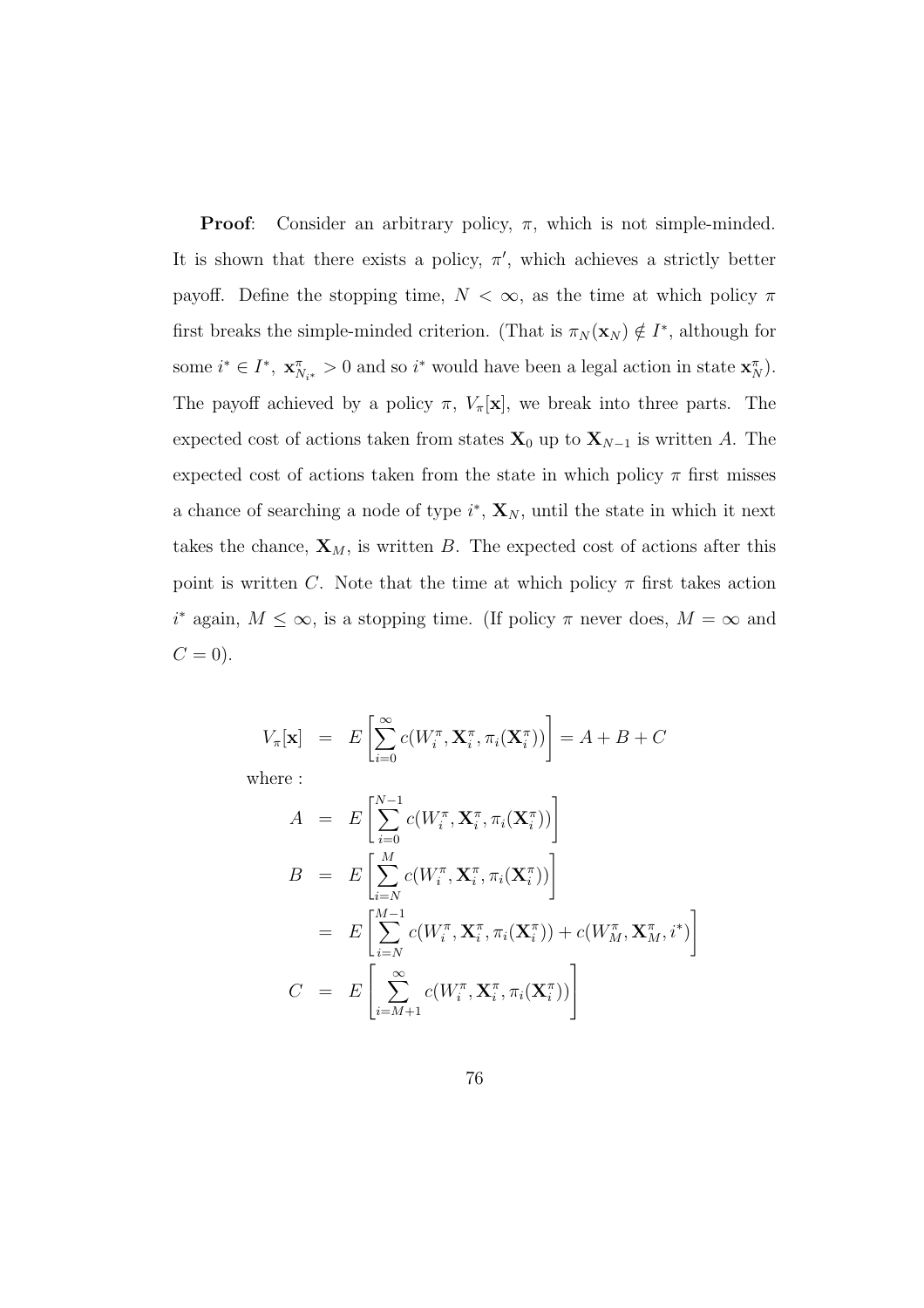

Figure 15: Alternative Policy  $\pi'$ 

Consider a policy  $\pi'$  which mimics policy  $\pi$  until time N, when  $\pi$  first misses an opportunity to search a node of some type  $i^* \in I^*$ . Policy  $\pi'$  now deviates by searching a node of type  $i^*$ . This is admissible, since N is a stopping time. The search of a node of type  $i^*$  may result in extra nodes of other types being added to the state, but it cannot result in such nodes being removed. It is therefore an admissible policy to mimic the actions taken by policy  $\pi$  once more. Policy  $\pi'$  does this until time M. If  $M < \infty$ , then at this time policy  $\pi$  searches the node of type  $i^*$  which  $\pi'$  searched earlier, and the two policies reconverge and play identically once more.

Denoting by  $\mathbf{x} + y$  the state arrived at from **x** when a node of type  $i^*$  is expanded, policy  $\pi'$  leads to the following series of states:

$$
\left\{ \mathbf{X}_{0}^{\pi}, \mathbf{X}_{1}^{\pi}, \ldots, \mathbf{X}_{N}^{\pi}, \mathbf{X}_{N}^{\pi}+y, \mathbf{X}_{N+1}^{\pi}+y, \ldots, \mathbf{X}_{M-1}^{\pi}+y, \mathbf{X}_{M+1}^{\pi}, \mathbf{X}_{M+2}^{\pi}, \ldots \right\}
$$

The payoff achieved by policy  $\pi'$  we express, as before, as the sum of three parts: A' is the expected cost of the first N actions, B' of the next  $M - N$ , and  $C'$  of the remainder: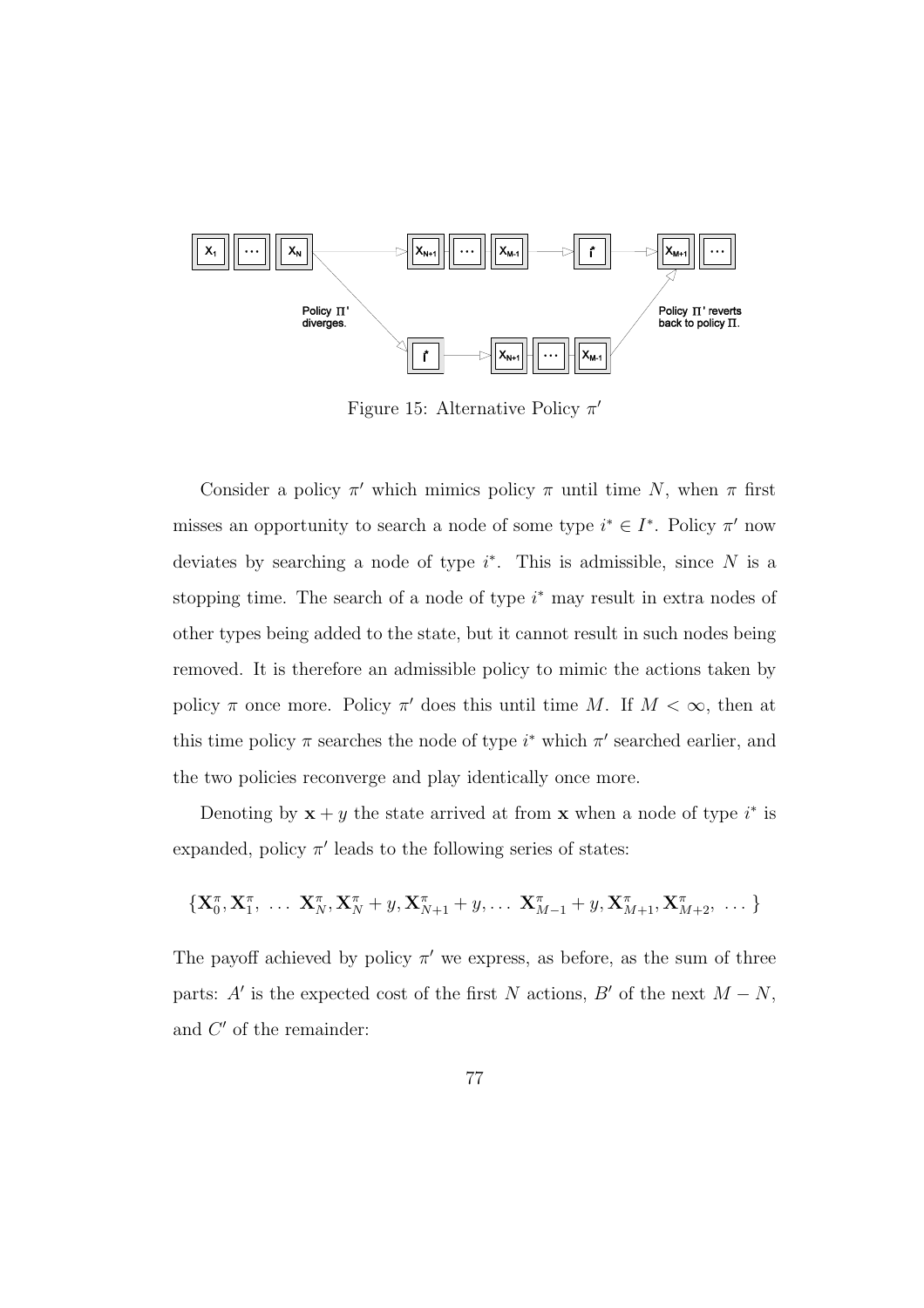$$
V_{\pi'}[\mathbf{x}] = E\left[\sum_{i=0}^{\infty} c(\mathbf{X}_i^{\pi'}, \pi'_i(\mathbf{X}_i^{\pi'}))\right] = A' + B' + C'
$$

Where:

$$
A' = E\left[\sum_{i=0}^{N-1} c(W_i^{\pi'}, \mathbf{X}_i^{\pi'}, \pi_i'(\mathbf{X}_i^{\pi'}))\right] = A
$$
  
\n
$$
B' = E\left[\sum_{i=N}^{M} c(W_i^{\pi'}, \mathbf{X}_i^{\pi'}, \pi_i'(\mathbf{X}_i^{\pi'}))\right]
$$
  
\n
$$
= E\left[c(W_i^{\pi'}, \mathbf{X}_{N}^{\pi'}, i^*) + \sum_{i=N+1}^{M} c(W_i^{\pi'}, \mathbf{X}_i^{\pi'}, \pi_i'(\mathbf{X}_i^{\pi'}))\right]
$$
  
\n
$$
C' = E\left[\sum_{i=M+1}^{\infty} c(W_i^{\pi'}, \mathbf{X}_i^{\pi'}, \pi_i'(\mathbf{X}_i^{\pi'}))\right] = C
$$
  
\n
$$
V_{\pi}[\mathbf{x}] - V_{\pi'}[\mathbf{x}] = (A + B + C) - (A' + B' + C') = B - B'
$$
  
\n
$$
= E\left[[E D | \pi_N(\mathbf{X}_N^{\pi})] = a_N, \dots, \pi_M(\mathbf{X}_M^{\pi}) = a_M\right]]
$$

We consider D, the difference in expected payoff of policies  $\pi$  and  $\pi'$ , conditional upon the sequence of actions taken.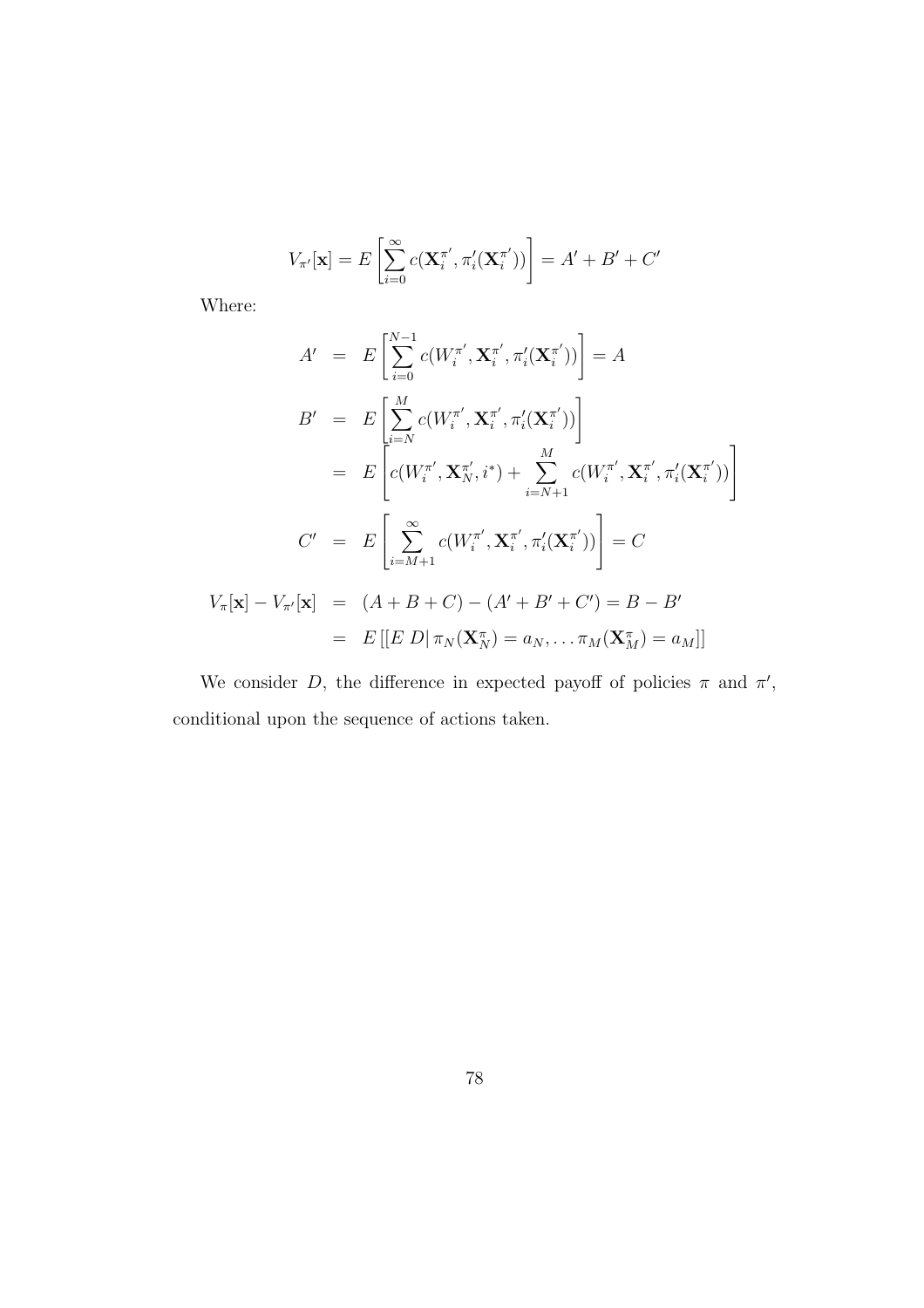$$
D = \sum_{i=N}^{M-1} c(W_i^{\pi}, \mathbf{X}_i^{\pi}, \pi(\mathbf{X}_i^{\pi})) + c(W_M^{\pi}, \mathbf{X}_M^{\pi}, i^*)
$$
  
\n
$$
-c(W_N^{\pi'}, \mathbf{X}_N^{\pi'}, i^*) - \sum_{i=N+1}^{M} c(W_i^{\pi'}, \mathbf{X}_i^{\pi'}, \pi_i(\mathbf{X}_i^{\pi'}))
$$
  
\n
$$
= \sum_{i=N}^{M-1} W_i^{\pi} t_i + W_M^{\pi} t_{i^*} - W_N^{\pi'} t_{i^*} - \sum_{i=N+1}^{M} W_{i-1}^{\pi'} q_{i^*} t_{a_{i-1}}
$$
  
\n
$$
= p_{i^*} \sum_{i=N}^{M-1} t_{a_i} \prod_{j=N}^{i-1} q_{a_j} + t_{i^*} (\prod_{j=N}^{M} q_j - 1)
$$
  
\n
$$
= t_{i^*} \left( \sum_{i=N}^{M-1} \frac{p_{i^*}}{t_{i^*}} t_{a_i} \prod_{j=N}^{i-1} q_{a_j} + \prod_{j=N}^{M} q_j - 1 \right)
$$
  
\nSince  $i^*$  is a most rewarding node,  $\frac{p_{i^*}}{z} > \frac{p_i}{z}$   $\forall i \notin I^*.$ 

Since  $i^*$  is a most rewarding node,  $\frac{p_{i^*}}{t_{i^*}} > \frac{p_i}{t_i} \; \forall i \notin I^*$ .  $=$   $t_{i^*}$  $\sqrt{ }$  $\mathcal{L}$  $\sum_{ }^{M-1}$  $i = N$ pa*i* ta*i*  $t_{a_i}$ <sub>i−1</sub><br>Π  $j=N$  $q_{a_j} + \prod$ M  $j=N$  $q_j - 1$  $\setminus$  $\overline{1}$ M  $\setminus$ 

$$
= t_{i^*} \left( \sum_{i=N}^{M-1} p_{a_i} \prod_{j=N}^{i-1} q_{a_j} + \prod_{j=N}^{M} q_j - 1 \right)
$$
  
> 0

We have now established that the optimal policy is simple-minded. This is equivalent to stating that it carries out an exhaustive search for most rewarding nodes at every opportunity. Rather than considering a single search we now consider search of a type  $i$  node followed by an exhaustive search for nodes of type  $i^*$ . We denote as  $\hat{p}_i(i^*)$  the probability of finding an object with such a chuck of search. The expected time taken to search such a chunk

 $\mathcal{L}$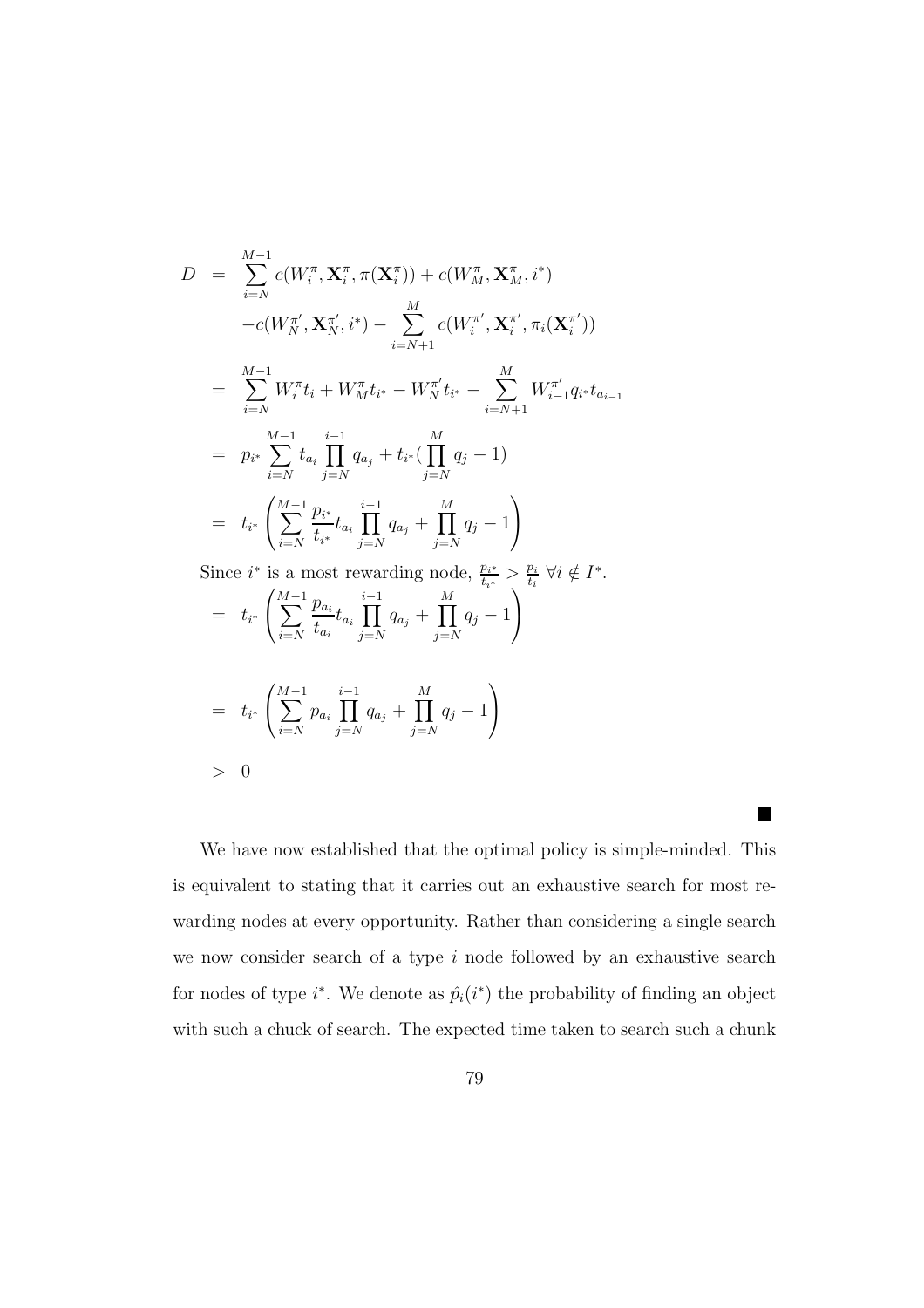we denote  $\hat{t}_i(i^*)$ , and let us use  $\hat{f}_i(i^*)$  to represent the distribution of nodes revealed. We can now use these values to enable the mathematical treatment of this chunk of search as if it were the expansion of a single node.

#### **3.3.2 An Equivalence Between Search Problems**

This section leads to a theorem which establishes an identity between  $V(\mathbf{x}, \mathbf{d})$ and the value of a modified problem  $V(\mathbf{x}', \mathbf{d}')$  which has one less node type.

**Theorem 3.2** If  $i^*$  is a most rewarding node type then

$$
V((x_1 \ldots x_{i^*-1}, 0, x_{i^*+1} \ldots x_N), (d_1 \ldots d_N))
$$
  
=  $V((x_1 \ldots x_{i^*-1}, x_{i^*+1} \ldots x_N), (d'_1 \ldots d'_{i^*-1}, d'_{i^*+1} \ldots d'_N))$ 

where the transformed node types satisfy

$$
d'_{i} = (\hat{p}_{i}(i^{*}), \hat{t}_{i}(i^{*}), \hat{f}_{i}(i^{*}))
$$

**Proof:** Denote by  $U'$  the space of strategies applicable to the game  $(\mathbf{x}', \mathbf{d}')$ , and by U the space of simple-minded strategies applicable to the game  $(\mathbf{x}, \mathbf{d})$ . There is a bijection between the two, since any  $u' \in U'$  may be expressed as a sequence of substrategies, each of which corresponds to searching a single node, i.e.  $u' = (u'_1, u'_2...)$ , whilst any  $u \in U$  may be represented as a conjunction of sub-strategies  $e_k$  and  $u_k$ , where the  $\{e_i\}$  are substrategies that carry out a (possibly zero length) exhaustive search of nodes of type  $i^*$ , and the  $\{u_i\}$  are searches of a single node of any type other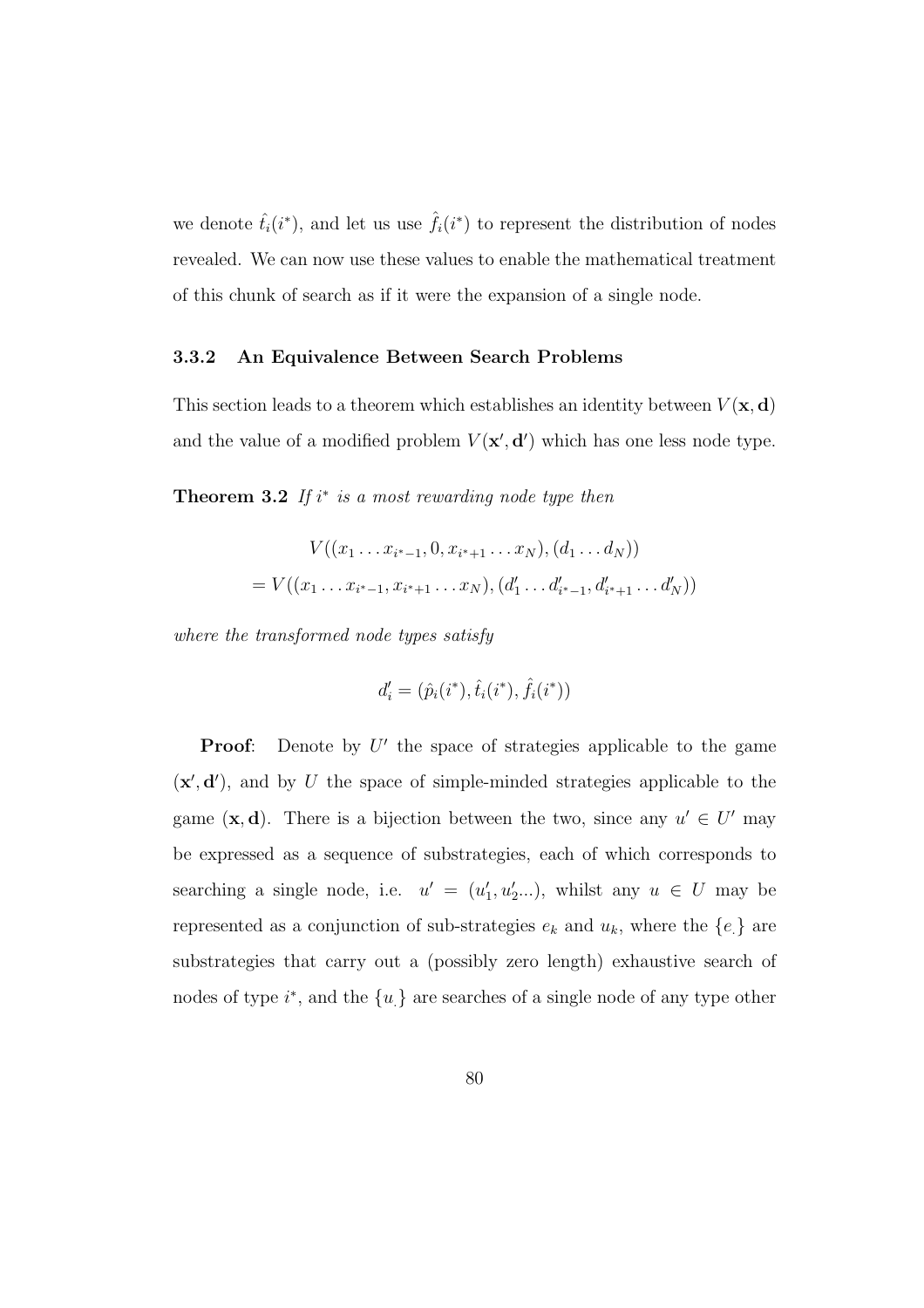

Figure 16: Policy Spaces  $U$  and  $U'$ 

than k. The strategy u may be represented as  $u = (e_1, u_1, e_2, u_2, ...)$  because it is simple-minded.

The value obtained by applying strategy  $u = (e_1, u_1, e_2, u_2, ...)$  to game  $(\mathbf{x}, \mathbf{d})$  is exactly that obtained by applying strategy  $s(u) = (u'_1, u'_2...)$  to game  $(x', d')$ , since the effects of carrying out an exhaustive search of nodes of type  $i^*$  are accounted for by the transformations  $d_i' = (\hat{p}_i(i^*), \hat{t}_i(i^*), \hat{f}_i(i^*))$ .

The above bijection argument is easily extensible to policies; if policy  $\pi$ applies strategy u to game  $(\mathbf{x}, \mathbf{d})$ , define policy  $s(\pi)$  to be the policy which applies strategy  $s(u)$  to game  $(\mathbf{x}', \mathbf{d}')$ . This includes the optimum policy,  $\pi^*$ , of game  $(\mathbf{x}', \mathbf{d}')$  which Theorem 3.1 tells us is simple-minded:

$$
V(\mathbf{x}', \mathbf{d}') = V_{s(\pi^*)}(\mathbf{x}', \mathbf{d}') = V_{\pi^*}(\mathbf{x}, \mathbf{d}) = V(\mathbf{x}, \mathbf{d})
$$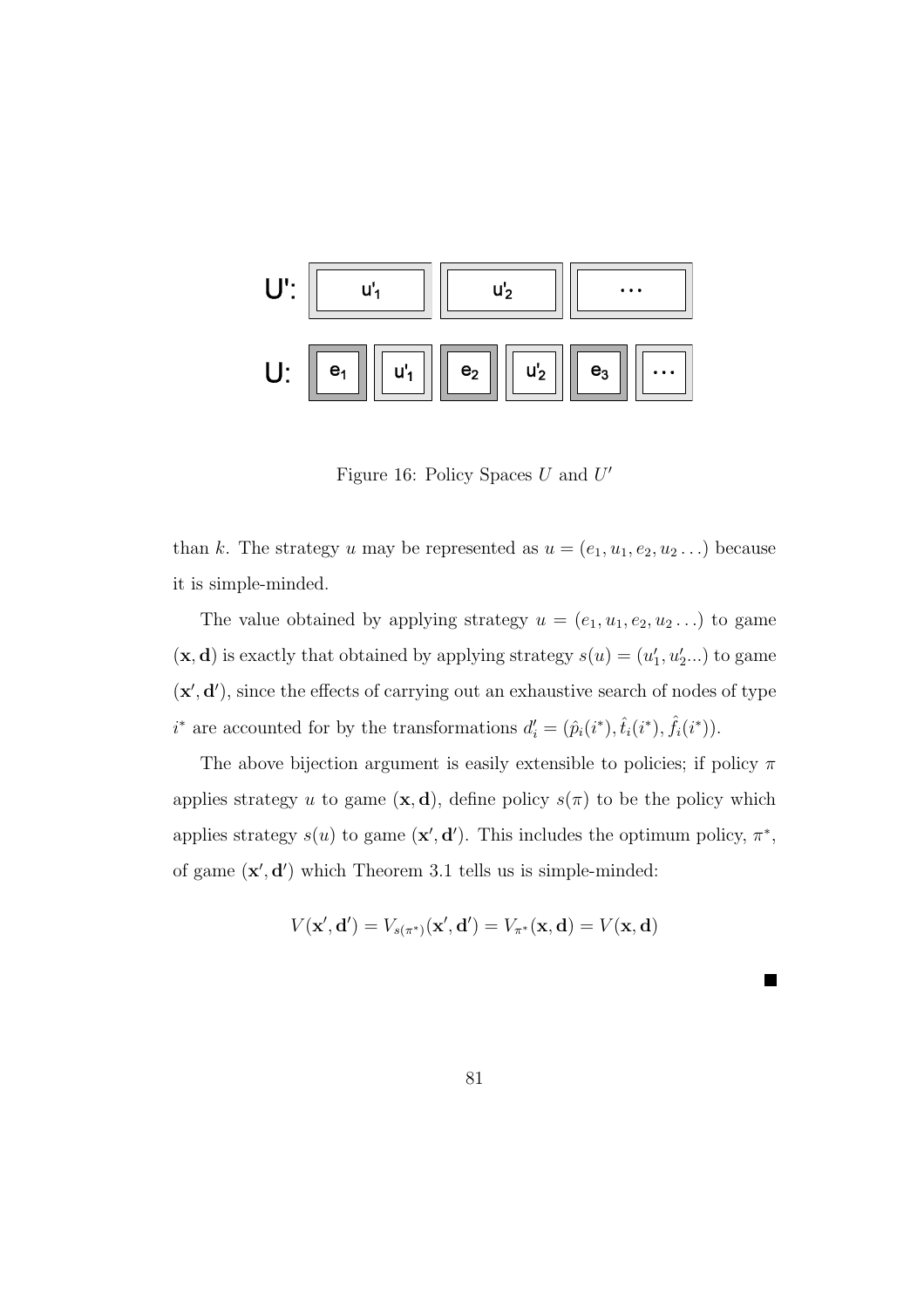#### **3.3.3 Proof of Optimal Policy**

**Theorem 3.3** For a game with n types of node there exists a permutation,  $(y_1,...,y_n)$  of the integers 1 to n, termed the optimal ordering, such that policy  $\pi$  is optimal if it searches a node of type  $y_k$  iff  $k = min\{i : y_i > 0\}$ .

**Proof:** The theorem is trivially true for  $n=1$ . For  $n > 1$ , an induction argument applies. Theorem 3.1 proves that any optimal policy,  $\pi$ , for the game  $(\mathbf{x}, \mathbf{d})$  is simple-minded. Since  $\pi$  searches nodes of type i<sup>\*</sup> iff  $x_{i^*} > 0$ , let  $y_1 = i^*$ . The optimal policy has only to be determined when  $x_{i^*} = 0$ . In this case, Theorem 3.2 proves that for

$$
\mathbf{x}' = (x_i \dots x_{i^*-1}, x_{i^*+1}, \dots x_n)
$$
  
\n
$$
\mathbf{d}' = (d'_i \dots d'_{i^*-1}, d'_{i^*+1}, \dots d'_n)
$$
  
\n
$$
d'_i = (\hat{p}_i(i^*), \hat{t}_i(i^*), \hat{f}_i(i^*))
$$

$$
V(\mathbf{x}, \mathbf{d}) = V(\mathbf{x}', \mathbf{d}')
$$

Now let  $(y_2, \ldots, y_n)$  be the optimal ordering of the game  $(\mathbf{x}', \mathbf{d}')$ , which involves only  $n-1$  different types of node, so optimal play is a consequence of the induction hypothesis. **Contract** 

The proof considers  $n$  different games, since the equivalence proved by Theorem 3.2 is applied  $n-1$  times. Each node type is optimal to search in at least one of these games, so consider a node type in a game for which it is optimal. The transformed node details of such a node type account for the chunking of any more rewarding offspring. We therefore define  $p_i^*$ , the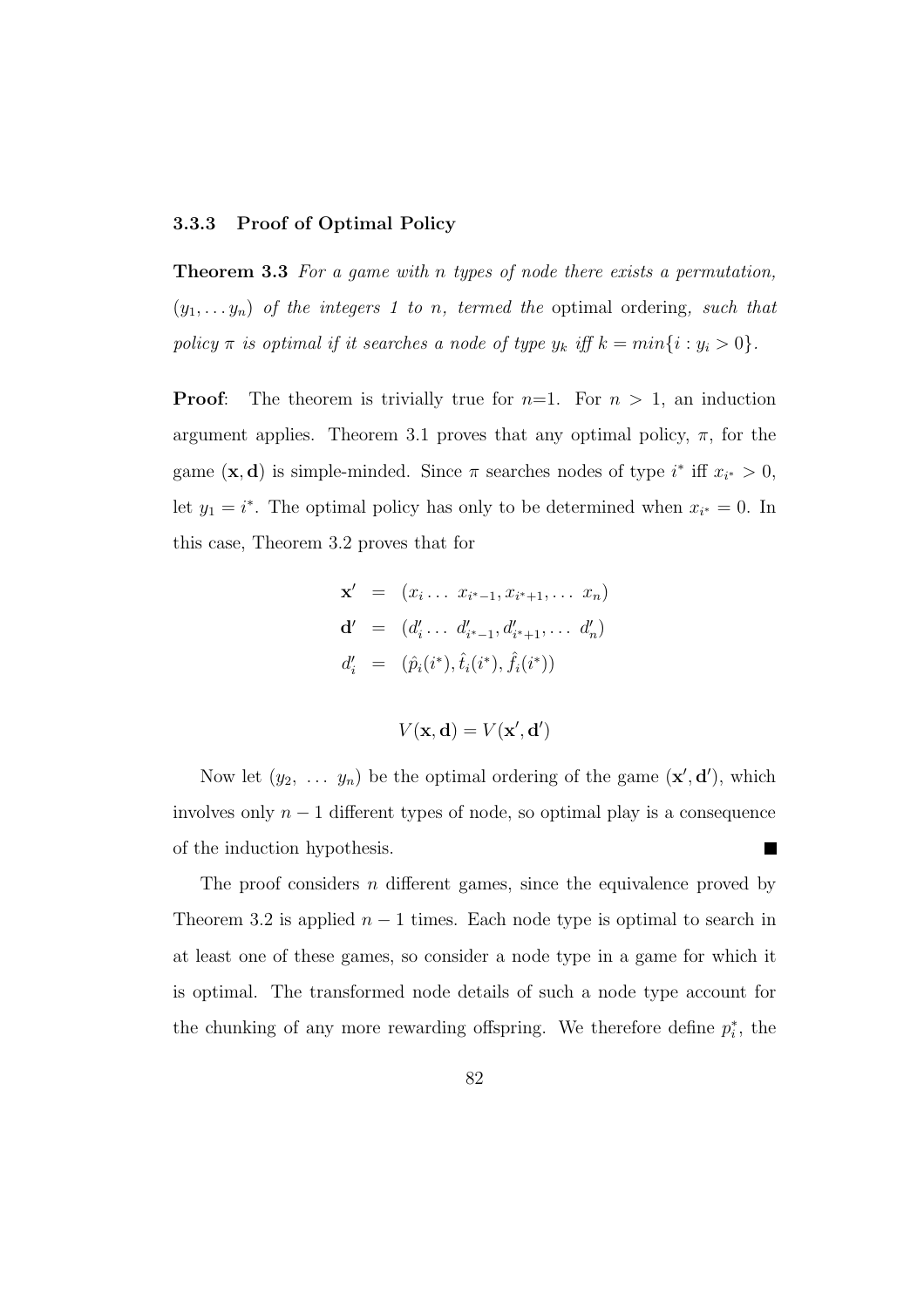corrected probability that a node of type  $i$  contains an object, as the  $p_i$  value of this game. We define  $t_i^*$ , the *corrected* expected time taken to search a node of type  $i$ , in a similar way. The ratio of these two we term the *corrected reward rate*, denoted  $\mathcal{O}_i^*$ . This is a true reflection of the box type's reward rate in the sense that  $1/\mathcal{O}_i^*$  is the expected time to find an object when the only available boxes are an unlimited supply of boxes of type i.

# **3.4 The OR-Tree Model in Practice**

The model may be used for situations with a problem which requires individual searches to be carried out in an effort to find a 'solution' (an object). The domain of applicability is narrowed by the satisficing nature of the model. This imposes the following requirements:

- 1. A problem may have one, none or many solutions.
- 2. All the solutions are of equal value.

The model also requires that the performance indicator is the *expected* use of some resource (typically time or money) while the problem is being investigated. For the model to be of use, the search must also be of a kind which can be broken down into independent units, of which there are finitely many categories, each of which has its own expected resource requirement, its own known chance of yielding a solution and of creating other search units. The original model also allows search to terminate only when a solution is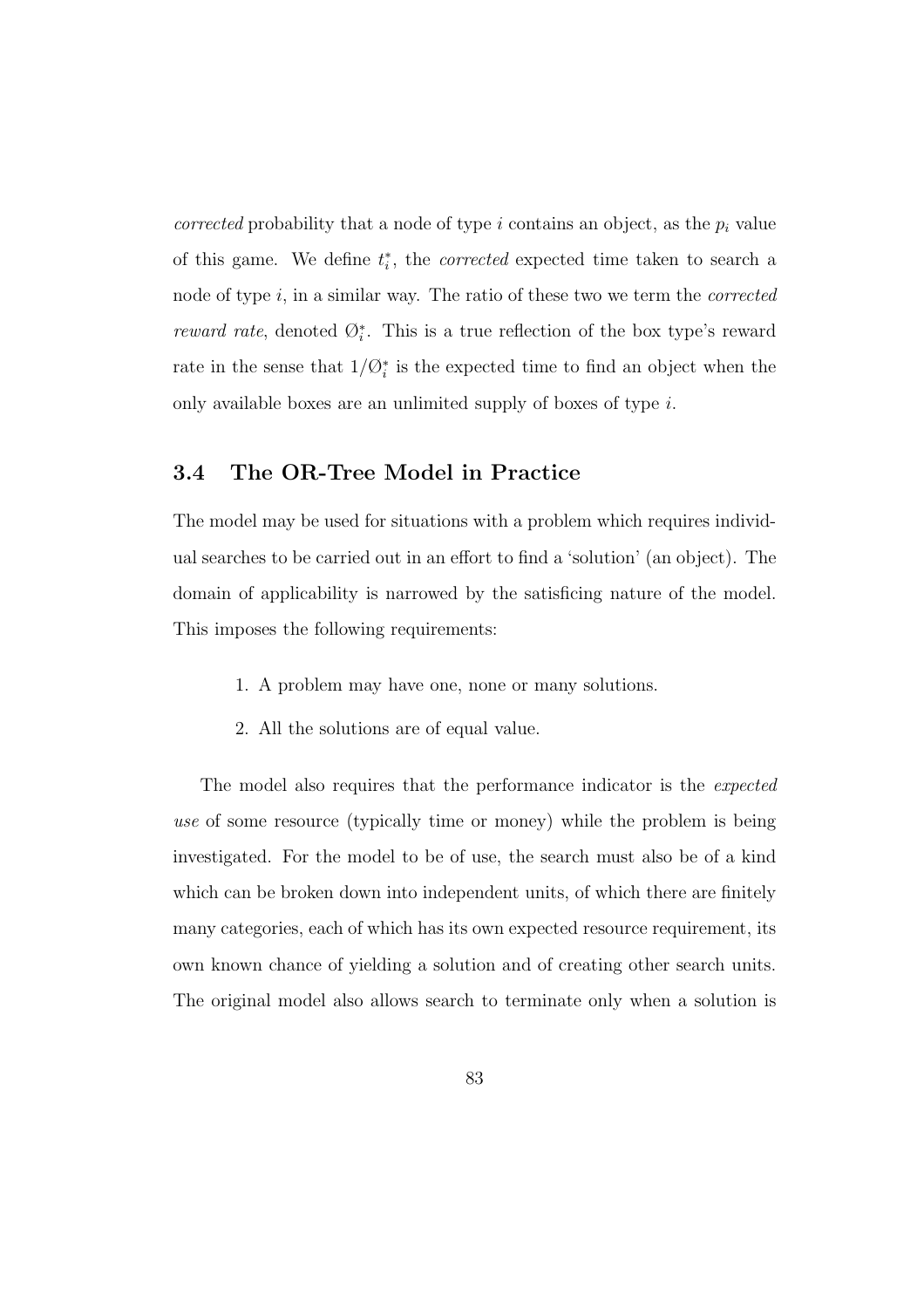found, or when no further units remain to be searched, although we shall relax this requirement in Section 3.6.

Note that 'finding a solution' does not necessarily imply a favourable outcome. In the drug-testing example that follows, if a solution is found then the drug being tested has failed the required tests. Another such example is the task of scheduling a difficult multi-stage manufacturing process. Each stage of the manufacturing process is a node type. Its resource cost is straightforward, while the chance of its finding a solution corresponds to the chance it goes wrong and permanently destroys the product.

A useful consequence of the generality of the model is that it can be applied without modification to cases in which some of the tree is known in advance. This may be achieved by the addition of extra node types. In the general case there is a one-to-one correspondence between the extra node types and the nodes in the out-tree which are known. The search time,  $t_i$  and probability of containing an object,  $p_i$ , of a node type are set so as to match these values of the node in the known out-tree. The internal nodes in the known tree are represented by node types which have offspring distributions which reflect the fact that it is known for certain exactly which nodes will be made available. In the case where the previously known out-tree contains subtrees which are identical, the number of node types added to the model may be reduced by assigning the matching nodes in the tree to the same node type. The problem of searching a set of boxes or a tree which is wholly pre-determined [23, 52] is thus a special case of this model.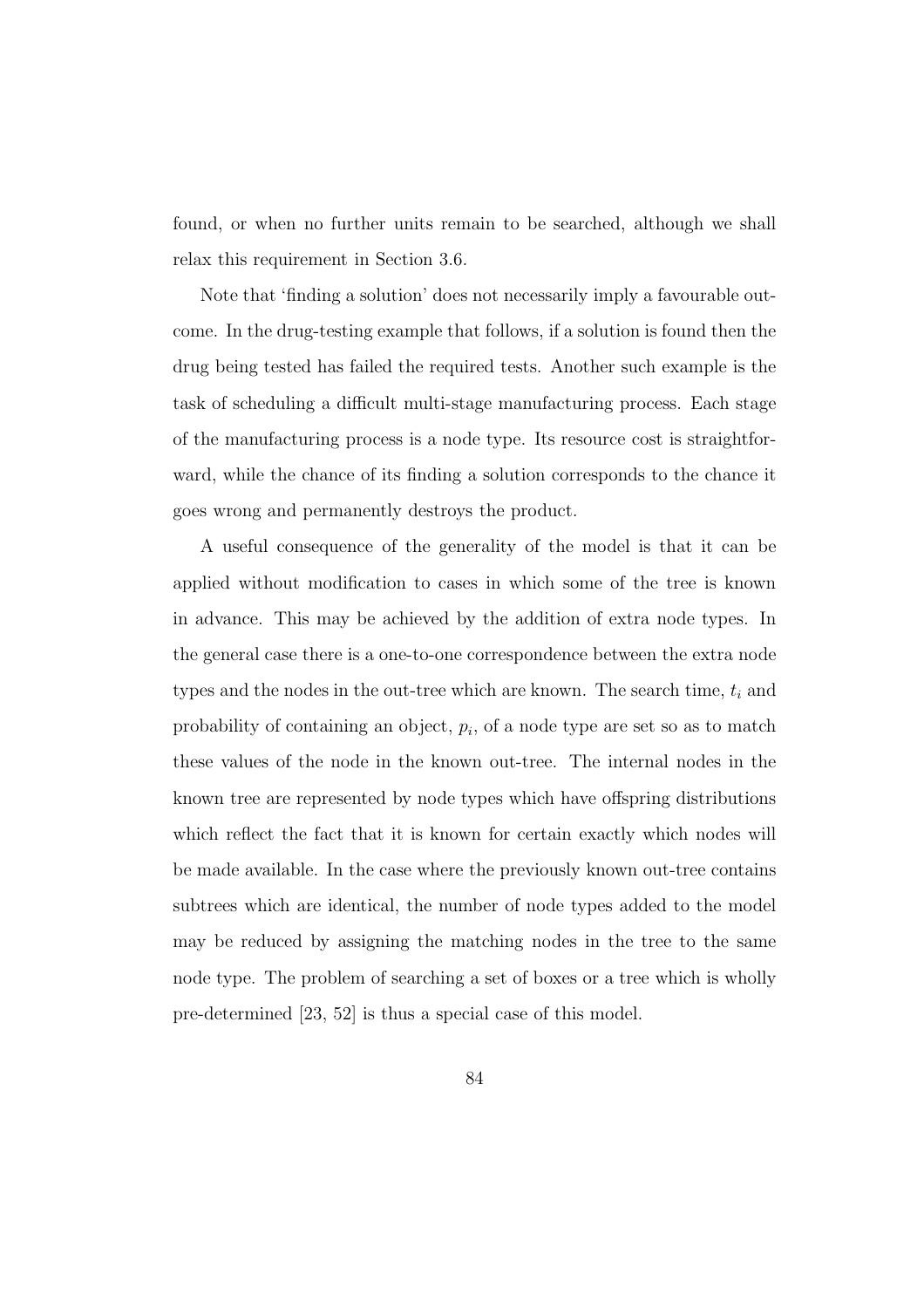#### **3.4.1 Complexity and Ill-conditioning**

Selection of the most rewarding node requires  $O(n)$  computations and must be done *n* times, so this part of the algorithm has complexity  $O(n^2)$ . The time required to transform the node type details by the equations of Theorem 3.2 depends upon the properties of the descendant distributions,  $f_i$ . Repeated slight inaccuracies during calculation of the values of  $\hat{p}$ (),  $\hat{t}$ () and  $\hat{f}$ () may be compounded and hence lead to greater inaccuracies later on in calculations, because of the recursive nature of the algorithm. Complexity problems are therefore likely to arise in determining the optimal policy in cases with large numbers of node types and complicated descendent distributions. Such ill-conditioning arises particularly when two or more node types have very similar reward rates, and so the reward rates of the nodes concerned must be calculated to a great accuracy to determine which is optimal. However the practical consequence of such ill-conditioning is that even a sub-optimal policy can be expected to achieve a payoff which is very close to optimal.

If the model is applied to problems which are to be studied repeatedly in real time then the fact that it is computationally expensive to deduce the optimal policy may be of little relevance. The model has the great advantage that the optimal policy, once deduced, is very easy to store and apply; it need only be deduced once, and can then be applied swiftly in all states that arise. This feature makes the model suitable for applications such as computer game playing in which speed of exercising sequences of optimal control decisions is at a premium.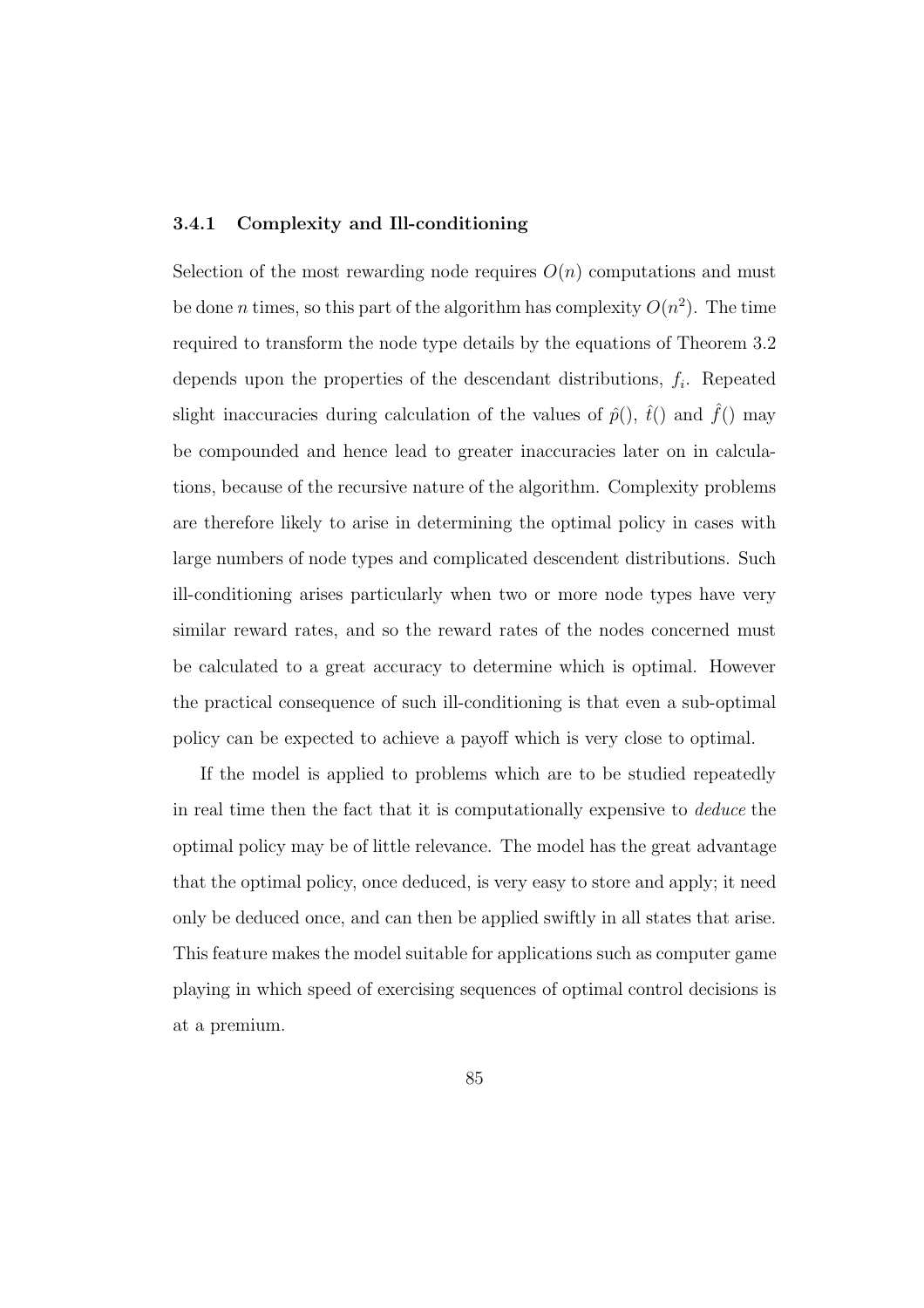In practical applications with a large number of node types which exhibit ill-conditioning, some degree of approximation may well be required. The tension between the wish to deduce a strictly optimal policy and the need to limit the complexity of the calculations required is a matter to be determined by the relative costs involved.

#### **3.4.2 Optimal Search for Conspiracies of Size 1**

Although conspiracy numbers may be applied to the usual multi-valued trees, we now consider their application to trees in which all the nodes are scored with one of two values. With a certain loss of information, any evaluation of any game tree may be treated in this way.



Two-valued evaluation functions simplify the calculations about and expositions of conspiracy-based techniques, since the only nodes which can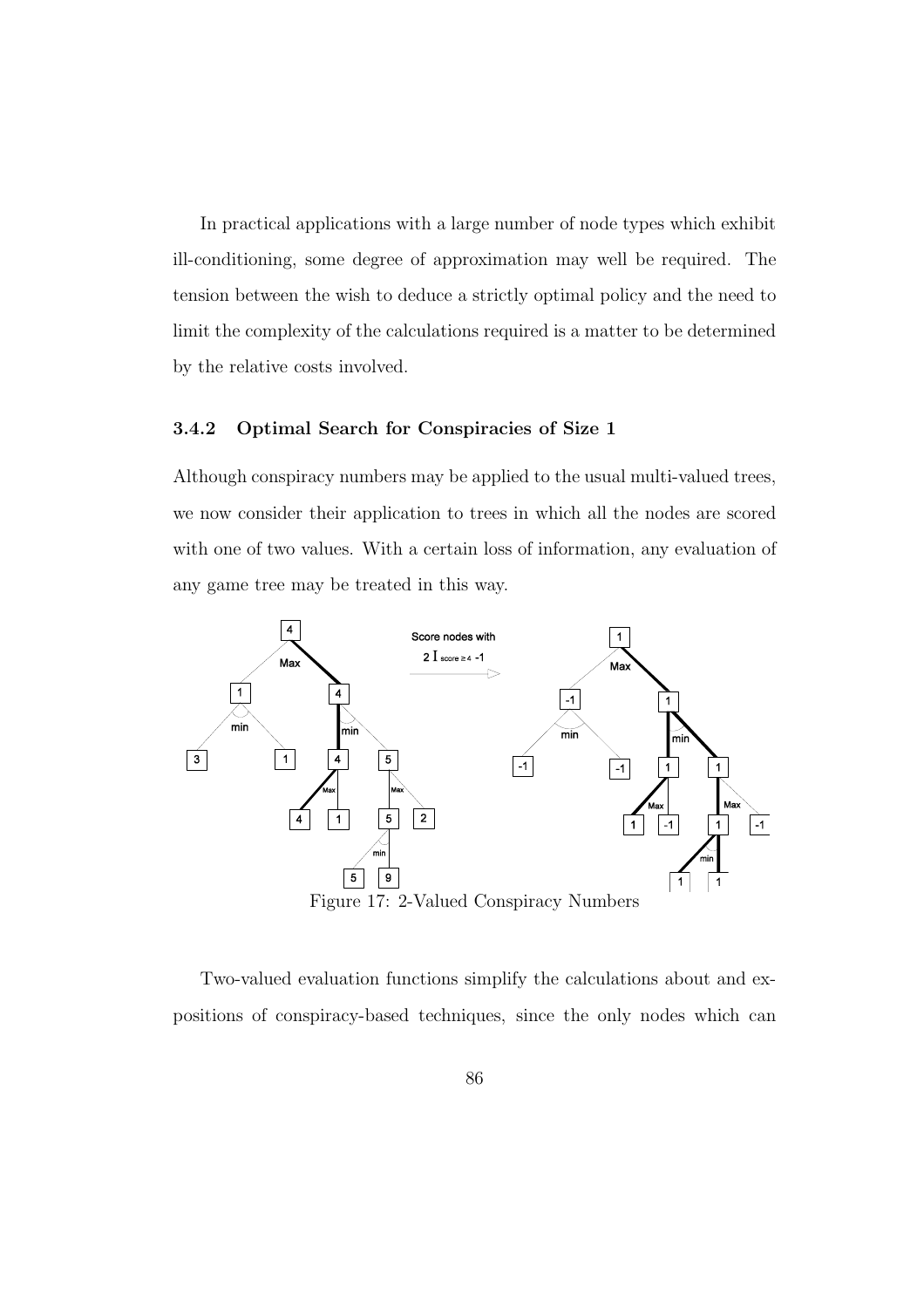conspire are nodes on the principal variation (marked in bold in Figure 17). Consider an evaluation function which assigns nodes one of two values,  $H(x) \mapsto \{-1, 1\}$ . These may be thought of as 'probable win' and 'probable loss' nodes. We follow Knuth and Moore's negamax notation [44]. Hence, assume that there are two sorts of node, −1 and 1. For the sake of simplicity of exposition, let us assume that the game tree and evaluation function are such that:

*d* is a daughter of 
$$
p \Rightarrow P[H(d) = -H(p)] = 1 - \delta
$$
  

$$
P[H(d) = H(p)] = \delta
$$

We now show how the tree search model we have developed can be used to analyse the process of searching for conspiracies of size one, and to deduce the optimal search order. The first step of the original conspiracy number search, upon being given a game tree, is to search it for conspiracies of size one. That is, to search it either until expansion of a single leaf has the effect of changing the minimax backed up score at the root, or until we can conclude that there are no more single leaf nodes which can do this.

This problem can be seen to fit into the satisficing out-tree search model framework without further adjustment. The state of the investigation may be represented by  $L$ , a list of the critical leaves. The search terminates if investigation of a critical leaf finds a conspiracy, or if the list of critical leaves becomes empty. The leaf investigated is removed from L, and any descendants which are critical are placed on L. We assume, for simplicity, that both nodes take one time unit to expand. Optimal policy is to search the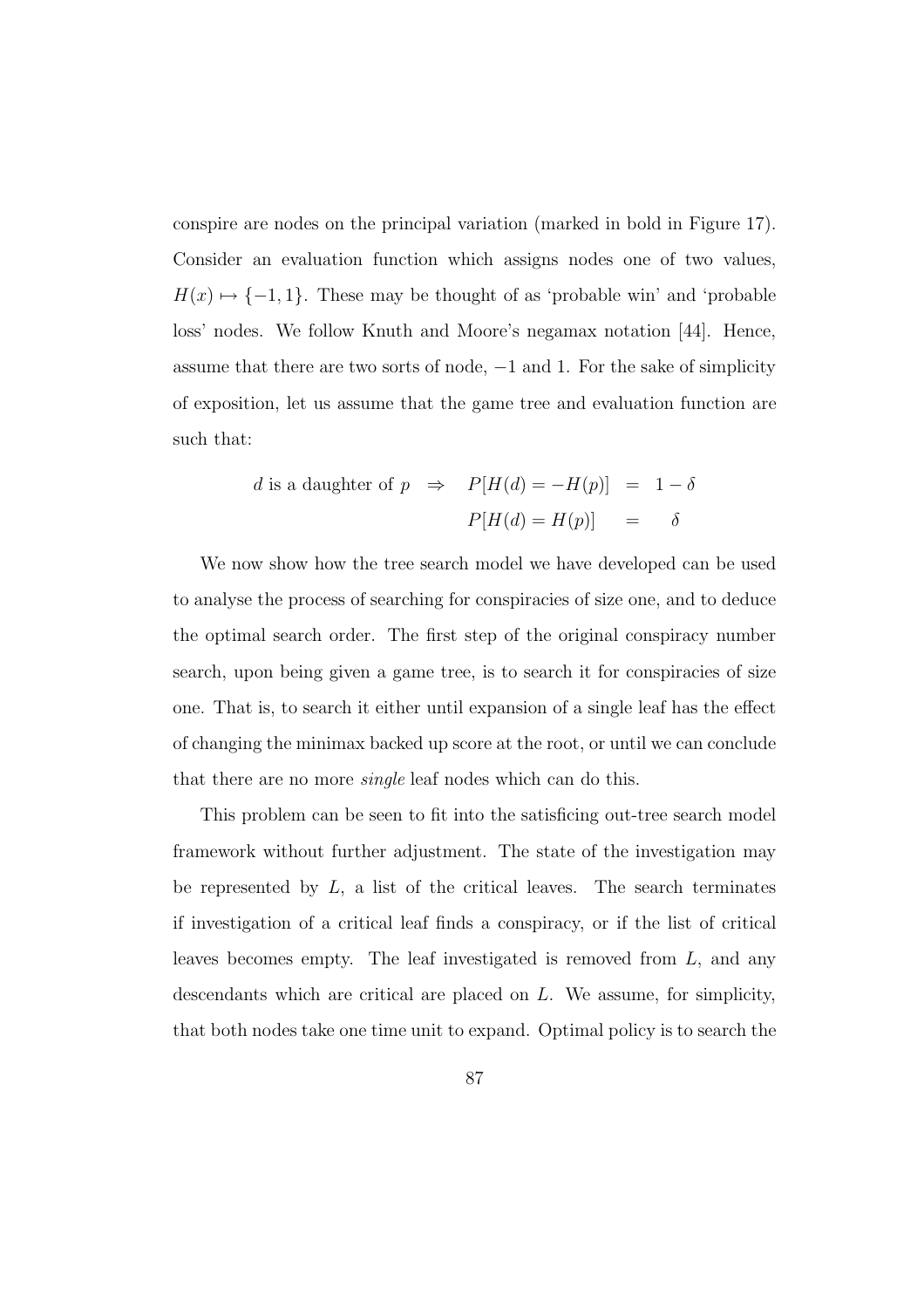nodes in the order  $\{1, -1\}$ , as deduced from solving the problem involving the following two node types:

$$
d_1 = (1 - (1 - \delta)^2, 1, s_{-1}^2)
$$
  

$$
d_{-1} = (\delta^2, 1, \frac{2\delta(1 - \delta)}{1 - \delta^2} s_1 + \frac{(1 - \delta)^2}{1 - \delta^2})
$$

We have seen in Section 1.2 that several authors have derived algorithms which evaluate game positions not only with a scalar score but also with a measure of uncertainty, and that these can yield significant performance gains. In this, simplified example, we suppose, that as well as assigning them a score  $\in \{-1,1\}$  the evaluation function separates its estimates into two classes, types  $a$  and  $b$ , with different amounts of reliability. There are therefore four types of nodes:  $\{+1(a), +1(b), -1(a), -1(b)\}$ . A realistic estimate of  $\delta$  is required for each node type, and could be deduced empirically. If we assume that a node's daughters have a probability,  $\dot{p}$ , of having the same type as their parent, then as shown overleaf in Figure 18 this model requires the following 4 node types:

$$
d_{1a} = (1 - (1 - a)^2, 1, (ps_{-1a} + \dot{q}s_{-1b})^2)
$$
  
\n
$$
d_{1b} = (1 - (1 - b)^2, 1, (ps_{-1b} + \dot{q}s_{-1a})^2)
$$
  
\n
$$
d_{-1a} = (a^2, 1, \frac{2a(1-a)}{1-a^2}(ps_{1a} + \dot{q}s_{1b}) + \frac{(1-a)^2}{1-a^2})
$$
  
\n
$$
d_{-1b} = (b^2, 1, \frac{2b(1-b)}{1-b^2}(ps_{1b} + \dot{q}s_{1a}) + \frac{(1-b)^2}{1-b^2})
$$

This problem is in fact the one which inspired the investigation of the tree search model which forms the main subject of Chapter 3. The tree search model, as we have seen, is capable of solving models of considerably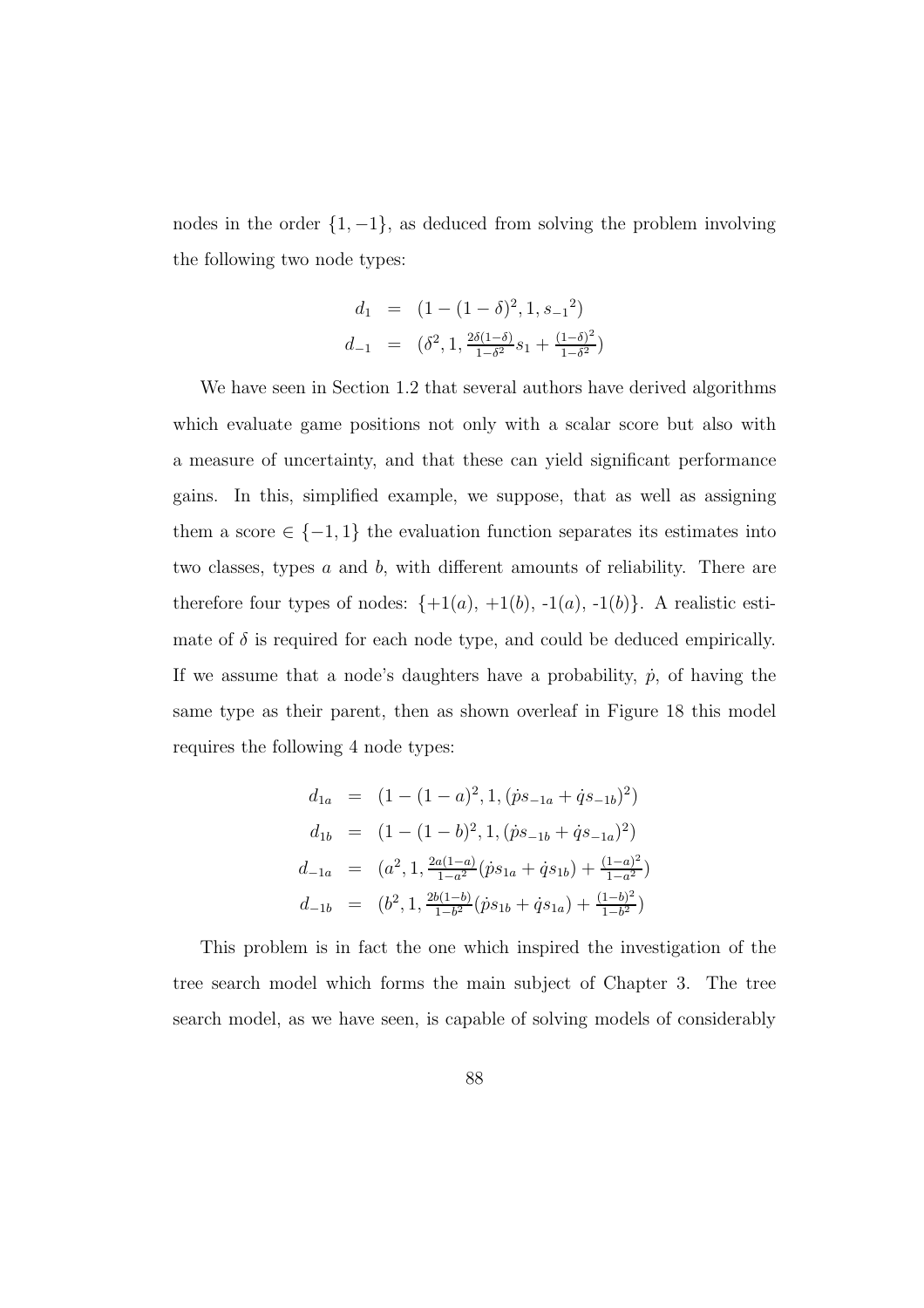

Figure 18: Possible Node Expansion Results

greater generality; the branching factor may be varied as required, as may the number of classes of uncertainty, or the rules about how nodes of one type give rise to nodes of another. Any of these things may be correlated, so as to reflect observations made about a specific game. It is also possible to model the partial expansion of nodes – by which we refer to the creation of less than a full set of node's daughters.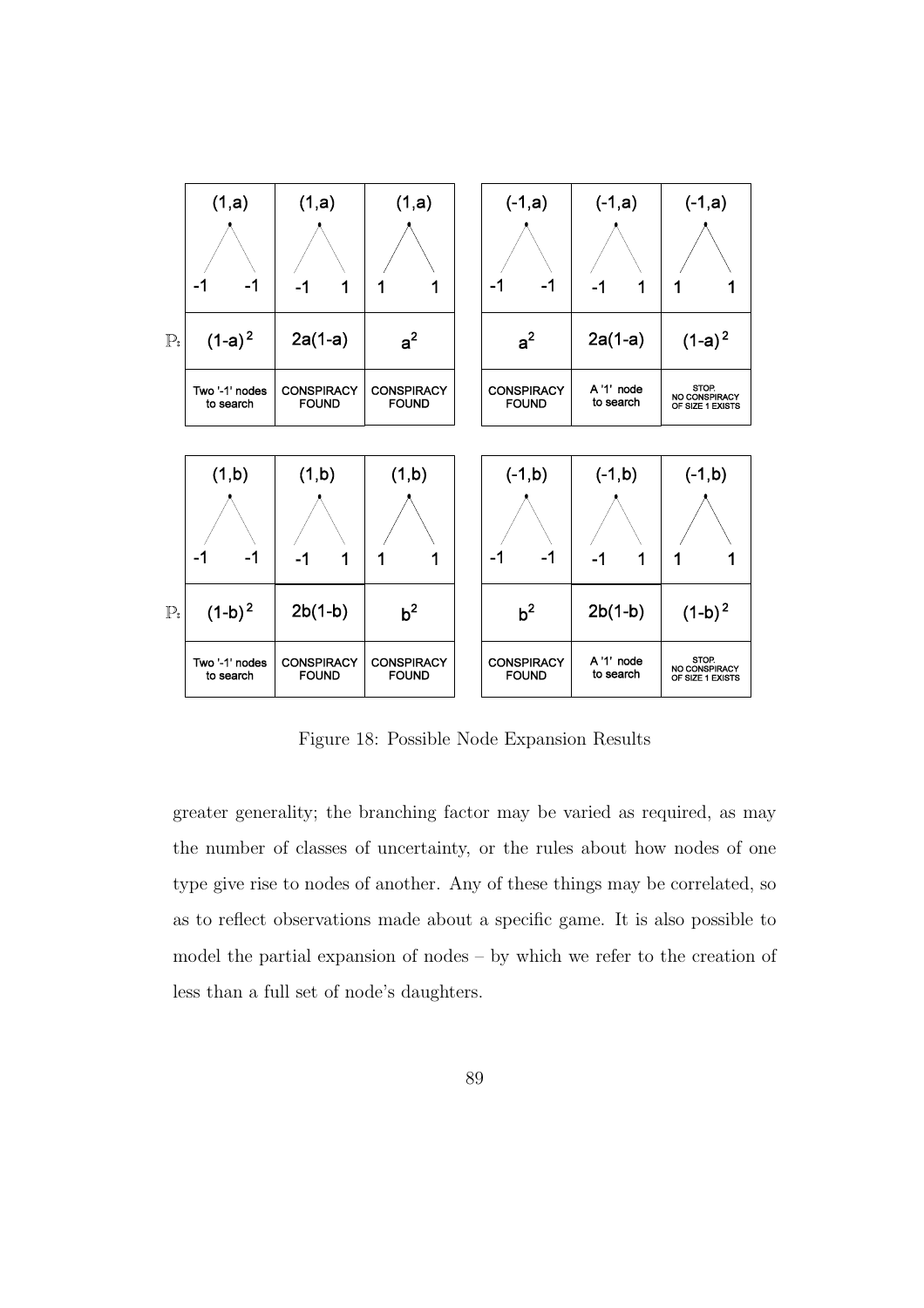#### **3.4.3 Mathematical Example**

For the sake of convenience in the following two examples we shall replace the offspring distribution,  $f_i$ , by a multivariate generating function,  $G_i(s)$ . Consider the search problem involving the three node types below:

$$
d_1 = \left(\frac{1}{4}, 6, \frac{1}{3} + \frac{1}{3}s_1s_2 + \frac{1}{3}s_3\right)
$$
  
\n
$$
d_2 = \left(\frac{1}{2}, 9, \frac{1}{4} + \frac{1}{4}s_1 + \frac{1}{2}s_2\right)
$$
  
\n
$$
d_3 = \left(0, 1, \frac{2}{3}s_1s_2 + \frac{1}{3}s_1s_2s_3\right)
$$

The first step is calculate the reward rates:

$$
\begin{array}{rcl}\n\emptyset_1 & = & \frac{1}{4}/6 & = & \frac{1}{24} \\
\emptyset_2 & = & \frac{1}{2}/9 & = & \frac{1}{18} \\
\emptyset_3 & = & 0/1 & = & 0\n\end{array}
$$

Hence, node type 2 is the most rewarding one. In order to deduce the second element of the optimal ordering we require  $(\hat{p}_2(1), \hat{t}_2(1), \hat{G}_2(s)(1))$  and  $(\hat{p}_2(3), \hat{t}_2(3), \hat{G}_2(s)(3))$ , the modified details of the remaining node types. To do this we first chunk together a single search of the most rewarding node type with an exhaustive search of its descendants, to deduce  $\hat{p}_2(2)$ ,  $\hat{t}_2(2)$  and  $\hat{G}_2(s)(2)$ , the characteristics that define an exhaustive search of type 2 nodes carried out upon a single type 2 node.

$$
\hat{p}_2(2) = \frac{1}{2} + \frac{1}{4}\hat{p}_2(2)
$$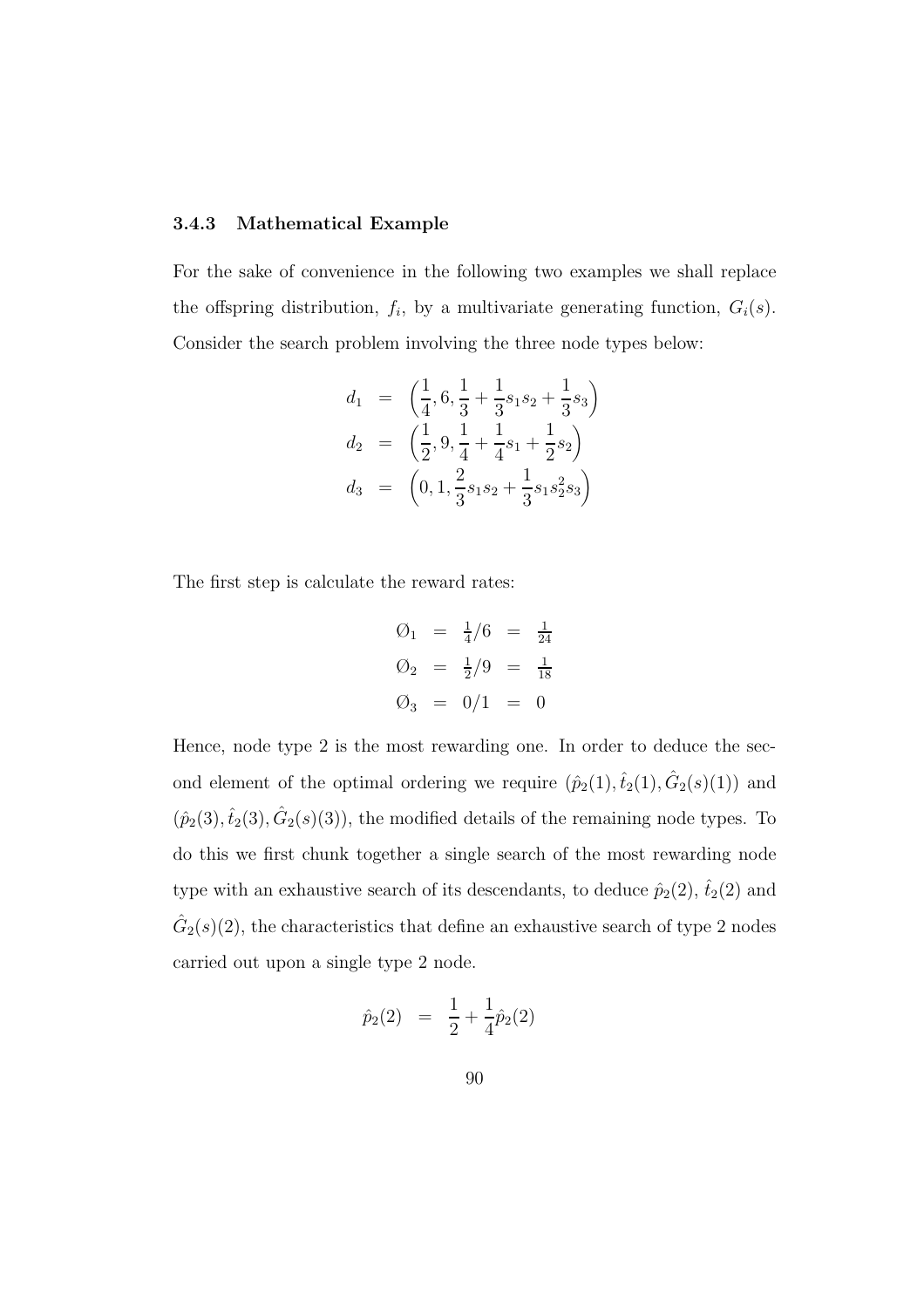$$
= \frac{2}{3}
$$
  
\n
$$
\hat{t}_2(2) = 9 + \frac{1}{4}\hat{t}_2(2)
$$
  
\n
$$
= 12
$$
  
\n
$$
\hat{G}_2(s)(2) = \frac{1}{4} + \frac{1}{4}s_1 + \frac{1}{2}\hat{G}_2(s)(2)
$$
  
\n
$$
= \frac{1}{2} + \frac{1}{2}s_1
$$

Solution of the above equation for  $\hat{G}_2(s)$  is a straightforward matter in this case, since a search of the most rewarding node never reveals more than one more node of this same type. This is the case for several classes of problem, including the multi-armed bandit model described in Section 3.5. Numerical methods are required in other cases.

$$
d_2=\left(\frac{2}{3},12,\frac{1}{2}+\frac{1}{2}s_1\right)
$$

The next step is to amend  $d_1$  and  $d_3$  to reflect what we already know about the optimal ordering, i.e. that if a node of type 2 is revealed then it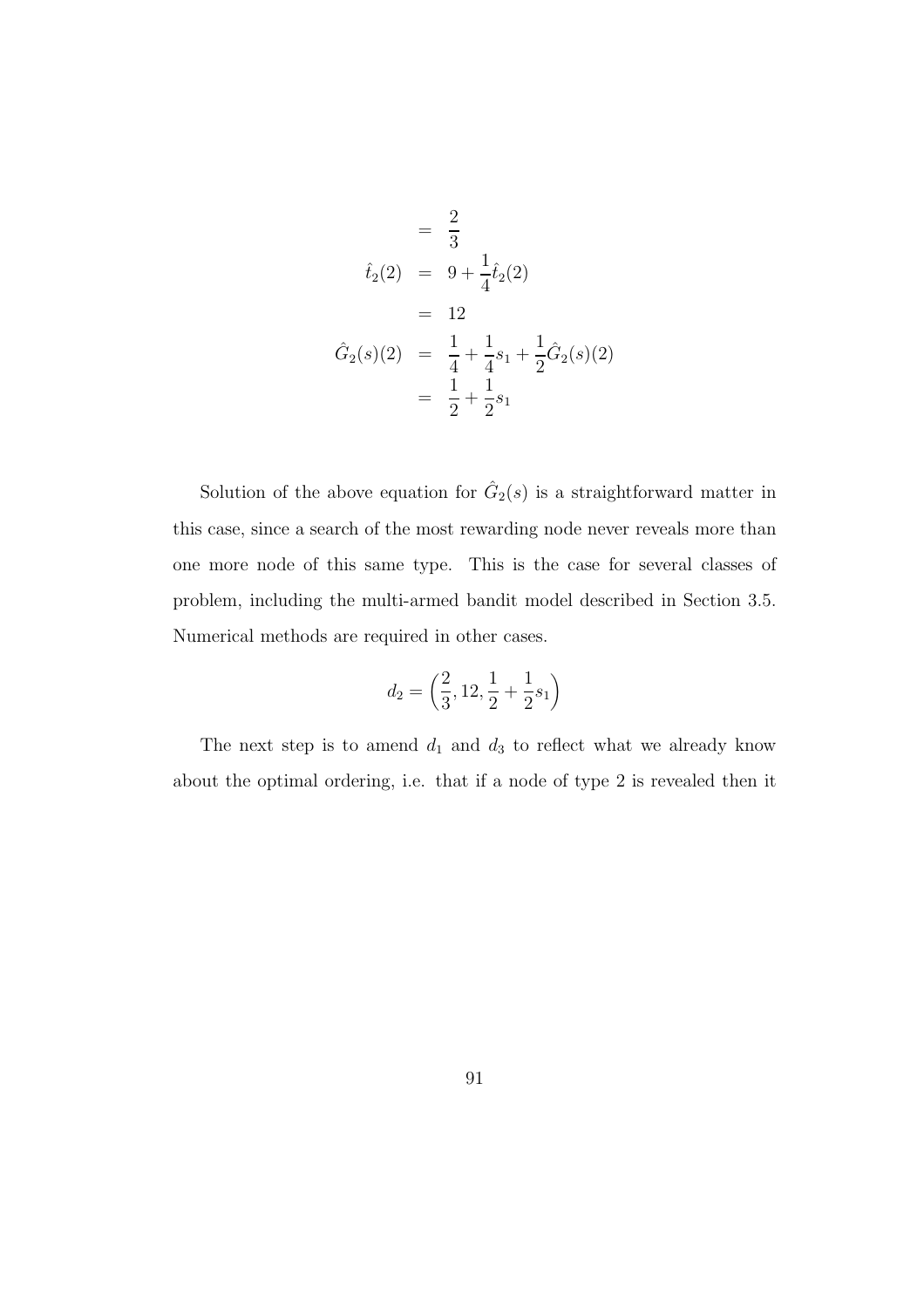will be optimal to search it.

$$
\hat{p}_2(1) = \frac{1}{4} + \frac{3}{4} \frac{1}{3} \hat{p}_2(2) = \frac{5}{12}
$$
\n
$$
\hat{t}_2(1) = 6 + \frac{3}{4} \frac{1}{3} \hat{t}_2(2) = 9
$$
\n
$$
\hat{G}_2(s)(1) = \frac{1}{3} + \frac{1}{3} s_1 \hat{G}_2(s) + \frac{1}{3} s_3 = \frac{1}{3} + \frac{1}{6} s_1 + \frac{1}{6} s_1^2 + \frac{1}{3} s_3
$$

$$
\hat{p}_2(3) = 0 + 1\frac{2}{3}\hat{p}_2(2) + 1\frac{1}{3}(1 - (1 - \hat{p}_2)^2) = \frac{20}{27}
$$
\n
$$
\hat{t}_2(3) = 1 + 1\frac{1}{3}\hat{t}_2(2) + 1\frac{2}{3}(\hat{t}_2(2) + (1 - \hat{p}_2(2))\hat{t}_2(2)) = \frac{43}{3}
$$
\n
$$
\hat{G}_2(s)(3) = \frac{2}{3}s_1\hat{G}_2(s)(2) + \frac{1}{3}s_1(\hat{G}_2(s)(2))^2s_3
$$
\n
$$
= \frac{1}{3}s_1 + \frac{1}{3}s_1^2 + \frac{1}{12}s_1s_3 + \frac{1}{6}s_1^2s_3 + \frac{1}{12}s_1^3s_3
$$

The modified node details are therefore

$$
d'_1 = \left(\frac{5}{12}, 9, \frac{1}{3} + \frac{1}{6}s_1 + \frac{1}{6}s_1^2 + \frac{1}{3}s_3\right)
$$
  

$$
d'_3 = \left(\frac{20}{27}, \frac{43}{3}, \frac{1}{3}s_1 + \frac{1}{3}s_1^2 + \frac{1}{12}s_1s_3 + \frac{1}{6}s_1^2s_3 + \frac{1}{12}s_1^3s_3\right)
$$

We now compute the reward rates as shown below and conclude that type 3 is the new most rewarding node type since  $\mathcal{O}_3$  >  $\mathcal{O}_1$ , so the optimal ordering is  $\{2, 3, 1\}$ .

$$
\begin{array}{rcl}\n\mathcal{O}_1 &=& \frac{5}{12}/9 &=& \frac{5}{108} \\
\mathcal{O}_3 &=& \frac{20}{27}/\frac{43}{3} &=& \frac{20}{387}\n\end{array}
$$

#### **3.4.4 Drug Testing Example**

As a simplified example of a realistic application, suppose permission is being sought to market a newly developed drug. Before a license can be given there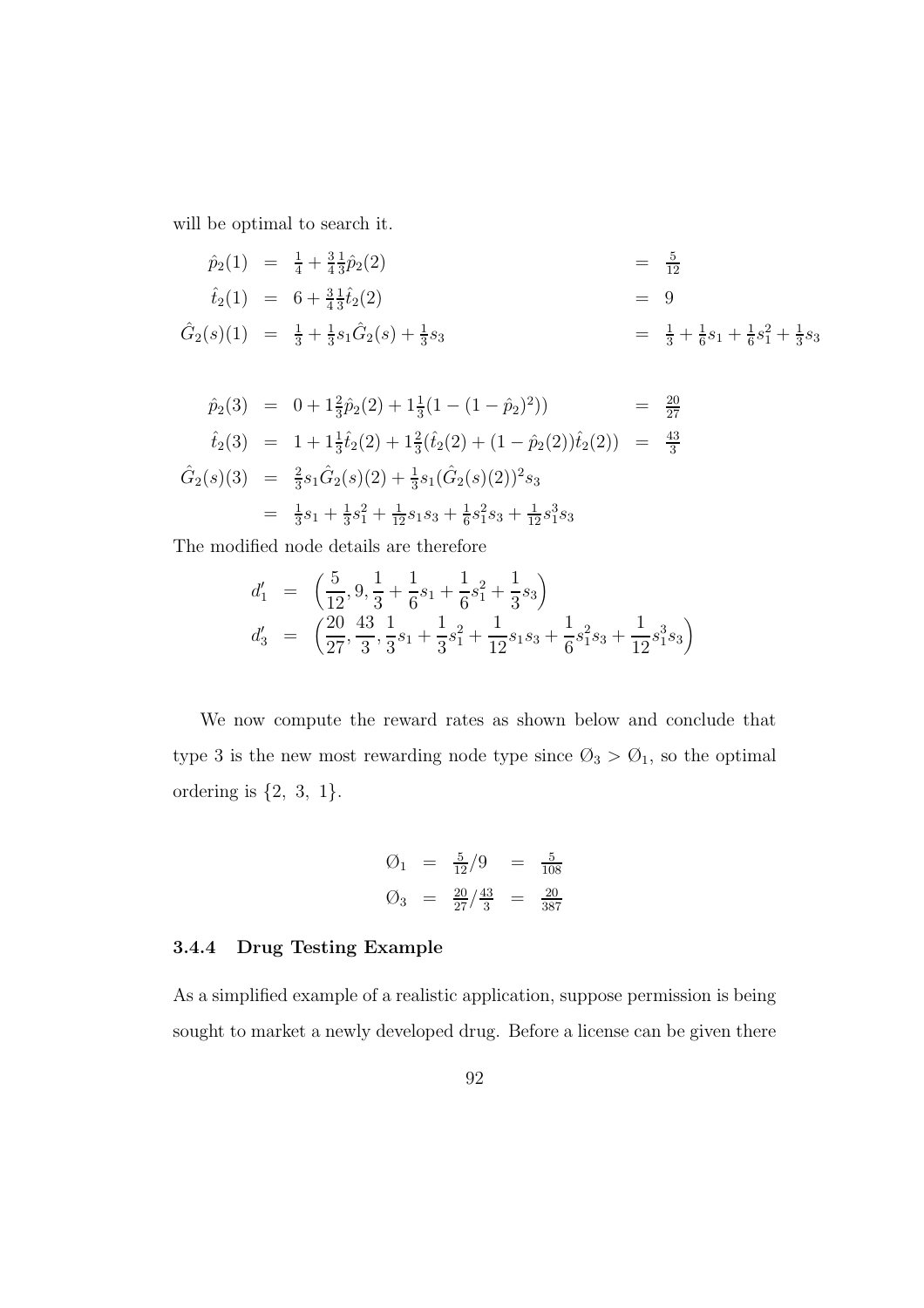are various statutory tests which must be carried out. Assume that legislation requires that a drug be tested for its allergic potential, a, interaction with other drugs,  $i$ , and for effectiveness,  $e$ .

The anti-allergenic trial, A, requires that the drug not trigger an allergic reaction in any of four test subjects particularly susceptible to allergic reactions. The drug interaction trial,  $I$ , consists of a test upon three test subjects, and the drug is deemed to pass if at most one patient shows evidence of a negative interaction. In order to be marketed the drug also must show evidence of a sufficiently high rate of effectiveness. The drug is deemed to pass the effectiveness trial,  $E$ , if it has a therapeutic effect on at least two out of four sufferers.

Suppose that the relative costs of testing a single subject in trials  $A, I$ and  $E$  are 1:5:4, while previous work developing the drug is such that the prior belief about the parameters is as follows:

$$
a_p \sim Beta(1,22)
$$
  $e_p \sim Beta(44,6)$   $i_p \sim Beta(5,25)$ 

The problem now is to determine the order in which the trials should be conducted so as to minimise the expected cost until completion. Define the following nodes. For the anti-allergenic trial:

$$
d_{a_0} = \left(\frac{1}{23}, 1, s_{a_1}\right) \quad d_{a_1} = \left(\frac{1}{24}, 1, s_{a_2}\right)
$$
  

$$
d_{a_2} = \left(\frac{1}{25}, 1, s_{a_3}\right) \quad d_{a_3} = \left(\frac{1}{26}, 1, 1\right)
$$

For the effectiveness trial: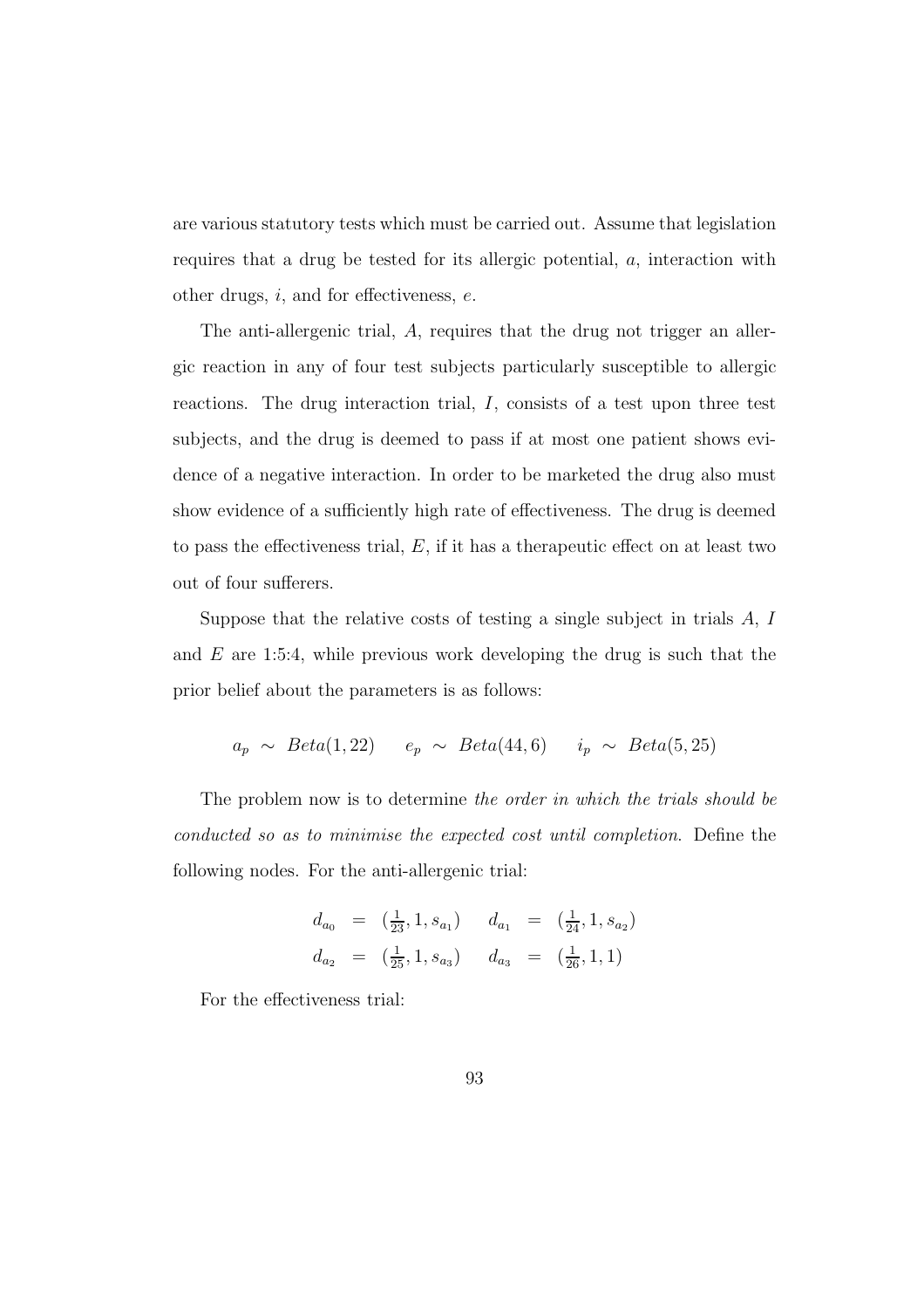$$
d_{e_{00}} = (0, 4, \frac{6}{50}s_{e_{10}} + \frac{44}{50}s_{e_{11}}) d_{e_{11}} = (0, 4, \frac{6}{51}s_{e_{21}} + \frac{45}{51})
$$
  
\n
$$
d_{e_{10}} = (0, 4, \frac{7}{51}s_{e_{20}} + \frac{44}{51}s_{e_{21}}) d_{e_{21}} = (0, 4, \frac{7}{52}s_{e_{31}} + \frac{45}{52})
$$
  
\n
$$
d_{e_{20}} = (\frac{8}{52}, 4, s_{e_{31}}) d_{e_{31}} = (\frac{8}{53}, 4, 1)
$$

For the interaction trial:

$$
d_{i_{00}} = (0, 5, \frac{5}{30}s_{i_{10}} + \frac{25}{30}s_{i_{11}}) d_{i_{10}} = (\frac{6}{31}, 5, s_{i_{21}})
$$
  

$$
d_{i_{11}} = (0, 5, \frac{5}{31}s_{i_{21}} + \frac{26}{31}) d_{i_{21}} = (\frac{6}{32}, 5, 1)
$$

The process of deducing the most rewarding node type and updating the details of other nodes types accordingly is repeated just as before, to deduce the optimal ordering:  $\{A_0, A_1, A_2, I_{10}, A_3, E_{20}, E_{31}, I_{21}, I_{00}, E_{10}, I_{11}, E_{00},$  $E_{11}$ . The optimal ordering is sufficient to calculate optimal policy. The problem starts with three nodes available for search, one each of types  $A_0$ ,  $E_{00}$  and  $I_{00}$ , of which  $A_0$  has the highest priority, so should be searched first. Then, assuming no allergic reaction is observed, there will be a node of type  $A_1$ , and so that will be have the highest priority of the available nodes, and so on. The optimal policy is therefore to carry out the anti-allergenic trial first. Similarly, since all of the  $I_{\cdot}$  node types have a higher priority than the node type  $E_{00}$ , it will optimal next to carry out the interaction trial to its conclusion, and then, if necessary, the effectiveness trial.

Further detail can be added as required. If for example, trial I has a set up cost of  $\alpha$  which must be paid before any experimentation can take place it suffices to add one more node type:

$$
d_i = (0, \alpha, s_{i_{00}})
$$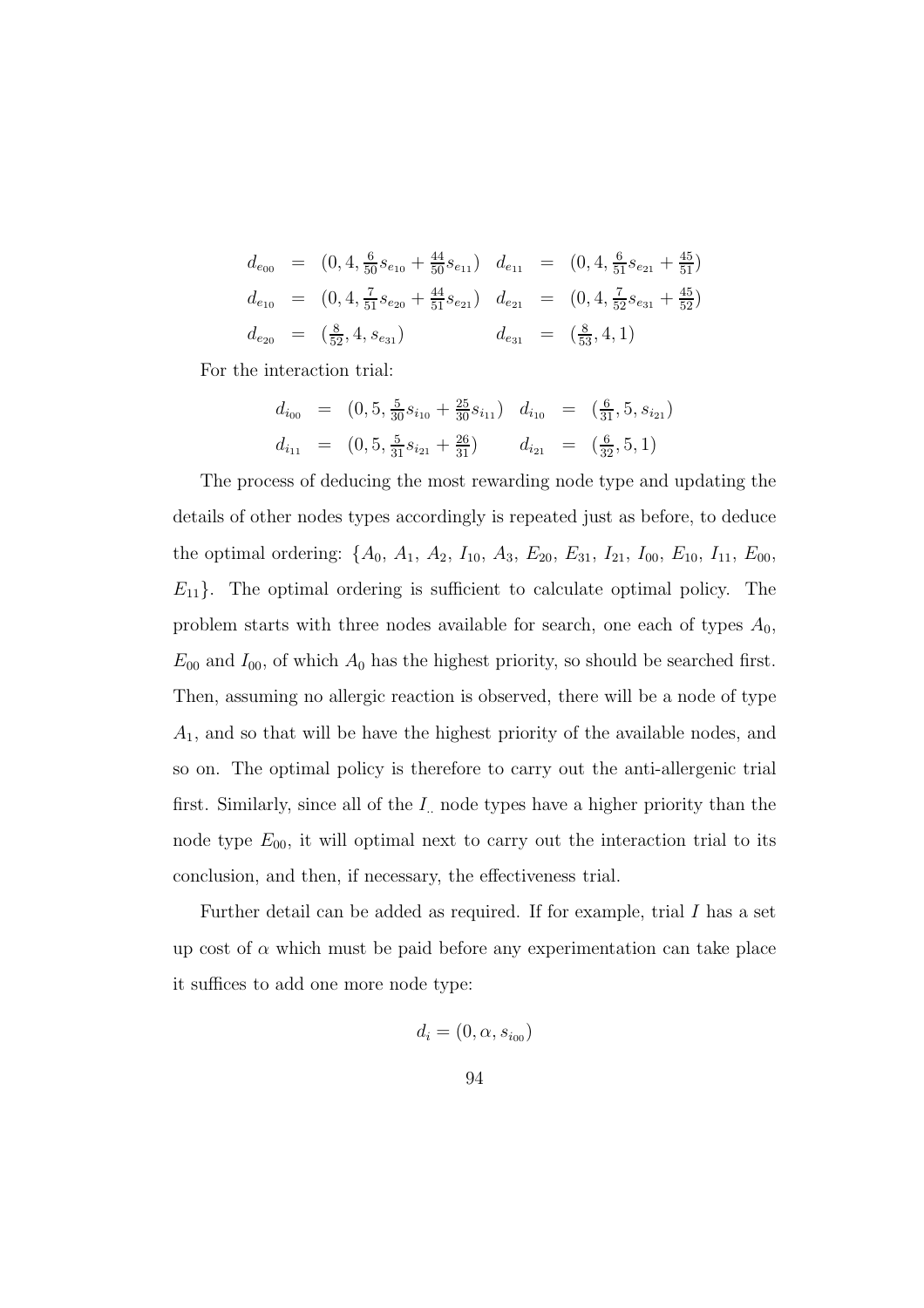Now suppose, in addition, that the number of separate drug interaction trials required is itself variable and can only be determined by a preliminary investigation at a cost of  $\beta$ . The number of interaction trials required may be modelled by a general discrete distribution, but for the purposes of illustration, let us suppose that it was a *geometric*( $k$ ) distribution; the extra node type added would be:

$$
d_{pi} = \left(0, \beta, (1 - k) \sum_{n=0}^{\infty} (ks_{i_{00}})^n \right)
$$

#### **3.4.5 Computer Software Example**

We now present an example of an application that motivates the model extension described in Section 3.6. Suppose that a software developer contracts another firm to check the reliability of a piece of a new product before it is released. For this process, the software involved is broken down into a set of individual modules of code, each of which is supplied with its own specification that describes the intended functionality.

The consultancy firm is paid a certain amount for each module of code investigated. Modules in which a deviation from the accompanying specification is detected are returned to the original company together with details of the bug. Modules in which no fault is detected are guaranteed 'OK' by the consultancy. The nature of the agreement is such that the consultancy is obliged to pay a certain levy for every module which is guaranteed 'OK' but later discovered to contain a bug.

Modern methods of software design mean that each module of code may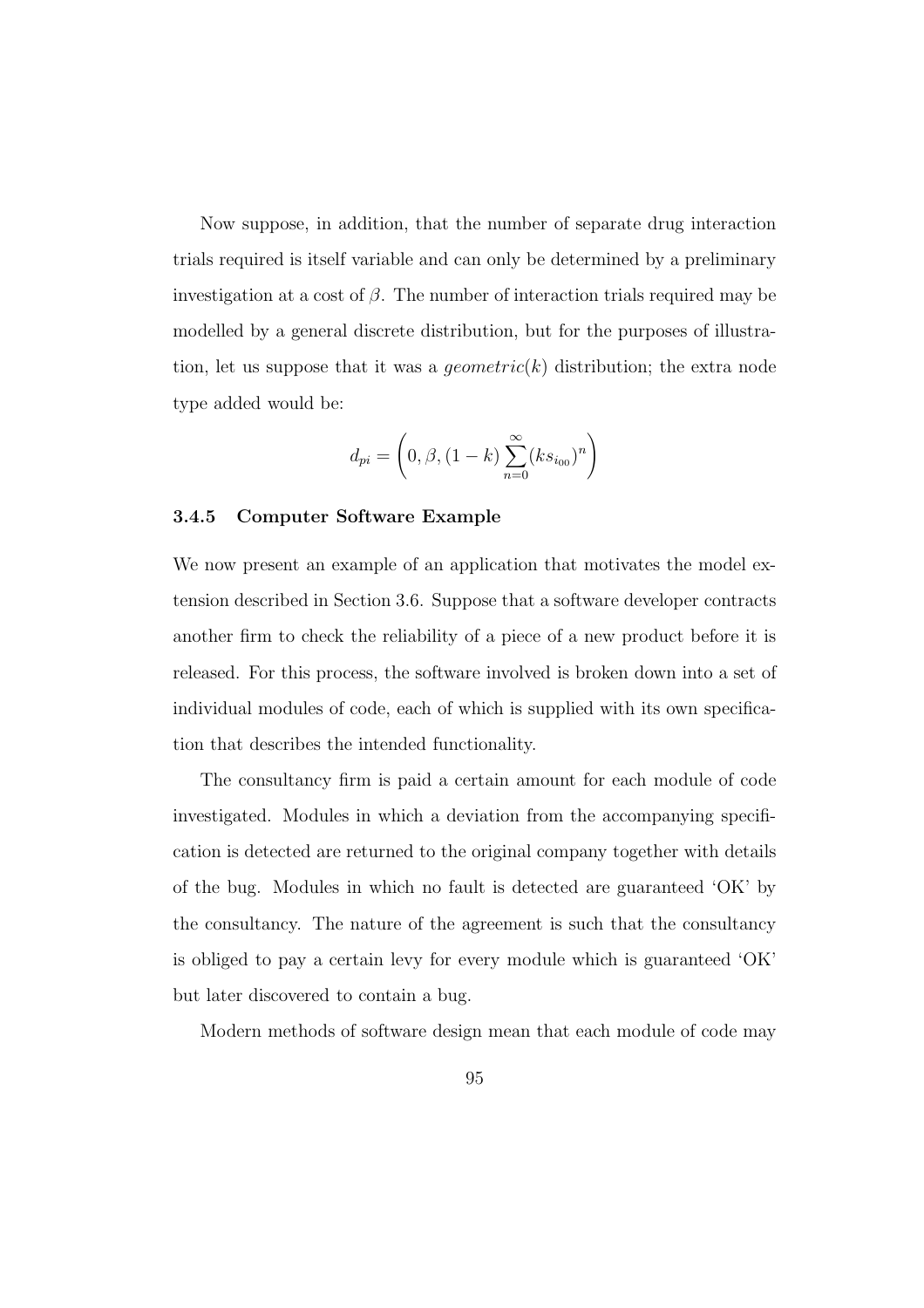be well modelled as a separate problem. The 'object' that is searched for is a fault in the code. The node types are submodules of code. Upon investigation, each submodule of code may be shown to be functioning incorrectly (object detected), to be functioning correctly (no object detected, no offspring generated), or to have a functionality that depends upon the conjunction of the functionality of one or more other submodules (no object detected, offspring generated).

Early retirement is an essential feature for application of the model to this problem, since in the marketplace it is simply too time consuming to test a program to the point where one can have 100% confidence that no bugs exist. With the extra assumption that once the software is released onto the marketplace, any module containing a bug will eventually be detected as such, this means that the expected cost of ceasing investigations into a particular module and declaring it 'OK' is proportional to the probability that it contains a bug, which is the form of the early retirement function specified in Subsection 3.6.1.

## **3.5 Bandits**

We now review a class of standard models referred to as bandit problems. A one armed-bandit is in one of a finite number of states. When activated it returns a random payoff the expectation of which is dependent upon that state. Each activation also entails a random transition to another state, according to known probability distribution. A multi-armed bandit is a problem com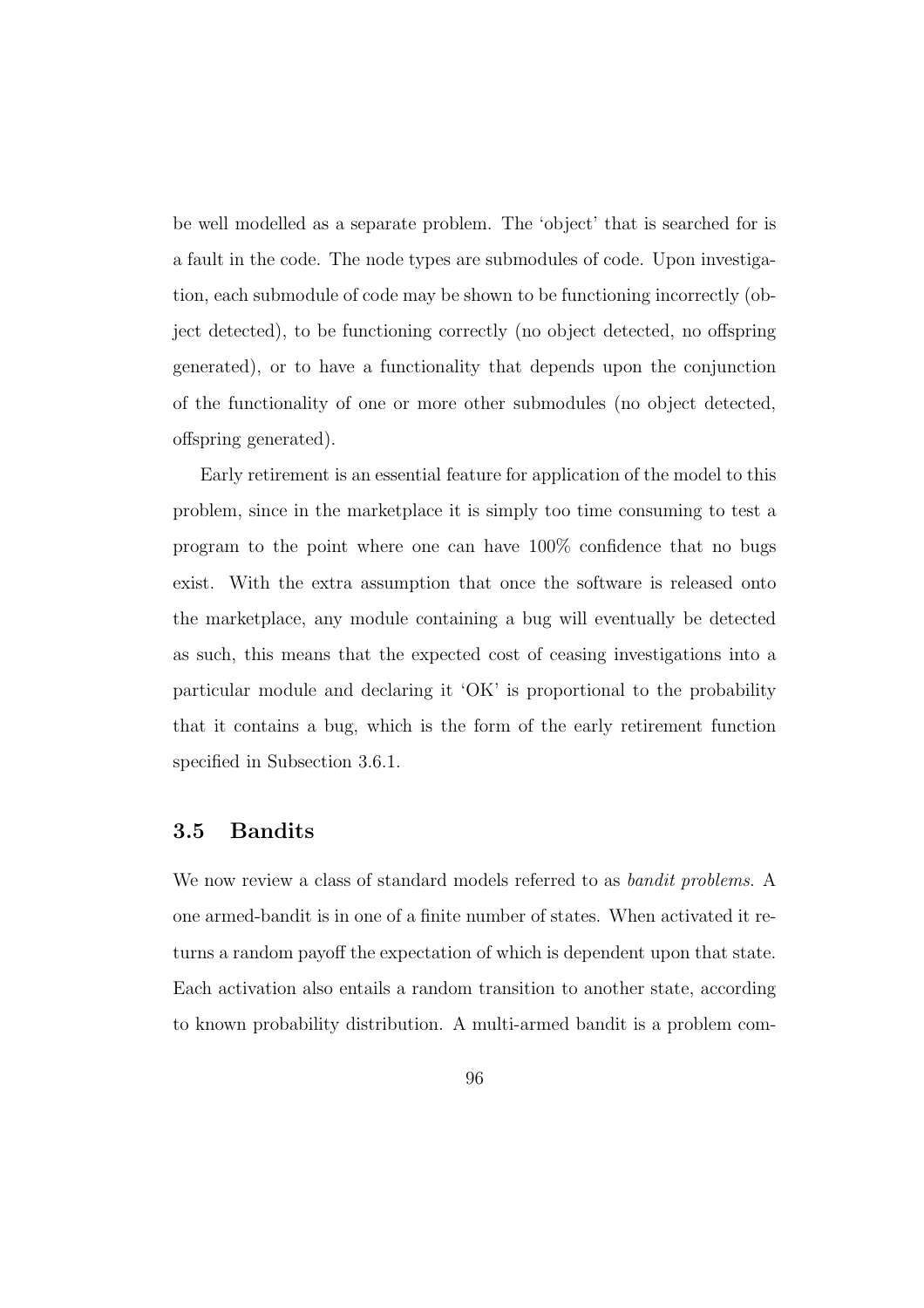posed of a set of one-armed bandits, in which the operator of the bandits can choose which project to activate, and is aiming to do so in a manner that maximises his expected reward.

If there is no discounting, the multi-armed bandit problem is a discrete Markov problem. With discounting, the length of time taken for each activation becomes important. If this is allowed to vary randomly, the problem becomes semi-Markov – as well as the states of the projects, the time at which the last transition occurred is also relevant. In this model future rewards are continuously discounted by  $\alpha$ .

#### **3.5.1 Gittins Indices**

In 1979, Gittins[25] proved that it is optimal to allocate each 'arm' of the bandit a separate index <sup>15</sup> depending only upon the state of that project, and then the projects with the greatest available indices. Gittins' proof proceeds by comparing projects with a 'standard project' which yields a constant stream of rewards.

Whittle[89] produced a more natural proof of the optimality of Gittins indices, and provided an interpretation of them by introducing the idea of a 'retire' option. Retirement from a bandit process results in receipt of a single amount referred to as a terminal reward.

<sup>&</sup>lt;sup>15</sup>Gittins termed them *dynamic allocation indices*, but at the suggestion of Whittle[89], *Gittins index* has become standard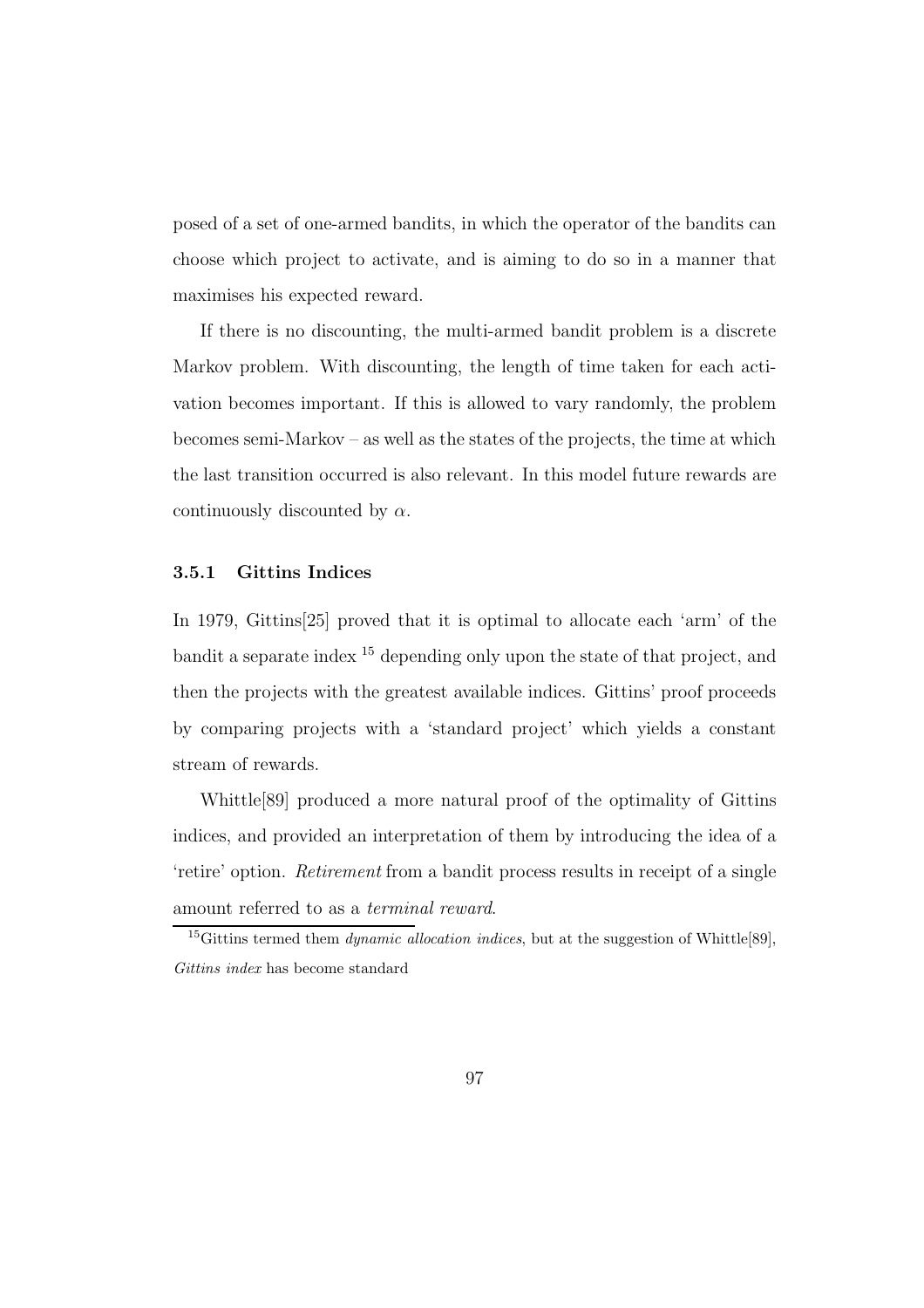#### **3.5.2 Branching**

Whittle[89] developed his proof of the optimality of Gittins indices to address a problem considered by Nash[53], in which the number of projects is not constant. He assumed, for convenience, that projects fall into one of finitely many classes, each of which has finitely many states. He proved the optimality of the Gittins index policy for the case in which new projects arrive at a known random rate. He referred to this model as the 'arm-acquiring bandit'.

The 'branching bandits' model of Weiss[88] is a very powerful generalisation of the semi-Markov multi-armed bandit model. It allows the number of new projects that arrive, termed 'descendants' by Weiss, to depend in a general fashion upon the project activated, and so the arm-acquiring model, in which it is not, becomes a simple special case. Weiss proves the optimality of a Gittins index policy.

A welcome development in the theory of semi-Markov multi-armed bandits was a very simple proof of the optimality of index policies by Tsitsiklis[85]. This owes quite a lot to Weiss' paper and is generalisable to the branching bandit case. Its key feature, however, an induction on the cardinality of the bandit's statespace, makes it considerably simpler. Its structure is identical to the independently discovered proof of the optimal policy for the OR-tree model given in Subsection 3.3.3.

The important paper of Bertsimas and Niño-Mora<sup>[17]</sup> establishes a framework with which to analyse a wide range of stochastic and dynamic schedul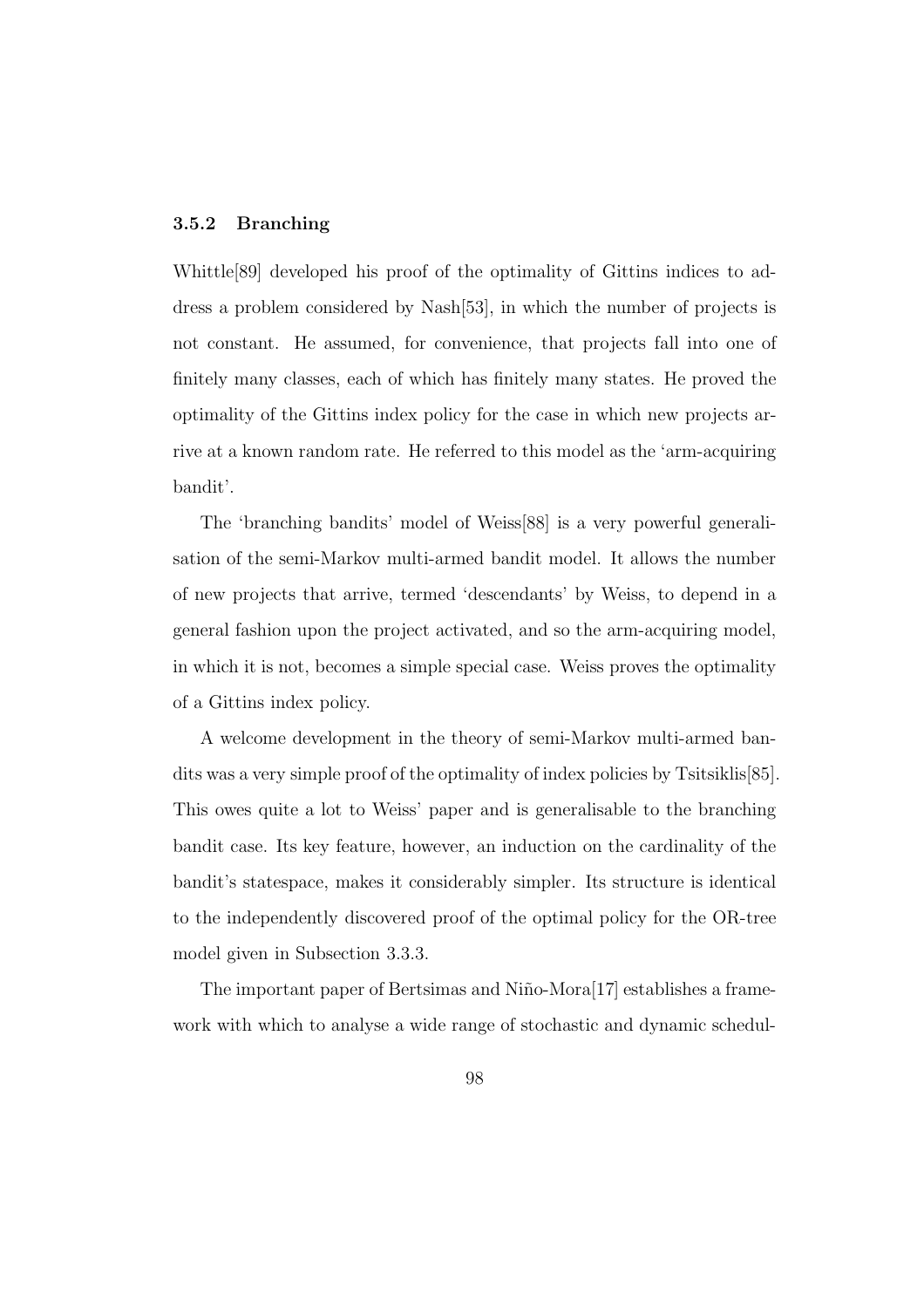ing problems in a radically different fashion. Their approach is not based around dynamic programming, but they characterise the optimal policy by using a linear program. This approach yields closed formulae for the maximum reward of a multi-armed bandit. Glazebrook and Garbe[28] use this to develop simpler dynamic programming proofs of the optimality of Gittins index policies for finite state branching bandits, as well as suboptimality bounds.

#### **3.5.3 Search Problem Applications**

In his comment on Gittins[25], Kelly[42] points out how multi-armed bandits can be used to solve the 'boxes' search problem, as described in Section 3.1, with overlook probabilities. He does this by considering a family of alternative bandit processes, with no transition costs, that give a reward of  $\alpha^t$  it the object is found at time  $t$ . The issue of stopping is conveniently dealt with by assuming that the searcher does not know whether the object has been found. Kelly also explains how another classic problem, the 'gold-mining', or 'bombing', problem first formulated by Bellman[11] can be solved by applying the multi-armed bandit framework.

As the solution to both of these problems was already known, he remarks, the real advantage of formulating them as bandit problems is that this illustrates how slightly more general problems may also be fitted into the framework. As an example, he supposes the problem in which the probabilities of some of the boxes were not known exactly; the learning that results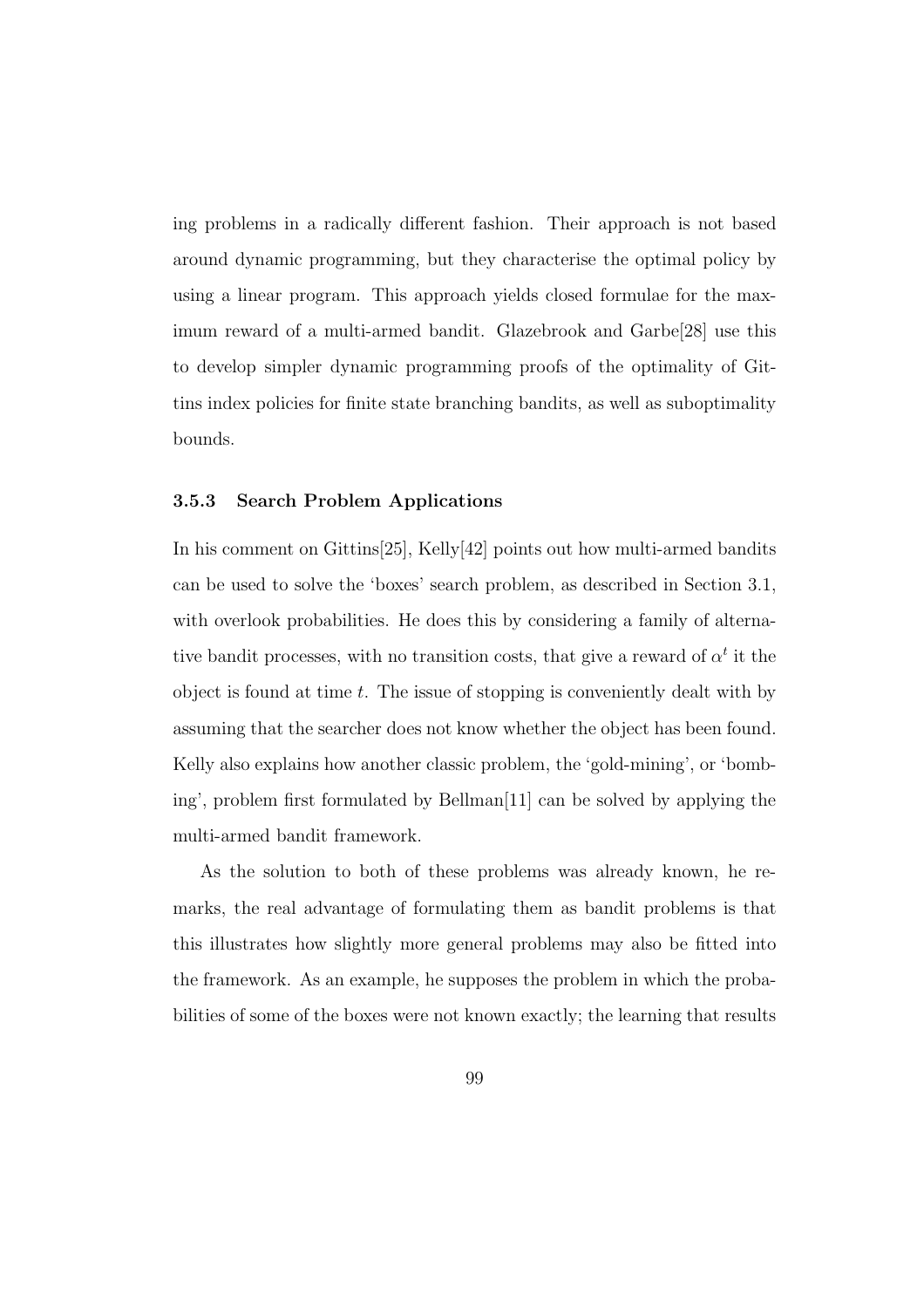from unsuccessful search can easily be fitted into the bandit framework.

The paper by Kadane and Simon[37] of two years earlier established the optimal policy for the boxes and slices case, and contains a flawed proof of the case in which search of boxes is constrained by a general partial ordering. This case, both with and without discounting, was proved independently by Gittins and Glazebrook[29].

Glazebrook[27] had earlier proved the case in which the precedence constraints formed an out-tree. As pointed out by Gittins[26], it is a simple matter to solve this problem by constructing a branching bandit process.

#### **3.5.4 Link with OR-Tree Model**

The 'boxes' search model of Section 3.1 specifies parameters  $p_i$  as the probability that a box contains an object, and  $t_i$  as the time taken to search it. We now show how it can be understood by using the framework for semi-Markov bandits. As suggested by Kelly in his comment on Gittins[25], each box has an equivalent bandit.

The cost structure, however, is different. The bandits have two states - 'searched' and 'unsearched'. The retirement penalty and costs of searching an already searched bandit should be sufficiently large that it is optimal to search all the unsearched bandits, in some order, and then retire at once.

The expected cost of searching a box,  $t_i$ , is minus the expected running reward,  $R_i$ , of the activating the corresponding bandit in the 'unsearched' state, suitably adjusted to account for its being paid at time  $T_i$ , assuming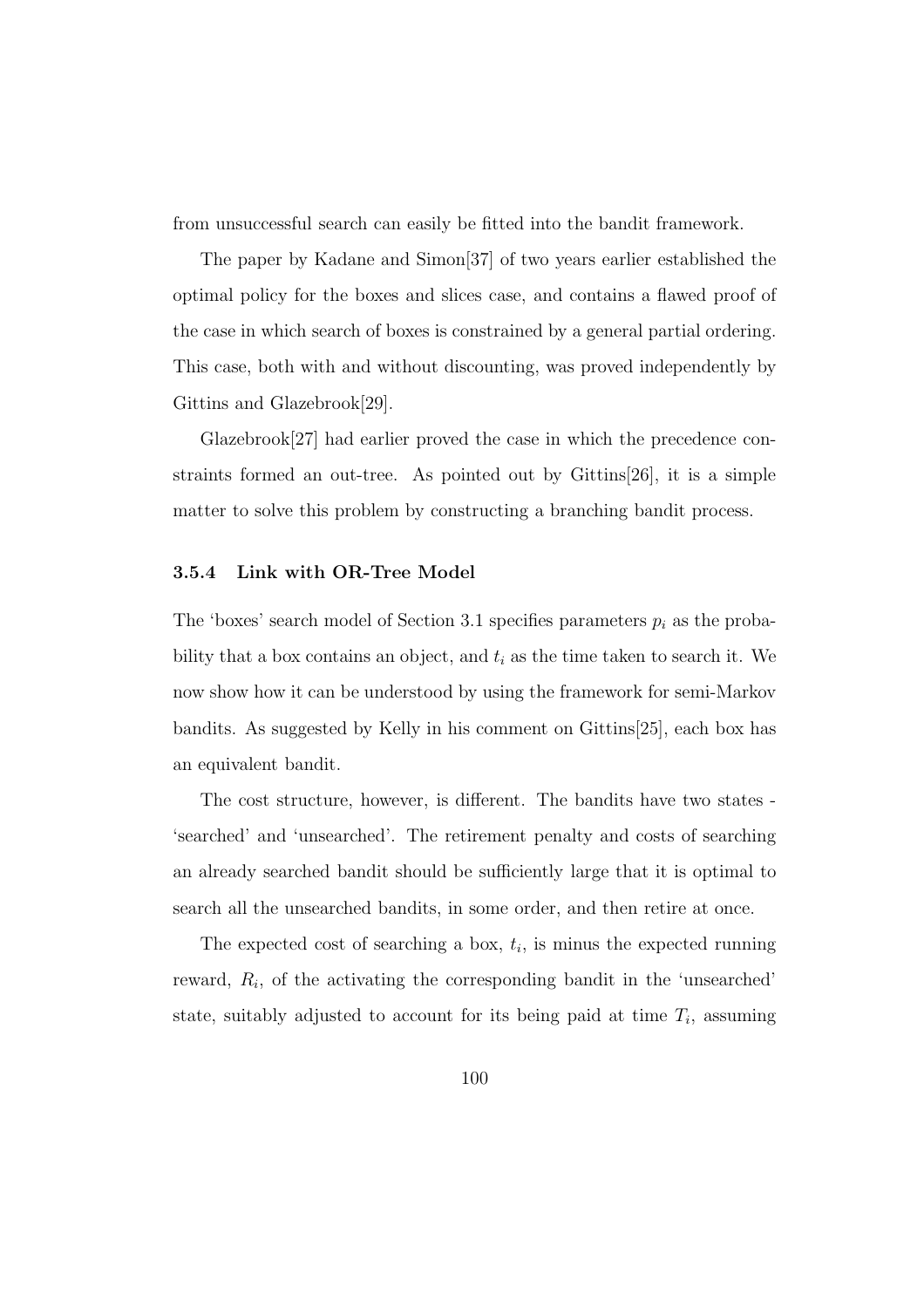continuous discounting at rate  $\alpha \in (0,1]$ :

$$
R_i = -e^{\alpha T_i} t_i
$$

The discounting of the bandits is associated with the possibility of finding the object in the boxes search. To this end, the bandits have the following activation times:

$$
T_i = -\frac{\ln(1 - p_i)}{\alpha}
$$

The boxes problem minimises  $\sum t_i$ , whilst the associated semi-Markov bandit problem maximises  $\sum R_i$ .

Construction of an equivalent semi-Markov bandit problem for the linear precedence constraints model of Section 3.1 is straightforward, once the reward rate for semi-Markov bandits has been calculated. From the above formulae:

$$
\text{\O}_i = \frac{p_i}{t_i} = \frac{1-e^{-\alpha T_i}}{-R_i e^{-\alpha T_i}} = \frac{1-e^{\alpha T_i}}{R_i}
$$

We observe that this is the reciprocal of the conventional form of the Gittins index.

The stochastic search case is equivalent to the semi-Markov branching bandit model, as described by Weiss[88]. The distribution of descendants,  $g_i(s, z_1 \ldots z_N)$  is the the offspring distribution  $f_i$  described in Section 3.2.

Tsitsiklis[85] writes in his proof of the Gittins index theorem for semi-Markov bandits:

The proof given here is very simple and it is quite surprising that it was not known earlier. Perhaps a reason is that for the proof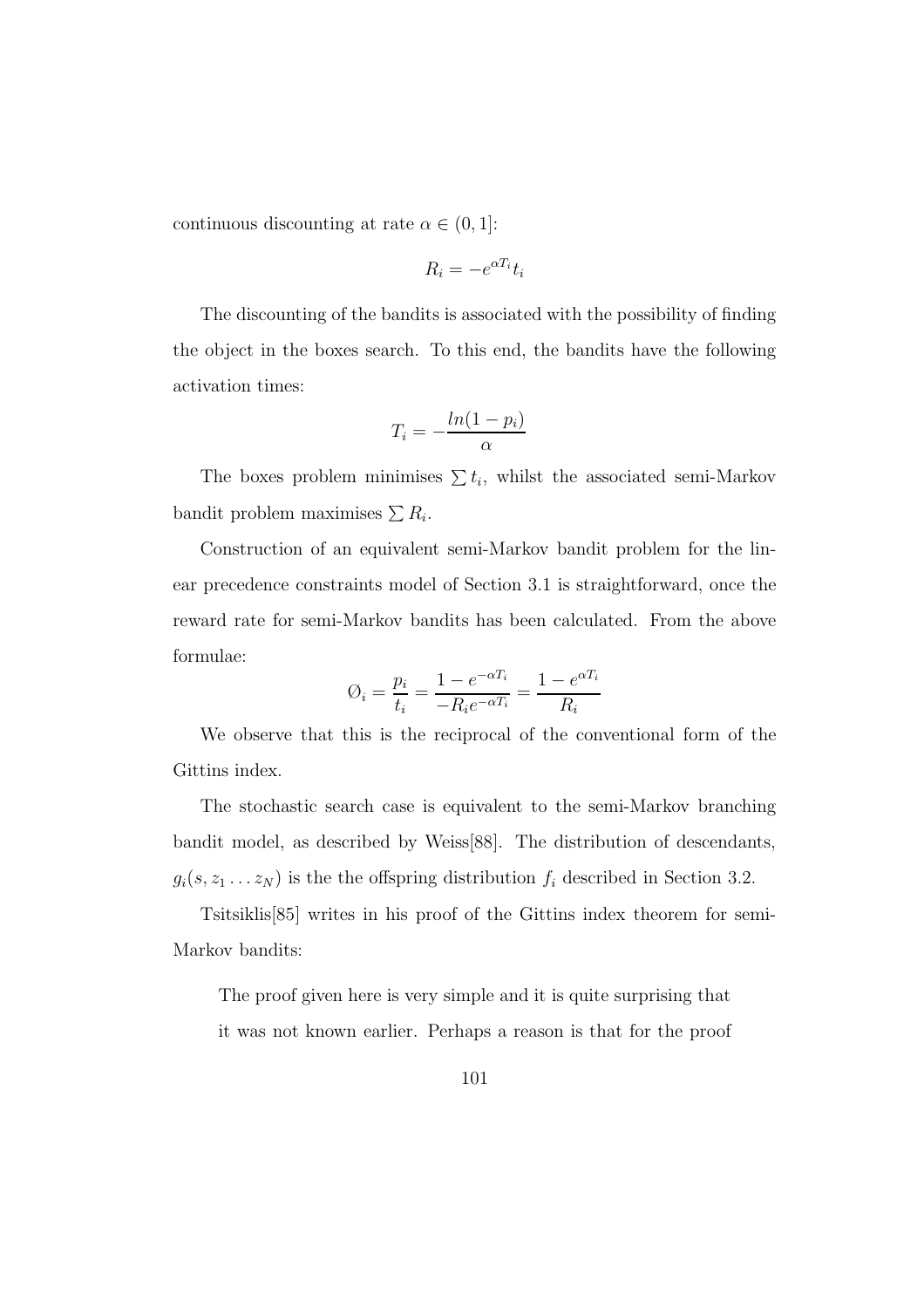to go through, we have to consider semi-Markov bandits rather than the usual discrete-time Markov bandits.

It is correct that the method of proof does not work on the standard discrete-time Markov bandit model. However, as made clear by the above there is an equivalence between the semi-Markov bandit model and the Markov tree search model. This clarifies the position of the independently discovered proof given in Subsection 3.3.3. The tree search model has the 'probability of discovering an object' which is equivalent to a nodetypespecific discount factor. This enables the crucial induction step of the proof by providing a means to carry out the chunking of node types.

## **3.6 Retiring Early**

Retirement was introduced to the theory of multi-armed bandits by Whittle[89]. This is the option of permanently rejecting all the bandits, and earning instead a single payoff, termed a *retirement reward*,  $M \in \mathbf{R}$ . To see how this can be conveniently brought within the existing multi-armed bandit framework, consider a bandit with a single state which yields reward  $M/(1 - \alpha)$ when activated. Activiating this bandit does not change the state. Therefore once it becomes optimal to do this it will remain so, resulting in a stream of payoffs  $M/(1 - \alpha)$ ,  $\alpha M/(1 - \alpha)$ ..., equivalent to a one-off payment of M.

Seen in this way, the addition of a retirement option looks more like an interesting feature of the multi-armed bandit framework than a real extension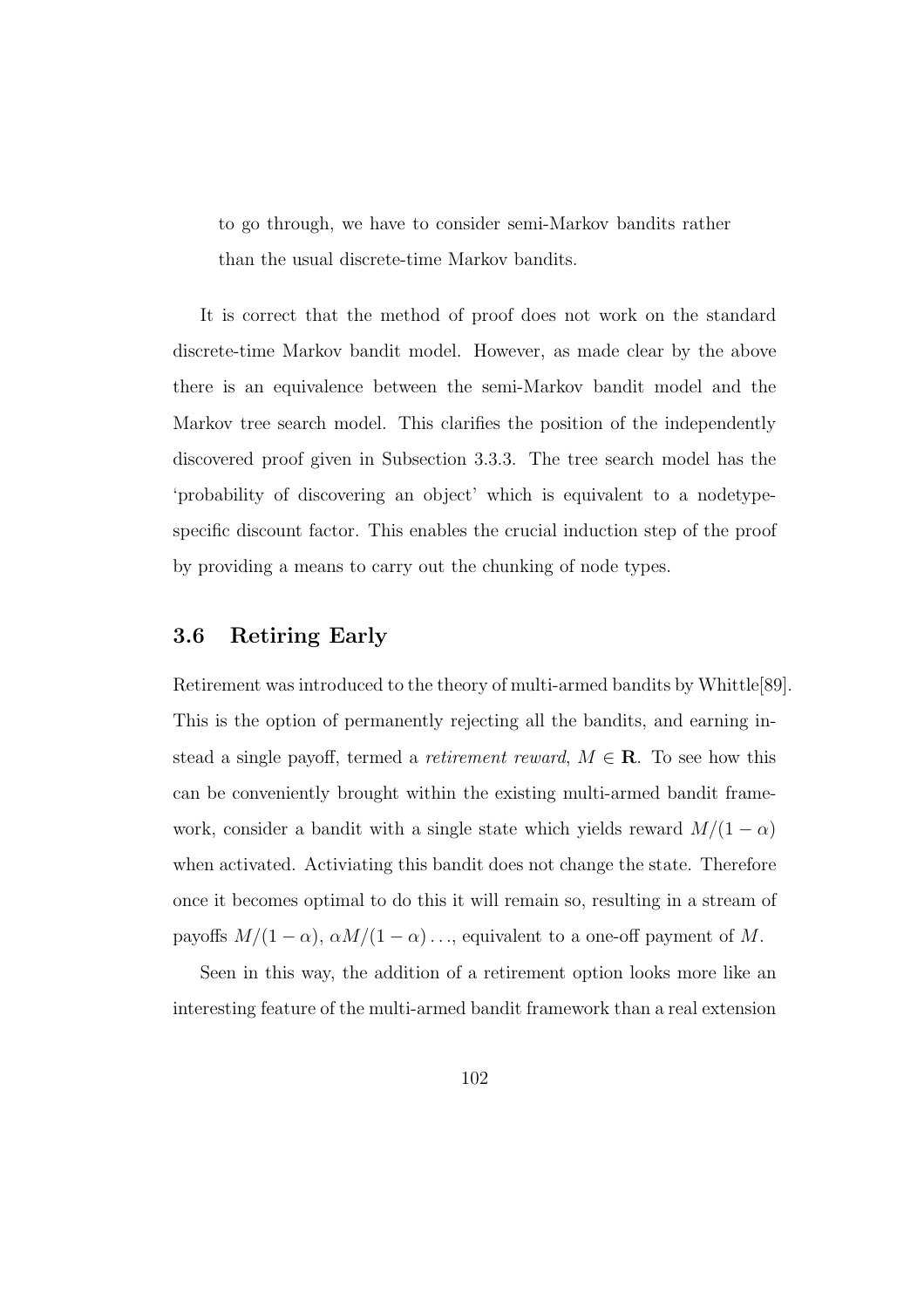to it. Indeed, the fact that it was introduced by Whittle principally to facilitate a shorter proof of Gittins Index Theorem would certainly support this view, and may explain why 'retirement' has not been developed much further. The inadequacy of this model of retirement is exemplified by the software development scenario presented in Subsection 3.4.5 above, in which the expected payoff from retiring should be allowed to depend upon the states of the projects. We now address this problem.

Let us add an action, *retirement*, which may be taken at any stage, with the effect of immediately terminating the search, incurring a penalty cost  $M(P)$ , a function of the probability that there is at least one object somewhere. Whittle's retirement option is equivalent to using a retirement function  $M(P) = M I_{P \in (0,1)}$ .

The previous model allowed termination only upon discovery of an object or when all search opportunities had been exhausted, and so suggests use of the following penalty function:

$$
M(P) = \begin{cases} \infty & \text{: } P \in (0,1) \\ 0 & \text{: } P \in \{0,1\} \end{cases}
$$

This new model is identical to the original one, because of the regularity conditions imposed concerning the probability,  $p''_i$ , that there is an object amongst the offspring of a type  $i$  node. The two models are not equivalent if there is an *i* for which  $p''_i = 1$ , since an occurrence of such a node would allow an early retirement in the second model which would be prohibited in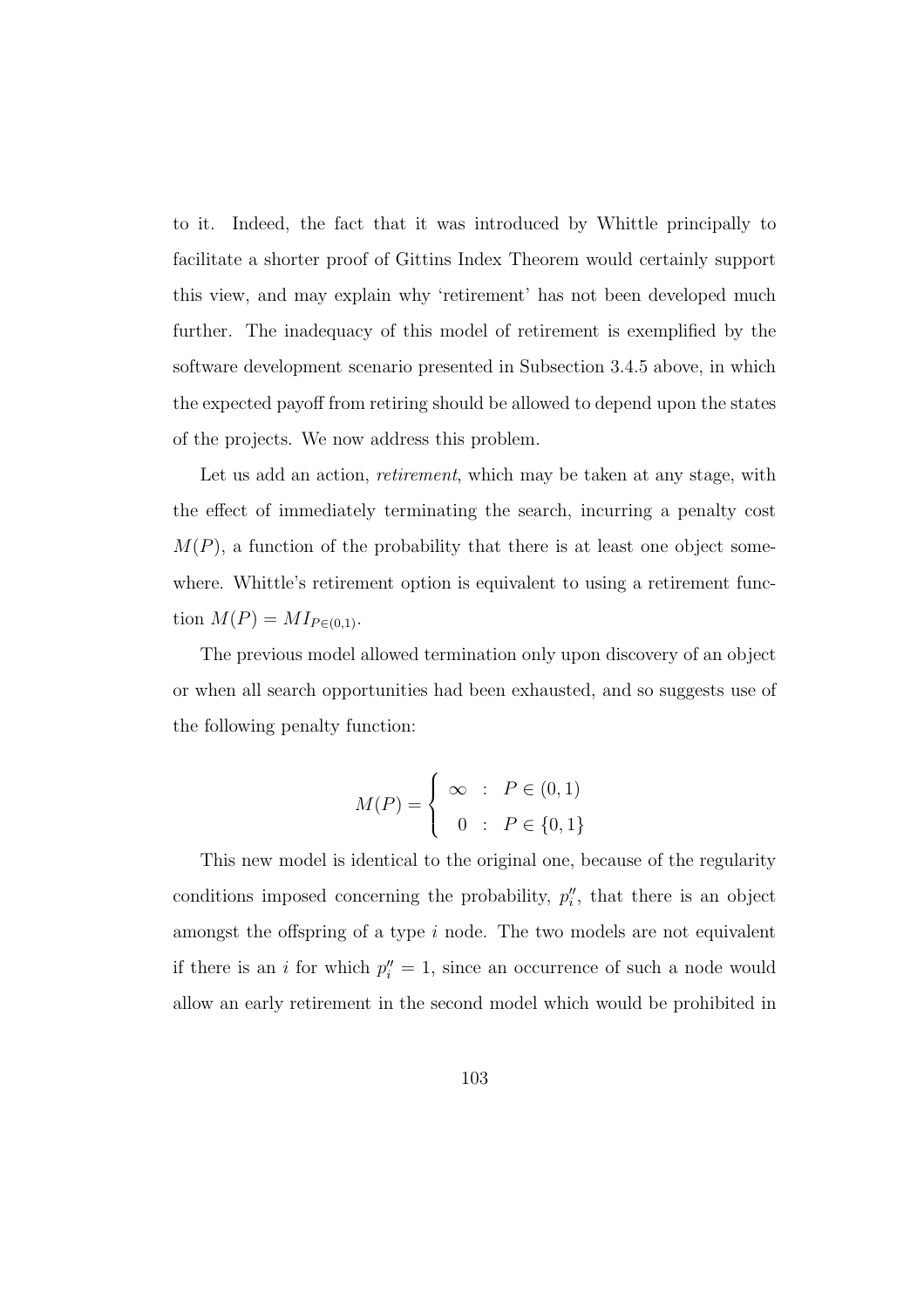the original model (because discovery of such a node shows that an object exists somewhere without actually locating it). Similarly, if there is a node type with  $q_i q_i'' = 1$ , then the two models again diverge.

We now consider some important retirement functions, in rough order of tractability. Only for the first of these is the optimal policy proved in the general case.

## **3.6.1 Retire and Say "No"**

**Theorem 3.4** The optimal policy for penalty functions of the form  $M(P) = I_{P \leq 1}(a + bP)$ , with  $a \in [0, \infty]$ ,  $b \in (-a, \infty)$  is to search nodes in decreasing order of Ø<sup>∗</sup>, until either an object has been found or all the remaining node types have  $\mathcal{O}^*$  <  $(a + b)^{-1}$ , at which point it is optimal to retire.

**Proof:** We first show that it cannot be optimal to retire if there is a node type *i* available which has  $\mathcal{O}_i^* > (a + b)^{-1}$ . Then we show by an interchange argument that, in this situation, it is optimal to search these nodes in order of  $\emptyset^*$ . Finally, we use a one step lookahead argument to show that if there is no node type *i* available with  $\mathcal{O}_i^* > (a + b)^{-1}$  then it is optimal to retire. The case of  $a = \infty$  has already been proved, so we assume  $a < \infty$ .

 $M(P)$  is bounded below by 0. Since this bound is achieved for  $P = 1$ , it must always be optimal to retire if an object has been found.

When a node of type i is expanded, suppose that with probability  $q_i$  no object is found, and that the probability that no object exists amongst nodes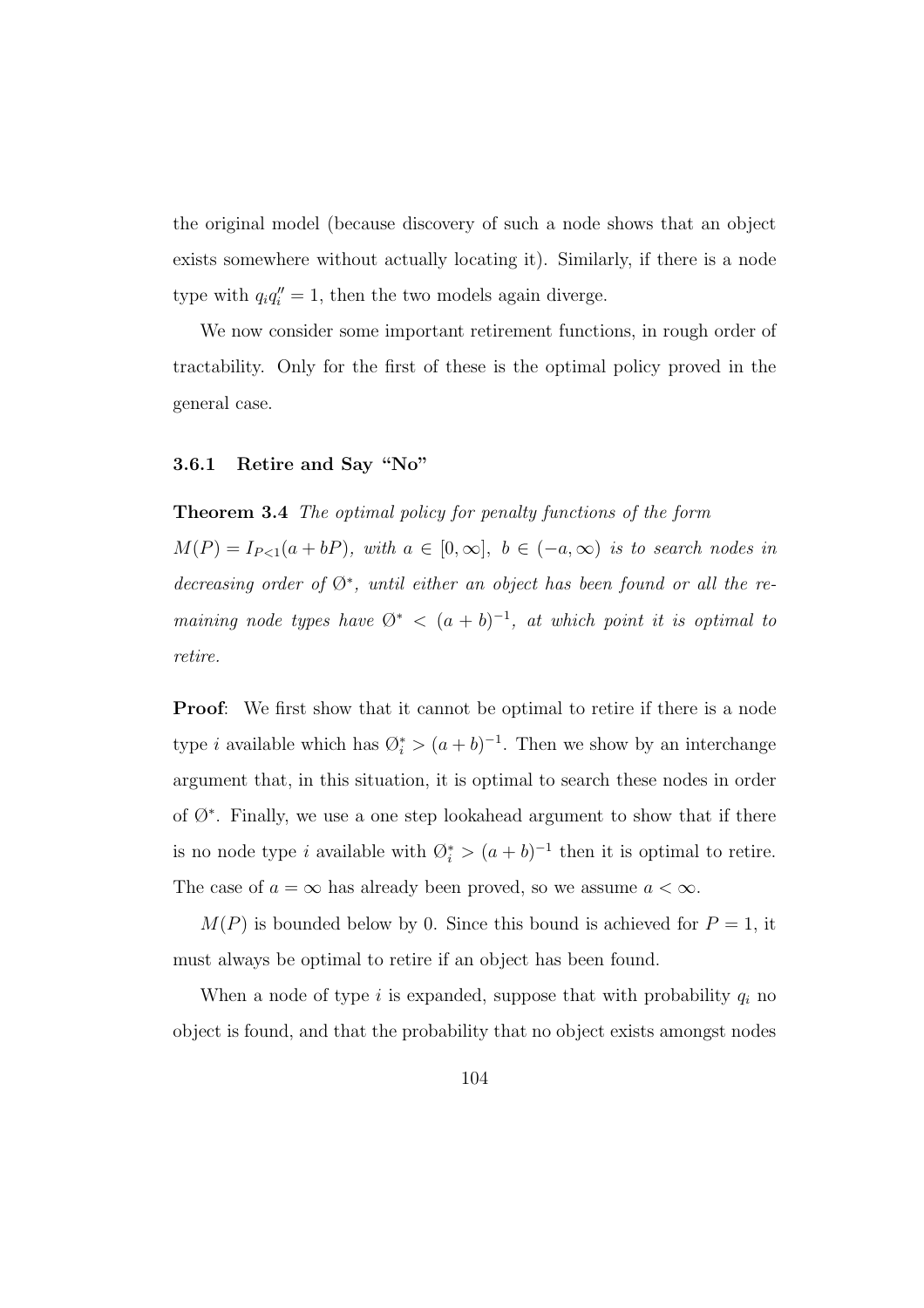revealed by the search is  $q_i''$ . We shall let  $q_i'$  be the probability that there is no object amongst the other nodes or their descendants. Hence:

$$
P = 1 - q_i q_i' E[q_i'']
$$

Denote by  $V_{\pi_0}$  the expected value of immediate retirement, and by  $V_{\pi_{i0}}$  the expected value of searching a node of type  $i$  and then retiring. Let us now consider the relative merits of these two courses of action.

$$
V_{\pi_0} = a + bP
$$
  
\n
$$
= a + b(1 - q_i q_i'E[q_i''])
$$
  
\n
$$
V_{\pi_{i0}} = t_i + q_i E[M(1 - q_i' q_i''])
$$
  
\n
$$
= t_i + q_i M(E[1 - q_i' q_i'']) \text{ as } q_i' q_i'' > 0 \text{ and } M() \text{ is linear in } [0, 1)
$$
  
\n
$$
= t_i + q_i (a + b(1 - q_i'E[q_i']))
$$
  
\n
$$
V_{\pi_{i0}} - V_{\pi_0} = t_i + q_i (a + b(1 - q_i'E[q_i'])) - (a + b(1 - q_i q_i'E[q_i']))
$$
  
\n
$$
= t_i + (a + b)(q_i - 1)
$$
  
\n
$$
= t_i - (a + b)p_i
$$
\n(10)

Retirement is therefore not optimal if there are any nodes of type  $i$  available, where  $(a + b)p_i > t_i$ , that is, if  $\emptyset_i > (a + b)^{-1}$ .

We now extend the scope of the above line of reasoning to deal not only with boxes, but also with chunks of search. A consequence of their definition is that the reward rate,  $\emptyset$ , of a partially searched chunk is strictly less than that of the remaining unsearched part. This implies that, as we argued in Subsection 3.1.1 that it is not optimal to intercalate any other search in the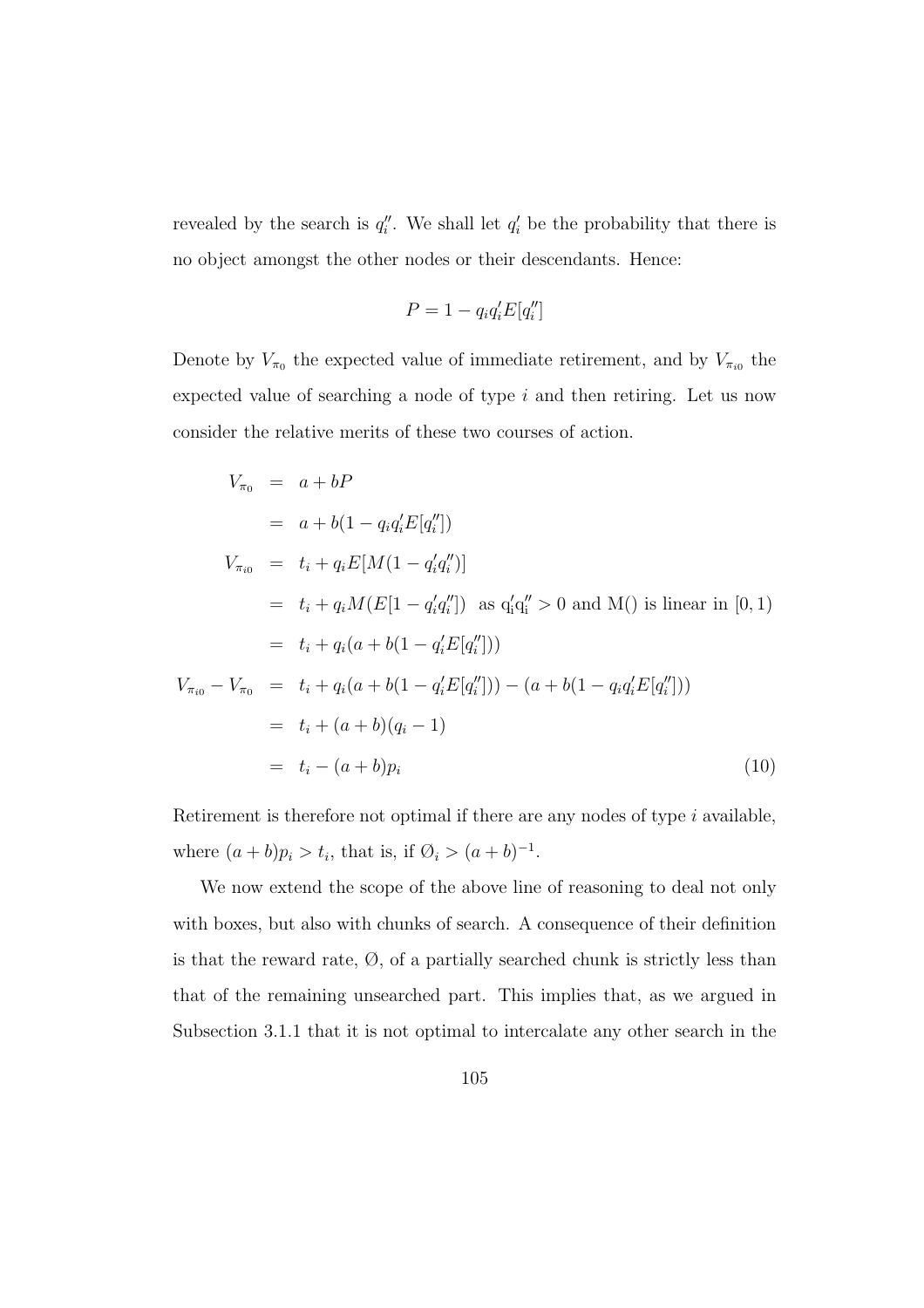middle of searching a chunk. It is not optimal to retire in the midst of a chunk, since at least one of the following is always true:

- 1. The searched portion had  $\emptyset > (a+b)^{-1}$ .
- 2. The unsearched portion has  $\emptyset > (a+b)^{-1}$ .

In the former case, equation (10) implies that it would have been better to retire before starting search of the chunk, whilst in the latter, it implies that it would be better to complete search of the chunk before retiring.

Up to now, we have seen that search should proceed in chunks, and should not stop as long as there are no nodes available with  $\emptyset^* \geq (a+b)^{-1}$ . Equation (10) implies that, once this point has been reached, immediate retirement is a better policy than carrying out one (or by induction, many) further searches and then retiring. This establishes the set of nodes which it is worth searching before retiring as those with  $\emptyset^* > (a+b)^{-1}$ . The optimal policy must search those in the order which minimises the expected time taken to discover an object. This is exactly the problem of Section 3.3, which was shown in Theorem 3.3 to be solved by searching the chunks in decreasing order of  $\varnothing^*$ .

#### **3.6.2 Retire and Guess**

 $\blacksquare$ 

Now suppose that upon retirement a guess is taken as to whether or not an object exists, and a constant cost of  $K$  is incurred for an incorrect guess.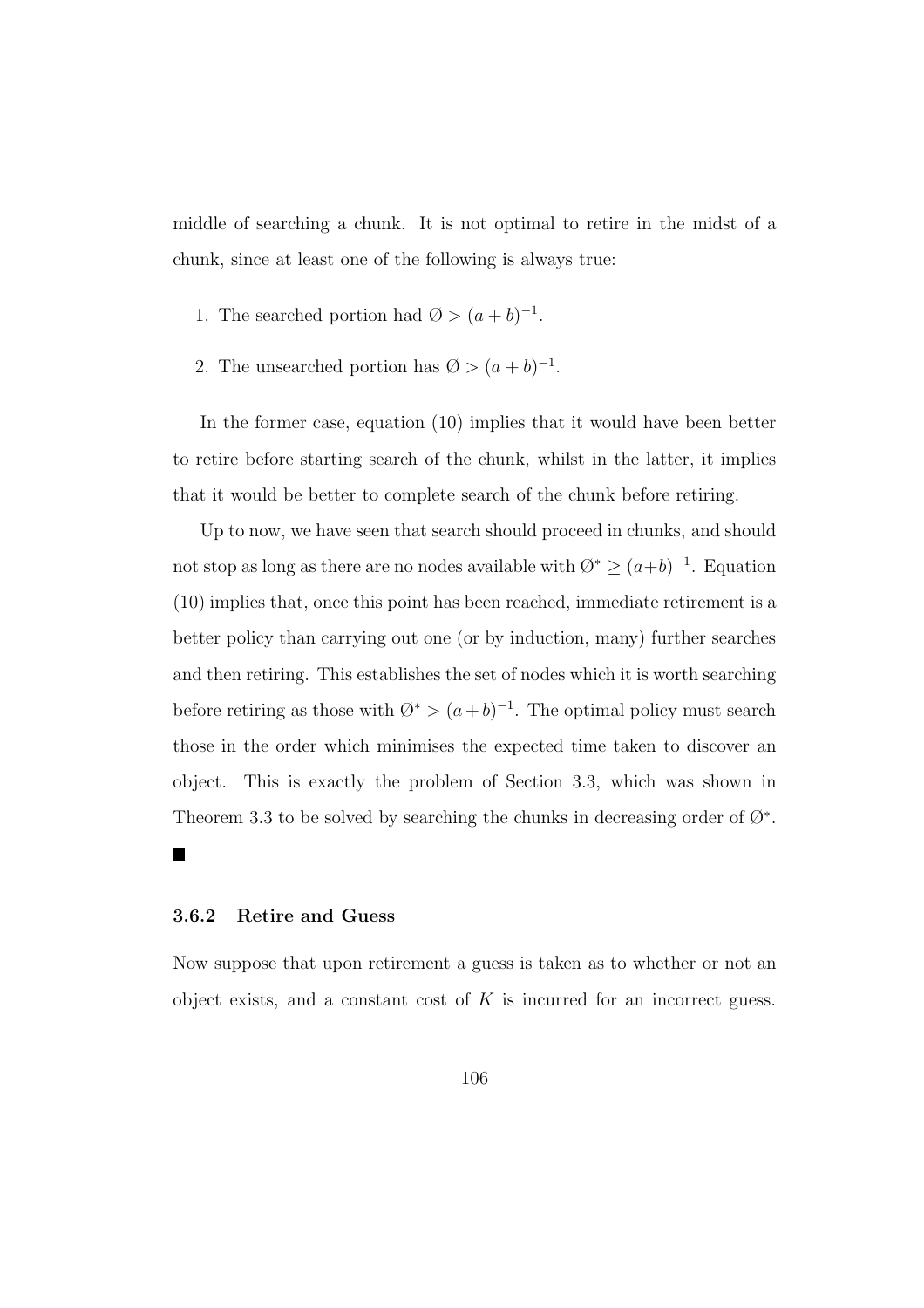This corresponds to a retirement function of  $M(P) = K(\frac{1}{2} - |P - \frac{1}{2}|)$ , where P is the overall probability that an object exists.

**Lemma 3.5** If  $P \geq \frac{1}{2}$ , it is not optimal to search a box or sequence of boxes and then retire unless at this point  $P < \frac{1}{2}$ , or an object has been found.

**Proof:** We show that the lemma holds for a single box, from which the result for a sequence follows immediately by induction. Let policy  $\pi_i$  be the policy of searching box i and then retiring.

$$
V_{\pi_{i0}} = t_i + q_i M(1 - q'_i)
$$
  
\n
$$
V_{\pi_0} = M(1 - q_i q'_i) = K q_i q'_i
$$
  
\n
$$
V_{\pi_{i0}} - V_{\pi_0} = t_i + q_i M(1 - q'_i) - K q_i q'_i
$$
  
\nIf the policy retires such that  $1 - q'_i \geq \frac{1}{2}$ :

 $V_{\pi_{i0}} - V_{\pi_{0}} = t_i + q_i K q'_i - q_i K q'_i = t_i > 0$ 

**Theorem 3.6** If all the nodes available for search are boxes, the optimal policy with retirement penalty function  $M(P) = K(\frac{1}{2} - |P - \frac{1}{2}|)$  is either to retire immediately or to search the boxes in decreasing order of  $\emptyset$  until an object is found or until no boxes remain with  $\varnothing > K^{-1}$ .

 $\blacksquare$ 

#### **Proof**:

 $P \in [0, \frac{1}{2}] \cup \{1\}$ :

We observe that no sequence of searches can cause  $P$  to assume a value in the interval  $(\frac{1}{2}, 1)$ , successful search fixes P as 1 and unsuccessful search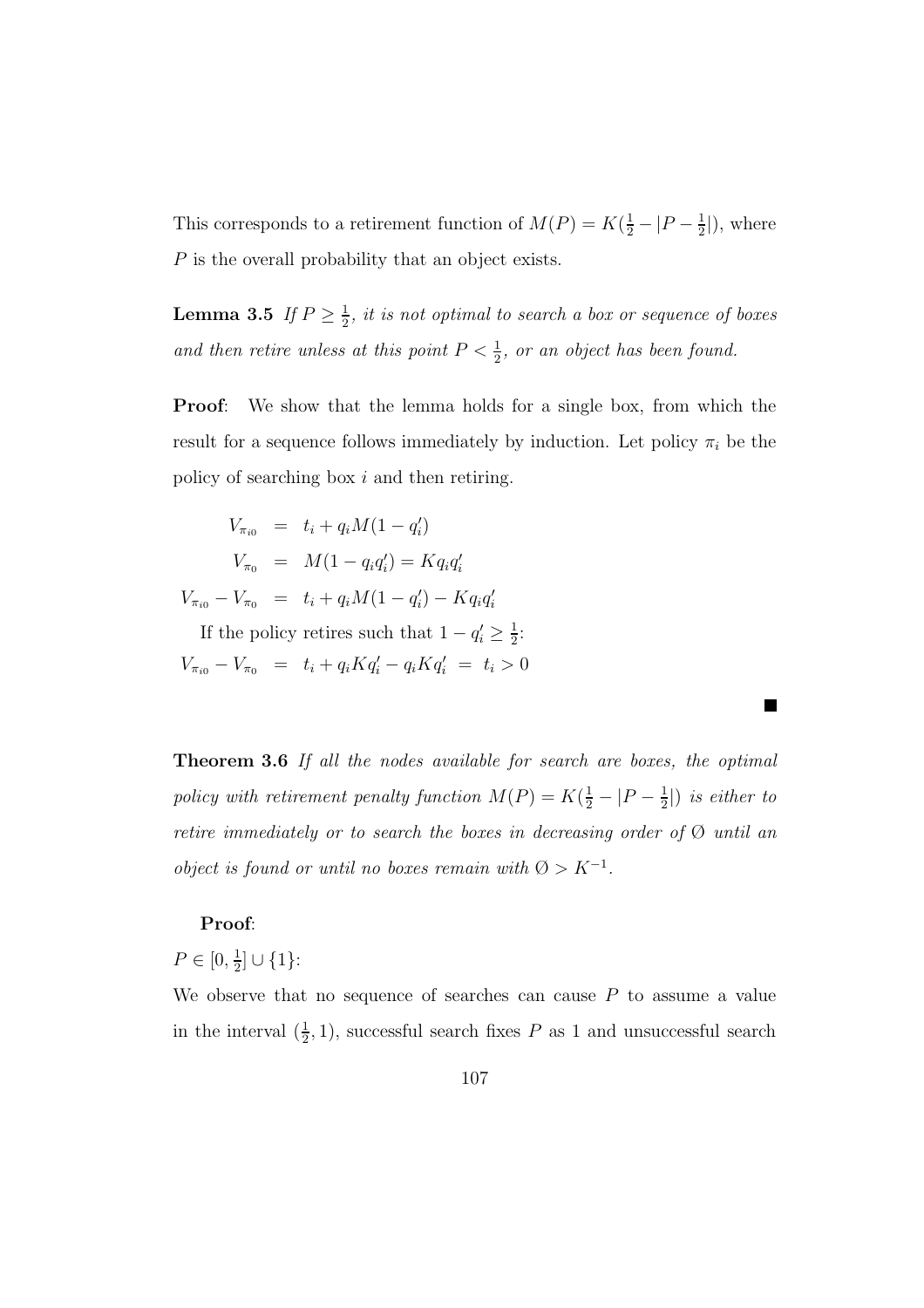decreases it. Over this domain  $M(P) = K(\frac{1}{2} - |P - \frac{1}{2}|)$  assumes identical values to the function  $M(P) = I_{P \le 1} K P$ , so Theorem 3.4 proves the result.

$$
P \in (\frac{1}{2}, 1)
$$
:

Lemma 3.5 establishes that an optimal policy which searches at all must continue to do so until  $P \in [0, \frac{1}{2}] \cup \{1\}$ . Such an optimal policy, therefore, cannot leave unsearched any boxes with  $\emptyset > K^{-1}$ , from application of Theorem 3.4, always assuming no object is found. This establishes that an optimal policy must be prepared to search all the boxes with  $\emptyset > K^{-1}$ . The standard interchange argument proves that unless it does so in decreasing order of  $\emptyset$  it can be improved upon by a policy which plays a suitably permutated strategy.

To see that it is optimal not to include in the search any boxes with  $\emptyset \leq K^{-1}$ , we consider the payoff of such a policy,  $\pi_A$ .

$$
V_{\pi_A} = \sum_{i=1}^m t_i \prod_{j=1}^{i-1} q_j + \prod_{i=1}^m q_i M \left( 1 - \prod_{j=m+1}^n q_j \right)
$$
  
= 
$$
\sum_{i=1}^m t_i \prod_{j=1}^{i-1} q_j + \prod_{i=1}^m q_i K \left( 1 - \prod_{j=m+1}^n q_j \right)
$$
  
= 
$$
\sum_{i=1}^m t_i \prod_{j=1}^{i-1} q_j + K \prod_{i=1}^m q_i - K \prod_{i=1}^n q_i
$$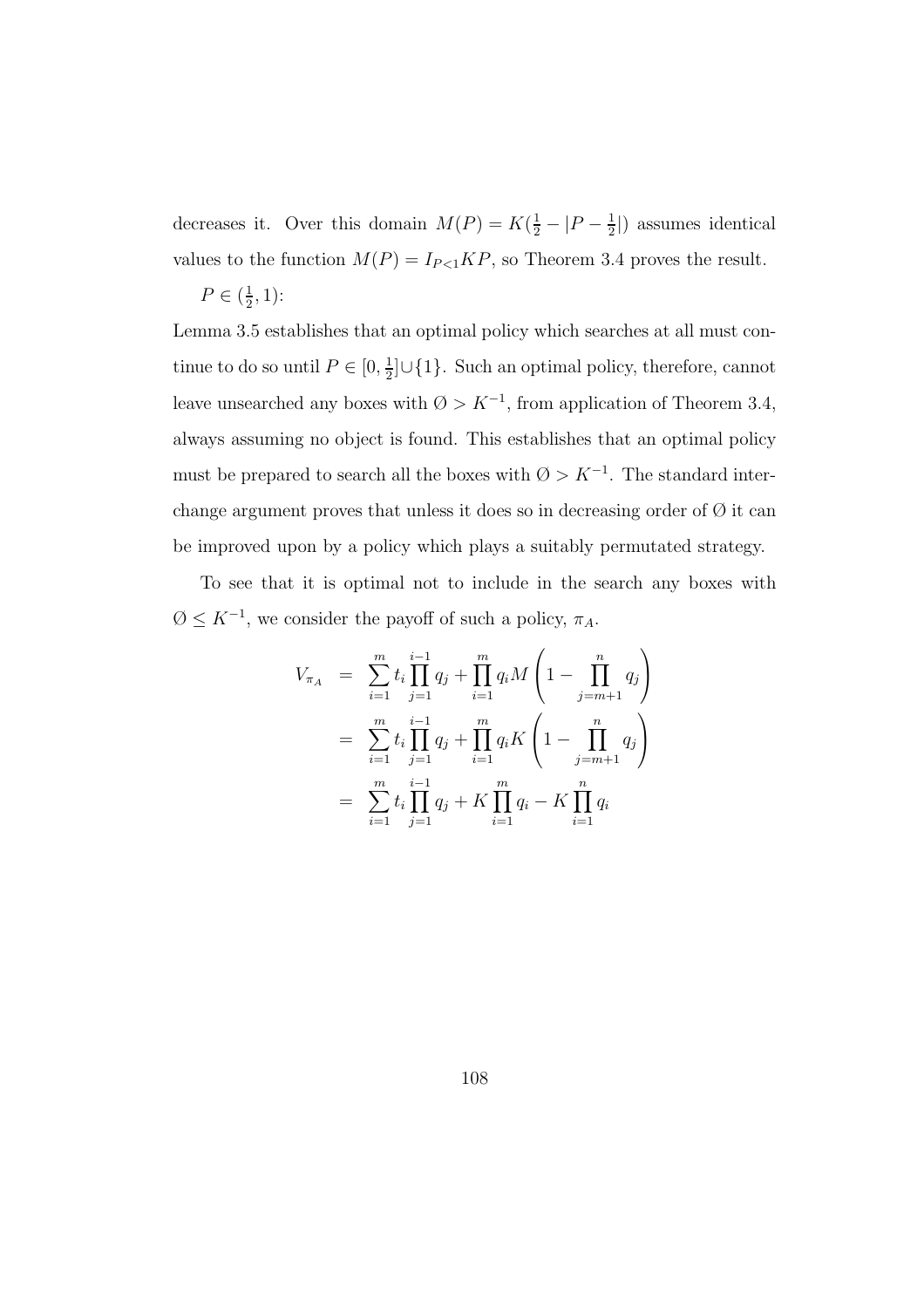Now consider the payoff of a policy,  $\pi_{A'}$ , which omits search of box m:

$$
V_{\pi_{A'}} = \sum_{i=1}^{m-1} t_i \prod_{j=1}^{i-1} q_j + \prod_{i=1}^{m-1} q_i M \left( 1 - \prod_{j=m}^{n} q_j \right)
$$
  
\n
$$
\leq \sum_{i=1}^{m-1} t_i \prod_{j=1}^{i-1} q_j + \prod_{i=1}^{m-1} q_i K \left( 1 - \prod_{j=m}^{n} q_j \right)
$$
  
\n
$$
\leq \sum_{i=1}^{m} t_i \prod_{j=1}^{i-1} q_j + K \prod_{i=1}^{m-1} q_i - K \prod_{i=1}^{n} q_i
$$

Hence:

$$
V_{\pi_A} - V_{\pi_{A'}} = t_m \prod_{j=1}^{m-1} q_j - p_m K \prod_{i=1}^{m-1} q_i
$$
  
= 
$$
\prod_{j=1}^{m-1} q_j (t_m - p_m K)
$$
  

$$
\geq 0 \quad \text{if } \emptyset_m \leq K^{-1}
$$

Since policy  $\pi_A$  considers m boxes in decreasing order of  $\mathcal{O}_i$ , this establishes that it is optimal not to consider any which have  $\emptyset_i \leq K^{-1}$ . F

We assume for convenience that the boxes are indexed in decreasing order of Ø, so  $i < j$  implies that  $\emptyset_i \geq \emptyset_j$ . Theorem 3.6 implies that the following policy is optimal either for  $j = 0$  or for the largest j such that  $\emptyset_j \geq K^{-1}$ .

> Policy  $\pi_j$  searches boxes  $1 \dots j \le n$  until it finds an object. If no object is found, it then retires.

**Corollary 3.7** If  $P > \frac{1}{2}$ , policy  $\pi_j$  may be optimal iff  $\prod_{i=1}^n$  $q_i > 1-\prod^n$  $i=j+1$ qi. In this case, the critical value of  $K$ , for which immediate retirement gives the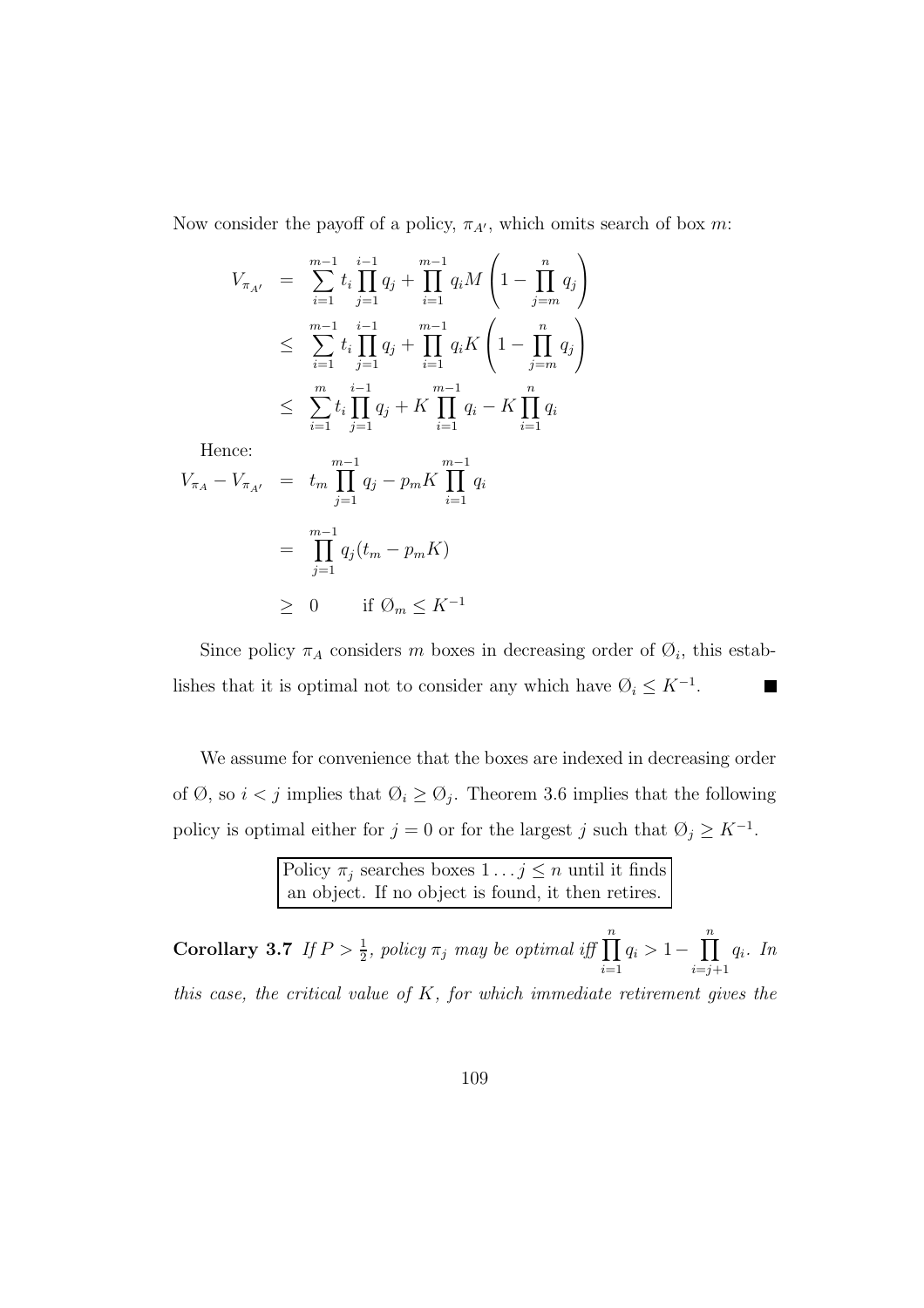same payoff as a policy  $\pi_j$  above, is given by the below:

$$
K^{-1} = \frac{\prod_{i=j+1}^{n} q_i + \prod_{i=1}^{n} q_i - 1}{\sum_{i=1}^{j} t_i \prod_{k=1}^{i-1} q_k}
$$

**Proof**:

$$
V_{\pi_j} - V_{\pi_0} = \sum_{i=1}^j t_i \prod_{k=1}^{i-1} q_k + M \left( 1 - \prod_{i=j+1}^n q_i \right) - M \left( 1 - \prod_{i=1}^n q_i \right)
$$
  

$$
= \sum_{i=1}^j t_i \prod_{k=1}^{i-1} q_k + K \left( 1 - \prod_{i=j+1}^n q_i \right) - K \left( \prod_{i=1}^n q_i \right)
$$
  

$$
= \sum_{i=1}^j t_i \prod_{k=1}^{i-1} q_k + K \left( 1 - \prod_{i=j+1}^n q_i - \prod_{i=1}^n q_i \right)
$$
  

$$
> 0 \qquad \text{if } \left( 1 - \prod_{i=1}^n q_i \ge \prod_{i=j+1}^n q_i \right)
$$

We have shown that if  $\left(1-\prod_{i=1}^n\right.$  $q_i \geq \prod^n$  $i=j+1$ qi  $\setminus$  then it is always optimal to retire. In the remaining cases, the critical value of  $K$  is calculated as follows:

$$
\sum_{i=1}^{j} t_i \prod_{k=1}^{i-1} q_k + K \left( 1 - \prod_{i=j+1}^{n} q_i - \prod_{i=1}^{n} q_i \right) = 0
$$
\n
$$
\sum_{i=1}^{j} t_i \prod_{k=1}^{i-1} q_k = K \left( \prod_{i=j+1}^{n} q_i + \prod_{i=1}^{n} q_i - 1 \right)
$$
\n
$$
K^{-1} = \frac{\prod_{i=j+1}^{n} q_i + \prod_{i=1}^{n} q_i - 1}{\sum_{i=1}^{j} t_i \prod_{k=1}^{i-1} q_k}
$$

 $\blacksquare$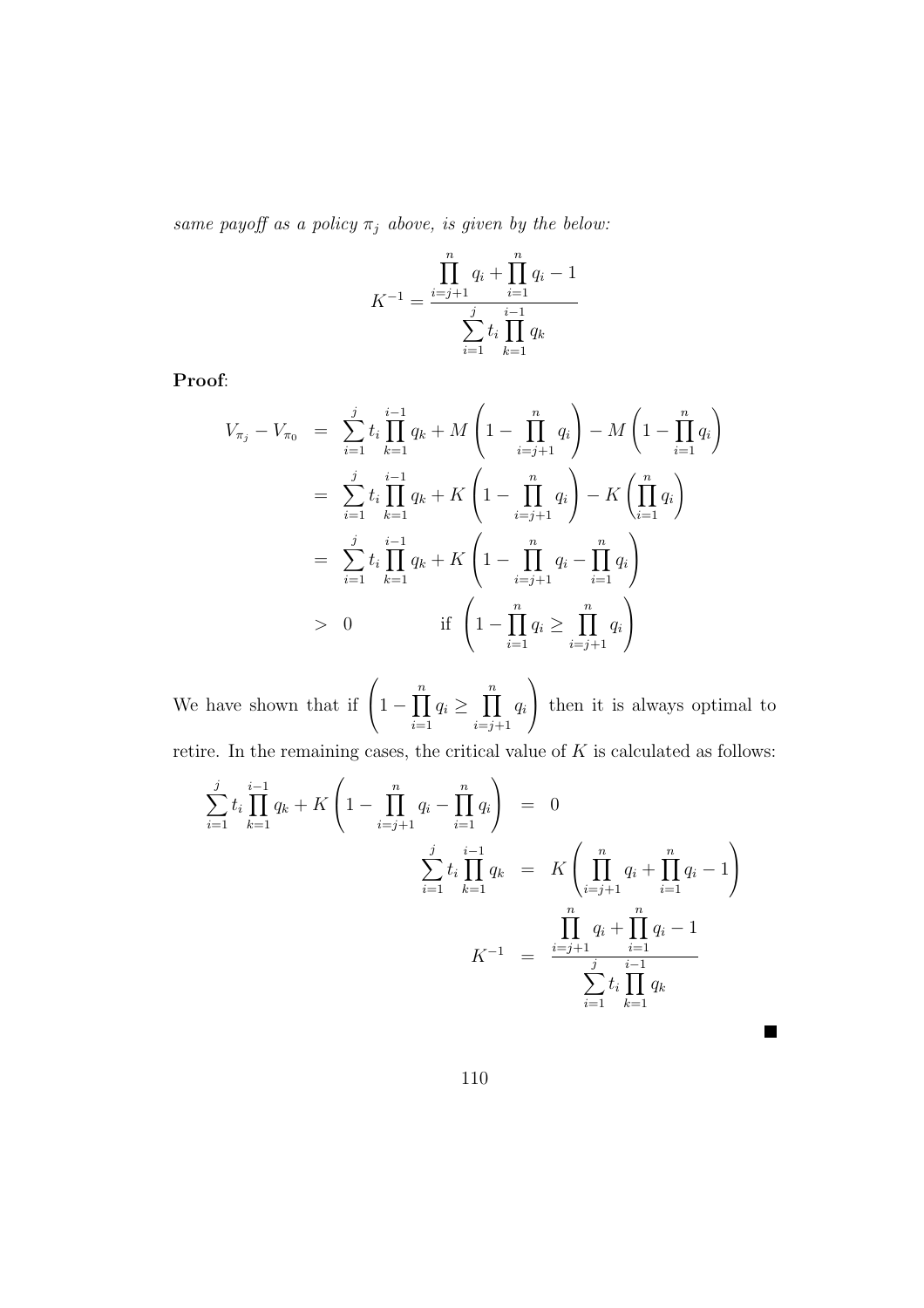**Linear Precedence Constraints.** We now add to the model constraints about the order in which the boxes may be searched, as illustrated overleaf. We suppose the boxes are indexed so that for  $j > 0$ , box  $(i, j + 1)$  cannot be searched until box  $(i, j)$  has been searched.



Figure 19: Linear Precedence Constraints

This structure is that of the model of Subsection 3.1.1, and the problem can be analysed in the same fashion. That is, we work backwards from the end of each stack, parsing the tree into sections that must be searched together.

Consider the last two boxes of the *i*th stack. If  $\mathcal{O}_{(i,n_i-1)} < \mathcal{O}_{(i,n_i)}$  then these two boxes are part of a single chunk of search. The chunking procedure used is identical to that in Subsection 3.1.1. The validity of the chunking process is established by the result below, which will be applied recursively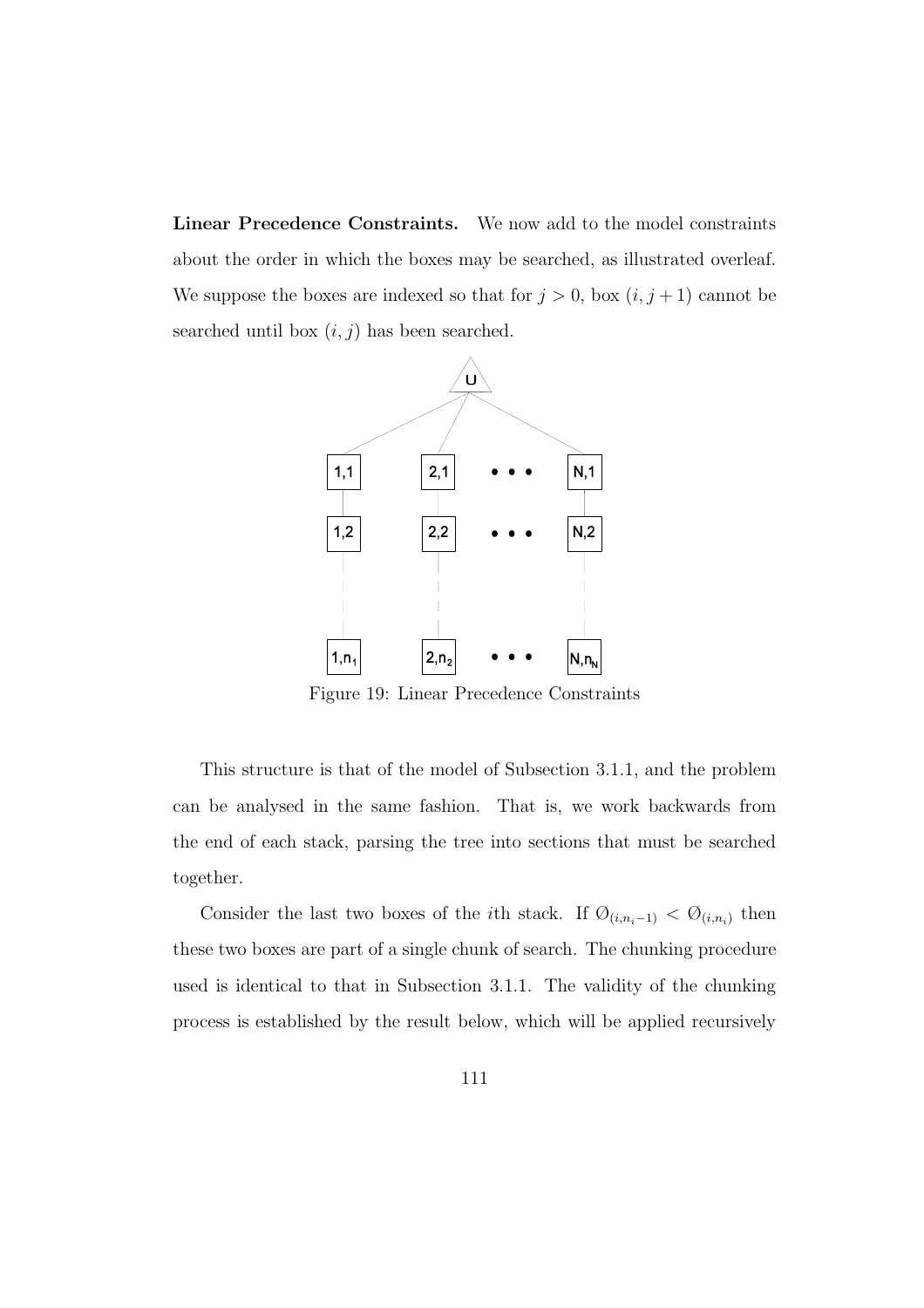to each stack:

**Theorem 3.8** If  $\mathcal{O}_{(i,n_i-1)} < \mathcal{O}_{(i,n_i)}$  then any optimal policy which searches box  $(i, n_i - 1)$  must search box  $(i, n_i)$  next, unless an object is found.

### **Proof**:

If  $\emptyset_{(i,n_i)} < K^{-1}$ :

Theorem 3.6 implies that no optimal policy would search either box  $(i, n_i)$ or box  $(i, n_i - 1)$  even if there were no constraints. Adding constraints can never increase the payoff from searches, and so the result is proved because no optimal policies search  $(i, n_i - 1)$ .

If  $\emptyset_{(i,n_i)} \geq K^{-1}$ :

Let  $\pi_{(i,n_i-1)}$  be a policy which searches box  $(i, n_i - 1)$ , then some (possibly empty) set of boxes, j, then retires, leaving box  $(i, n_i)$  unsearched. Denoting by  $q'_{ij}$  the probability of there being no object amongst the boxes other than those in stack i or set j, the payoff of policy  $\pi_{(i,n_i-1)}$  can be expressed as follows:

$$
V_{\pi_{(i,n_i-1)}} = t_{(i,n_i-1)} + q_{(i,n_i-1)}t_j + q_{(i,n_i-1)}q_jM(1 - q_{(i,n_i)}q_{ij}')
$$

We shall compare the payoff of this this with that of two others, policy  $\pi_1$ , which differs from policy  $\pi_{(i,n_i-1)}$  in that it searches box  $(i, n_i)$  before retiring and with policy  $\pi_0$ , that of immediate retirement. These policies have the following payoffs:

$$
V_{\pi_0} = M(1 - q_{(i,n_i-1)}q_{(i,n_i)}q_jq_{ij}')
$$
  
\n
$$
V_{\pi_1} = t_{(i,n_i-1)} + q_{(i,n_i-1)}t_j + q_{(i,n_i-1)}q_jt_{(i,n_i)} + q_{(i,n_i-1)}q_jq_{(i,n_i)}M(1 - q_{ij}')
$$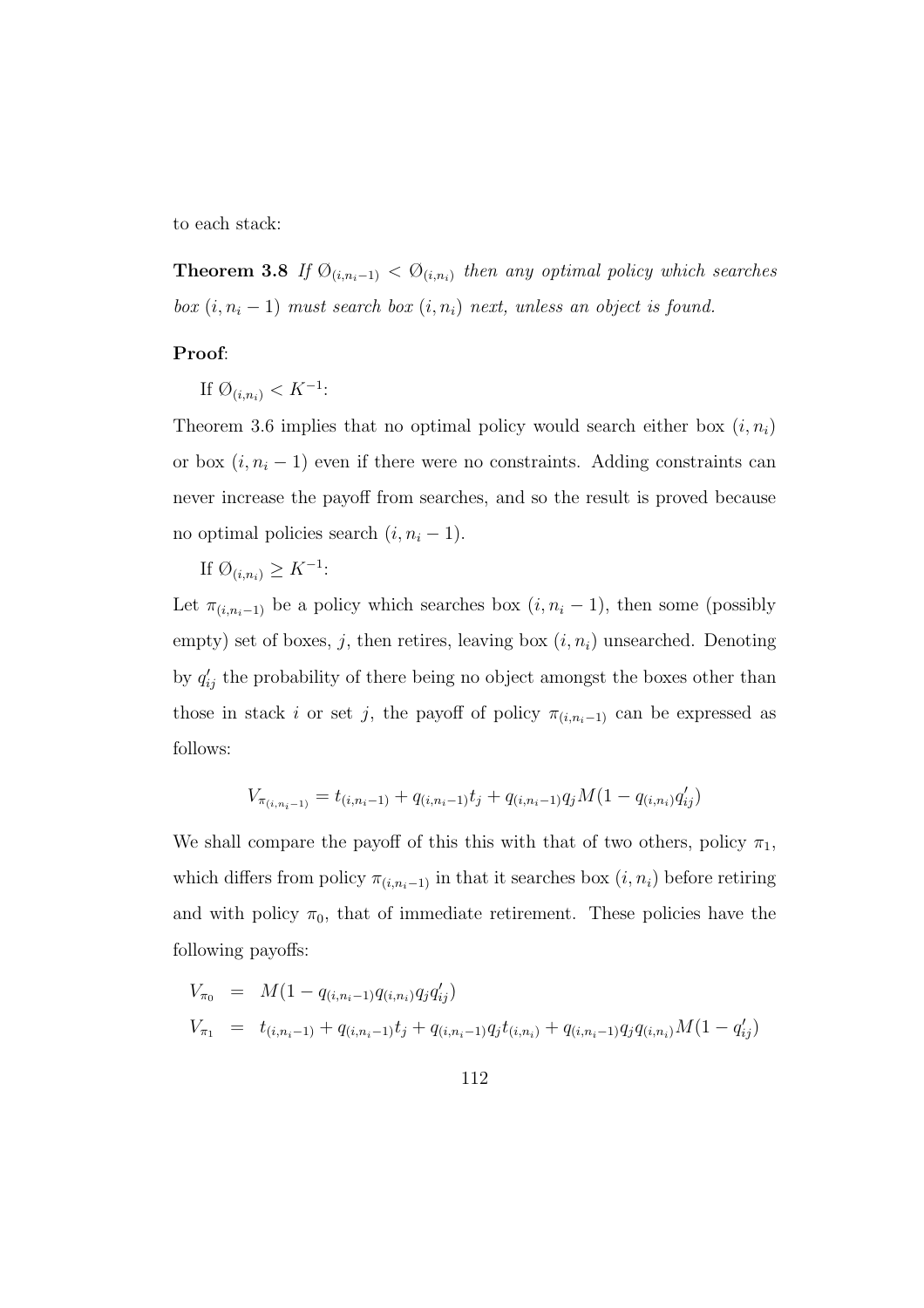If  $q_{(i,n_i)}q'_{ij} \geq \frac{1}{2}$ , policy  $\pi_1$  is an improvement:

$$
V_{\pi_{(i,n_i-1)}} - V_{\pi_1} = q_{(i,n_i-1)}q_j M(1 - q_{(i,n_i)}q'_{ij})
$$
  
\n
$$
-q_{(i,n_i-1)}q_j t_{(i,n_i)} - q_{(i,n_i-1)}q_j q_{(i,n_i)} M(1 - q'_{ij})
$$
  
\n
$$
= q_{(i,n_i-1)}q_j (K(1 - q_{(i,n_i)}q'_{ij}) - t_{(i,n_i)} - q_{(i,n_i)}K(1 - q'_{ij}))
$$
  
\n
$$
= q_{(i,n_i-1)}q_j (Kp_{(i,n_i)} - t_{(i,n_i)})
$$
  
\n
$$
= q_{(i,n_i-1)}q_j K t_{(i,n_i)} (\mathcal{O}_{(i,n_i)} - K^{-1}) > 0
$$

If  $q_{(i,n_i)}q'_{ij} < \frac{1}{2}$ , policy  $\pi_0$  is an improvement:

$$
V_{\pi_{(i,n_i-1)}} - V_{\pi_0} = t_{(i,n_i-1)} + q_{(i,n_i-1)}t_j + q_{(i,n_i-1)}q_jM(1 - q_{(i,n_i)}q'_{ij})
$$
  
-M(1 - q\_{(i,n\_i-1)}q\_{(i,n\_i)}q\_jq'\_{ij})  
= t\_{(i,n\_i-1)} + q\_{(i,n\_i-1)}t\_j + q\_{(i,n\_i-1)}q\_jK(q\_{(i,n\_i)}q'\_{ij}) - K(q\_{(i,n\_i-1)}q\_{(i,n\_i)}q\_jq'\_{ij})  
= t\_{(i,n\_i-1)} + q\_{(i,n\_i-1)}t\_j > 0

We now consider the remaining case, that in which a policy  $\pi$  searches box  $(i, n_{i-1})$  and then intercalates search of a non-empty set of boxes, j, before searching  $(i, n_i)$ . Since either  $\emptyset_{(i,n_i)} > \emptyset_j$  or  $\emptyset_j > \emptyset_{(i,n_{i-1})}$ , policy  $\pi$  can be improved by a simple interchange argument, as the constraint structure does not debar swapping j with either  $(i, n_{i-1})$  or, once  $(i, n_{i-1})$  has been searched, with box  $(i, n_i)$ . П

The case of linear precedence constraints can therefore be solved by applying the same chunking process that was used on the model without retirement. This reduces it, as before, to the unconstrained boxes case treated above.

We now consider what can be deduced about the general OR-tree model with early retirement function  $M(P) = K(\frac{1}{2} - |P - \frac{1}{2}|)$ . From the form of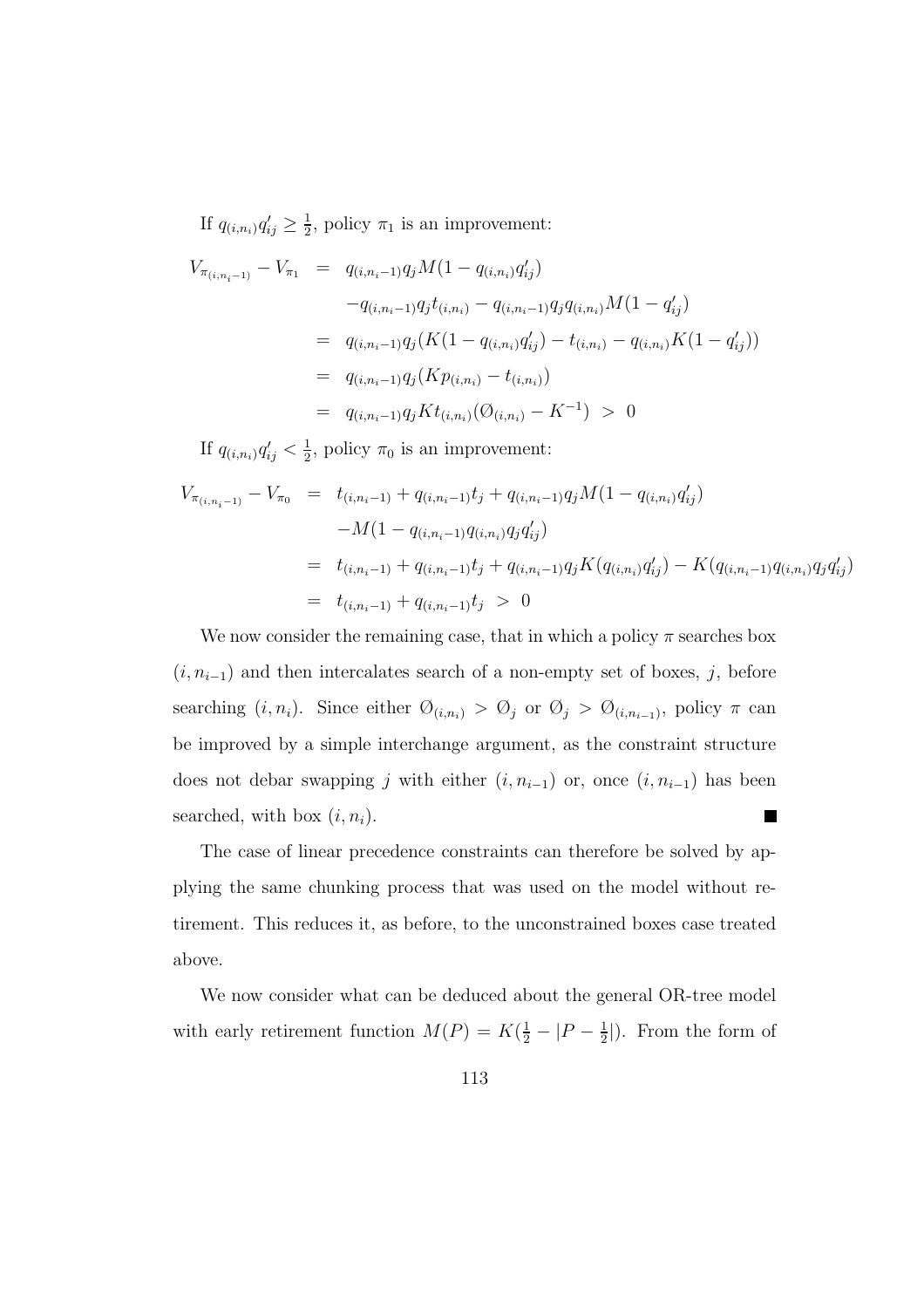this function, we see that as  $K \to 0$ , the cost of early retirement becomes vanishingly small, and so, for small enough  $K$ , the optimal policy is to retire immediately. As  $K \to \infty$ , early retirement becomes increasingly expensive, so the optimal policy tends to that of the model without the retirement option. Note, however, that the models are only asymptotically equivalent, since for any fixed K,  $M(P) \to 0$  as extra nodes are added, and so retirement is still optimal from states with small enough P.

By comparing  $V_{\pi_0}$  with  $V_{\pi_{i0}}$  we can prove the following necessary (though not sufficient) condition for states in which it is optimal to retire. We denote by  $q_i'$  the probability that no object exists outside box i or its offspring.

**Theorem 3.9** For it to be optimal to retire there must not be a node of type i *available with*  $q'_i \ge \frac{1}{2}, \emptyset_i > K^{-1} + I_{q'_i q_i \le \frac{1}{2}}$  $\frac{1-2q'_iq_i}{t_i}$ .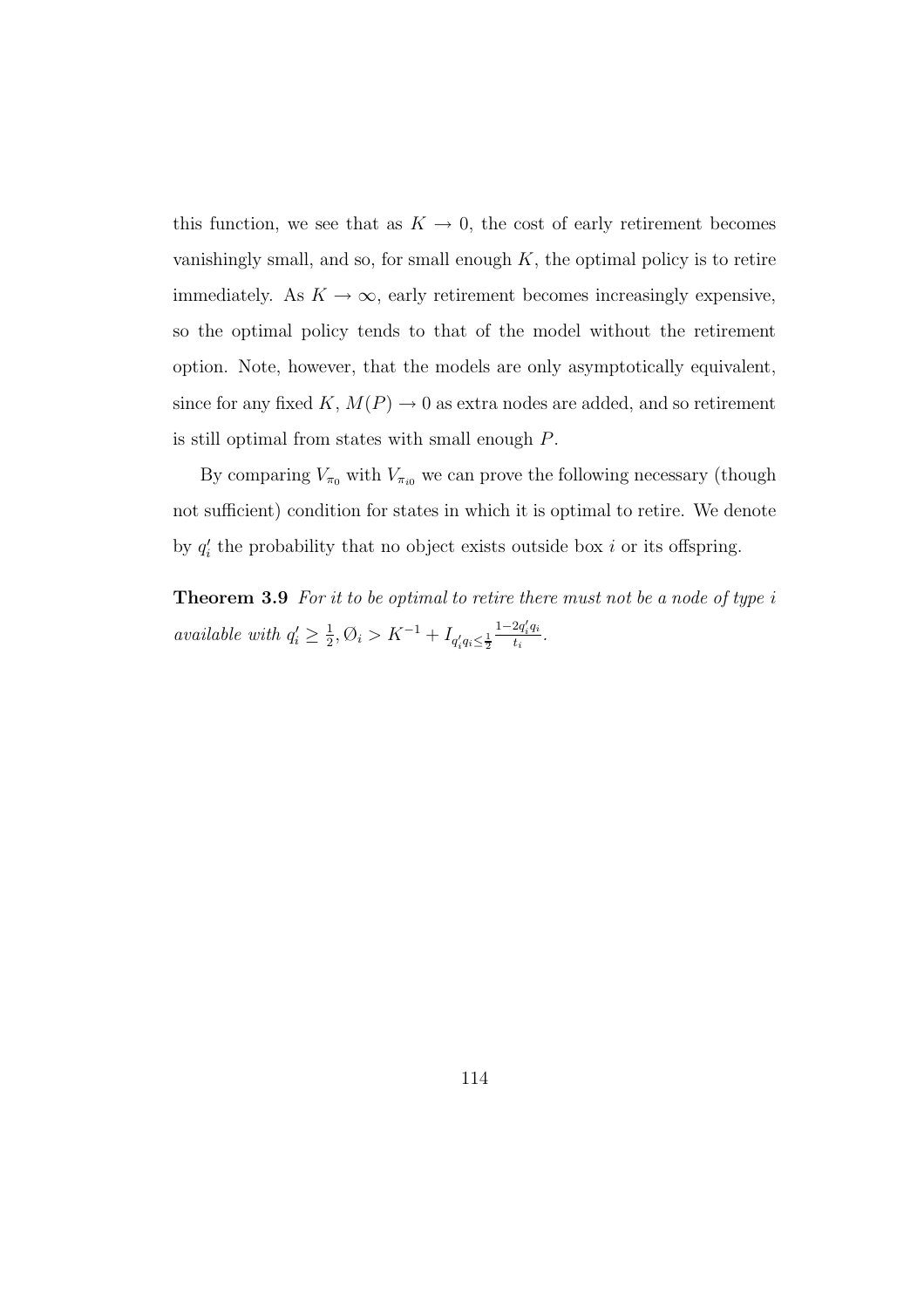**Proof:** If node *i* is a box:

$$
V_{\pi_0} = M(1 - q_i' q_i)
$$
  
\n
$$
V_{\pi_{i0}} = t_i + q_i M(1 - q_i')
$$
  
\n
$$
V_{\pi_{i0}} - V_{\pi 0} = t_i + q_i M(1 - q_i') - M(1 - q_i' q_i)
$$
  
\n
$$
= t_i + q_i K(\frac{1}{2} - |\frac{1}{2} - q_i'|) - K(\frac{1}{2} - |\frac{1}{2} - q_i' q_i|)
$$

For 
$$
q'_i q_i \ge \frac{1}{2}
$$
:  
\n
$$
= t_i + q_i K (1 - q'_i) - K (1 - q'_i q_i)
$$
\n
$$
= t_i + K (q_i - q'_i q_i - 1 + q'_i q_i)
$$
\n
$$
= t_i + K (q_i - 1)
$$
\n
$$
= t_i - K p_i
$$
\n
$$
< 0 \text{ iff } \emptyset_i > K^{-1}
$$

For 
$$
q'_i \ge \frac{1}{2} \ge q'_i q_i
$$
:  
\n
$$
= t_i + q_i K (1 - q'_i) - K (q'_i q_i)
$$
\n
$$
= t_i + K (q_i - q'_i q_i - q'_i q_i)
$$
\n
$$
= t_i + q_i K (1 - 2q'_i)
$$
\n
$$
< 0 \text{ iff } q_i K (2q'_i - 1) > t_i
$$
\n
$$
\Leftrightarrow \frac{2q'_i q_i - q_i}{t_i} > K^{-1}
$$
\n
$$
\Leftrightarrow \frac{2q'_i q_i t_i - 1}{t_i} + \frac{p_i}{t_i} > K^{-1}
$$
\n
$$
\Leftrightarrow \emptyset_i > K^{-1} + \frac{1 - 2q'_i q_i}{t_i}
$$
\nFor  $\frac{1}{2} > q'_i$ :  
\n
$$
= t_i + q_i K (q'_i) - K (q'_i q_i) = t_i
$$

> 0

$$
f_{\rm{max}}
$$

Thus: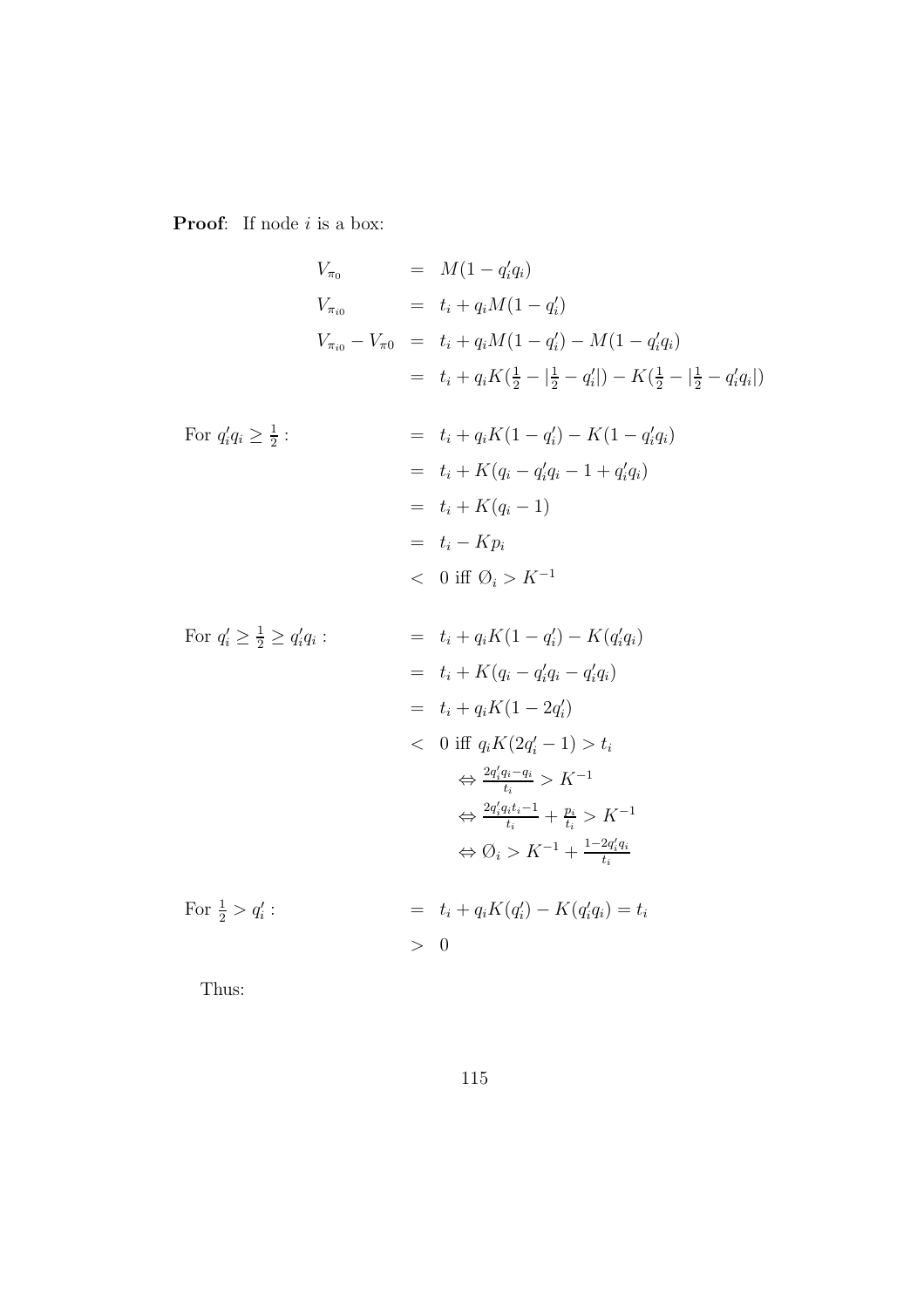$$
V_{\pi_{i0}} - V_{\pi_0} \qquad \begin{cases} < 0 \mid q'_i q_i \ge \frac{1}{2}, \qquad \mathcal{O}_i > K^{-1} \\ < 0 \mid q'_i \ge \frac{1}{2} \ge q'_i q_i, \quad \mathcal{O}_i > K^{-1} + \frac{1 - 2q'_i q_i}{t_i} \\ < 0 \mid \text{otherwise} \end{cases} \tag{11}
$$

Adding more descendants to a node can only ever increase the desirability of searching it, and so, since we assumed the node type  $i$  had no descendants, the result is also valid for any nodes of type i with probability  $p_i$  of containing an object. **The Second Service** 

**Useless node types.** We define a node type as being useless, if there is an optimal policy which will never search it, no matter which other boxes are available for search.

# **Corollary 3.10** A box of type i with  $\emptyset_i \leq K^{-1}$  is useless.

**Proof:** Let  $\pi_{iA}$  be an arbitrary policy which starts by searching a box of a type i, with  $\emptyset_i \leq K^{-1}$ . By A we denote the sequence of searches it carries out before retiring if the initial search is unsuccessful. Inequality (11) of Theorem 3.9 above implies that if A is empty, then policy  $\pi_{iA}$  is no better than a policy of immediate retirement, which we shall denote  $\pi_0$ .

We now address the case of non-empty A. Suppose the expected time to carry out search  $A$  is  $t_A$ , and that an object is revealed with expected probability  $p_A$ . We denote by  $p_A''$  the expected probability that an object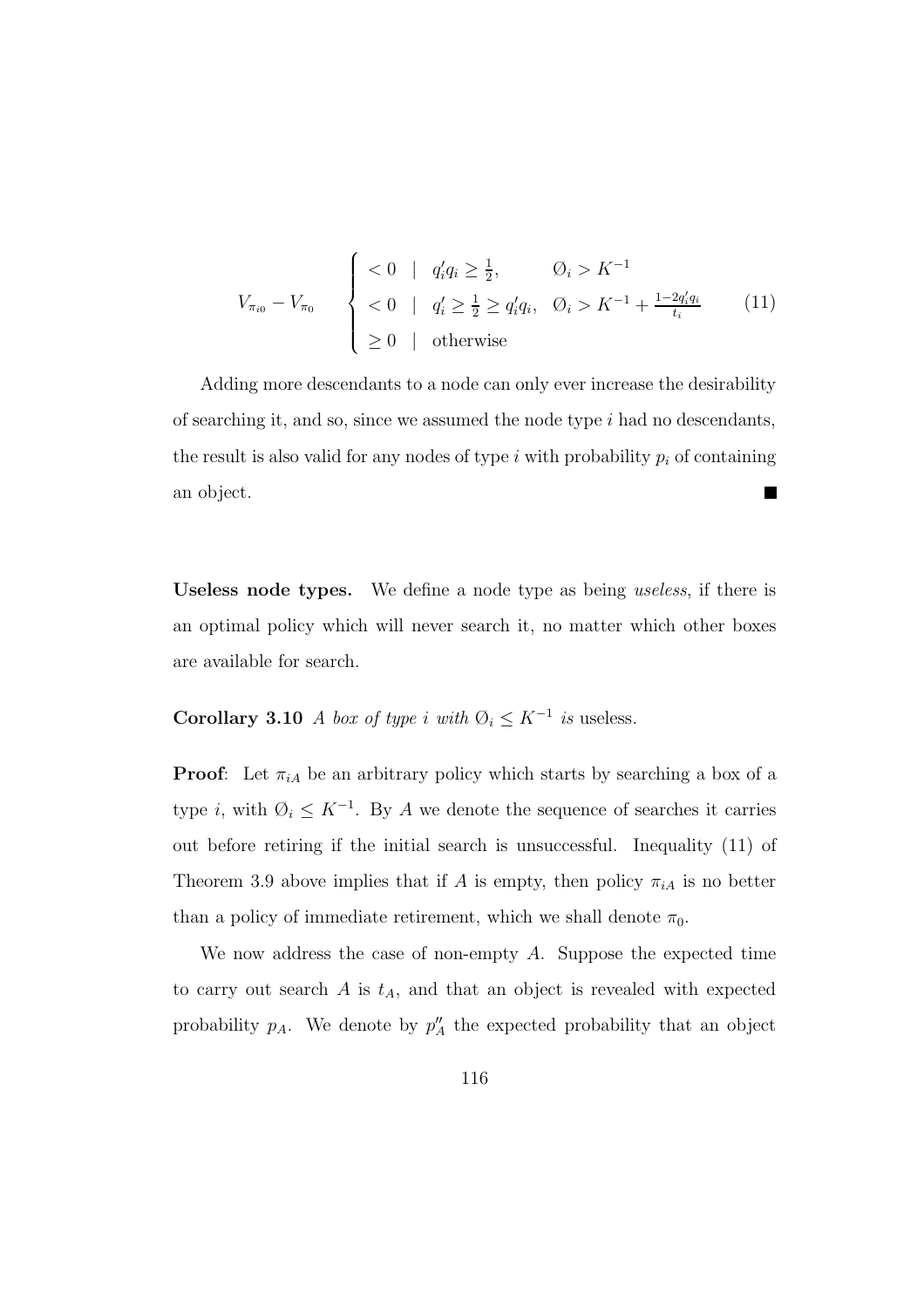exists amongst the nodes revealed by searching A, and by  $p'_{Ai}$  the probability that an object exists amongst the nodes unsearched by policy  $\pi_{Ai}$ . For  $\emptyset_A \geq K^{-1}$ :

$$
V_{\pi_{iA}} = t_i + q_i(t_A + q_A M(1 - q'_{Ai} q''_A))
$$
  
\n
$$
V_{\pi_{Ai}} = t_A + q_A(t_i + q_i M(1 - q'_{Ai} q''_A))
$$
  
\nSo:  $V_{\pi_{iA}} - V_{\pi_{Ai}} = t_i + q_i(t_A + q_A M(1 - q'_{Ai} q''_A))$   
\n
$$
-t_A - q_A(t_i + q_i M(1 - q'_{Ai} q''_A))
$$
  
\n
$$
= p_A t_i - p_i t_A
$$
  
\n
$$
= t_A t_i (\mathcal{O}_A - \mathcal{O}_i) \ge 0
$$

In this case therefore, policy  $\pi_{Ai}$  is at least as good as policy  $\pi_{iA}$ . For  $\text{\O}_A < K^{-1}$  :

$$
V_{\pi_{iA}} = t_i + q_i(t_A + q_A M(1 - q'_{Ai} q''_A))
$$
  
\n
$$
V_{\pi_0} = M(1 - q_i q_A q'_{Ai} q''_A)
$$
  
\nSo:  $V_{\pi_{iA}} - V_{\pi_0} = t_i + q_i(t_A + q_A M(1 - q'_{Ai} q''_A)) - M(1 - q_i q_A q'_{Ai} q''_A)$ 

For  $q_i q_A q'_{Ai} q''_A \ge \frac{1}{2}$ : =  $t_i + q_i(t_A + q_A K(1 - q'_{Ai}q''_A)) - K(1 - q_i q_A q'_{Ai}q''_A)$  (12)  $= t_i + q_i t_A + K(q_i q_A - q_i q_A q'_A q''_A - 1 + q_i q_A q'_A q''_A)$  $= t_i + q_i t_A + K(q_i q_A - 1)$ 

Since  $\emptyset_A < K^{-1}$  and  $\emptyset_i \leq K^{-1}$ ,  $Kp_A < t_A$  and  $Kp_i \leq t_i$ . Thus:  $> K p_i + q_i K p_A + K(q_i q_A - 1)$  $> K(p_i + q_i p_A + q_i q_A - 1)$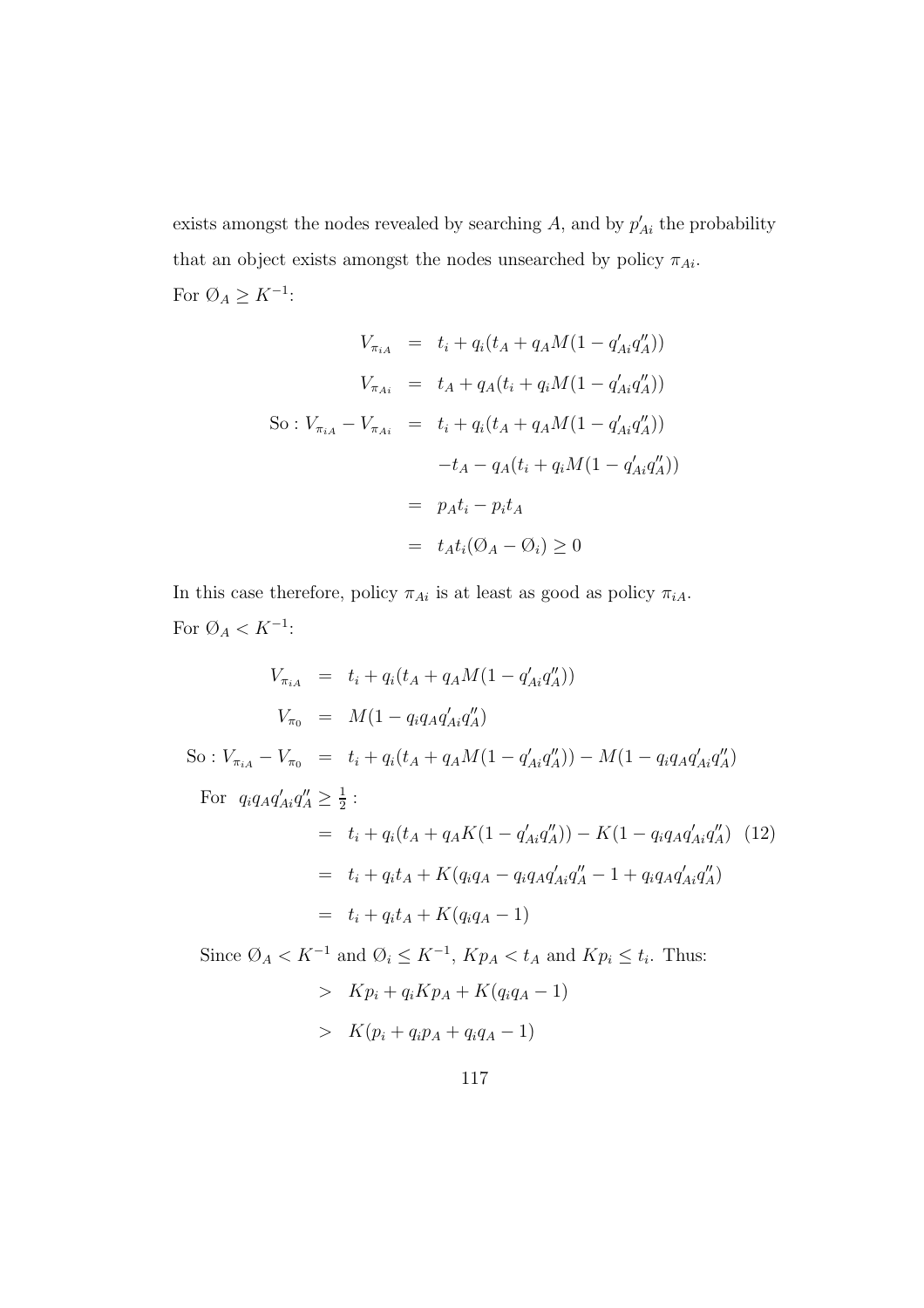For 
$$
q''_A q'_{Ai} \ge \frac{1}{2} \ge q_i q_A q''_A q'_{Ai}
$$
:  
\n
$$
= t_i + q_i (t_A + q_A K (1 - q'_{Ai} q''_A)) - K (q_i q_A q'_{Ai} q''_A)
$$
\n
$$
\ge t_i + q_i (t_A + q_A K (1 - q'_{Ai} q''_A)) - K (1 - q_i q_A q'_{Ai} q''_A)
$$
\n
$$
> 0
$$
 from (12)  
\nFor  $\frac{1}{2} \ge q''_A q'_{Ai}$ :  
\n
$$
= t_i + q_i (t_A + q_A K (q'_{Ai} q''_A)) - K (q_i q_A q'_{Ai} q''_A)
$$
\n
$$
= t_i + q_i t_A
$$

 $> 0$  (13)

In this case therefore,  $\pi_0$  is better than  $\pi_{iA}$ .

 $> 0$ 

We have now proved that for any policy  $\pi_{iA}$ , which starts by searching a box of type i, with  $\emptyset_i \leq K^{-1}$ , there exists an alternative policy which does not, and which achieves a payoff at least as good. The theorem therefore follows by recursive application of this result.  $\blacksquare$ 

Identification of useless node types allows a compression of the description of the state, since the number of such nodes available is relevant only in so far as it influences  $P$ , the probability that an object exists somewhere. Thus, if node types  $X_{j+1} \ldots X_n$  are useless, they can be 'hidden' in our description of the state, and the vector  $(X_1, \ldots X_n)$  replaced by the vector  $(X_1, \ldots X_j, h)$ where  $h$  represents the 'hidden probability', that is, the probability that an object exists somewhere amongst the nodes of type  $j + 1 \ldots n$  or their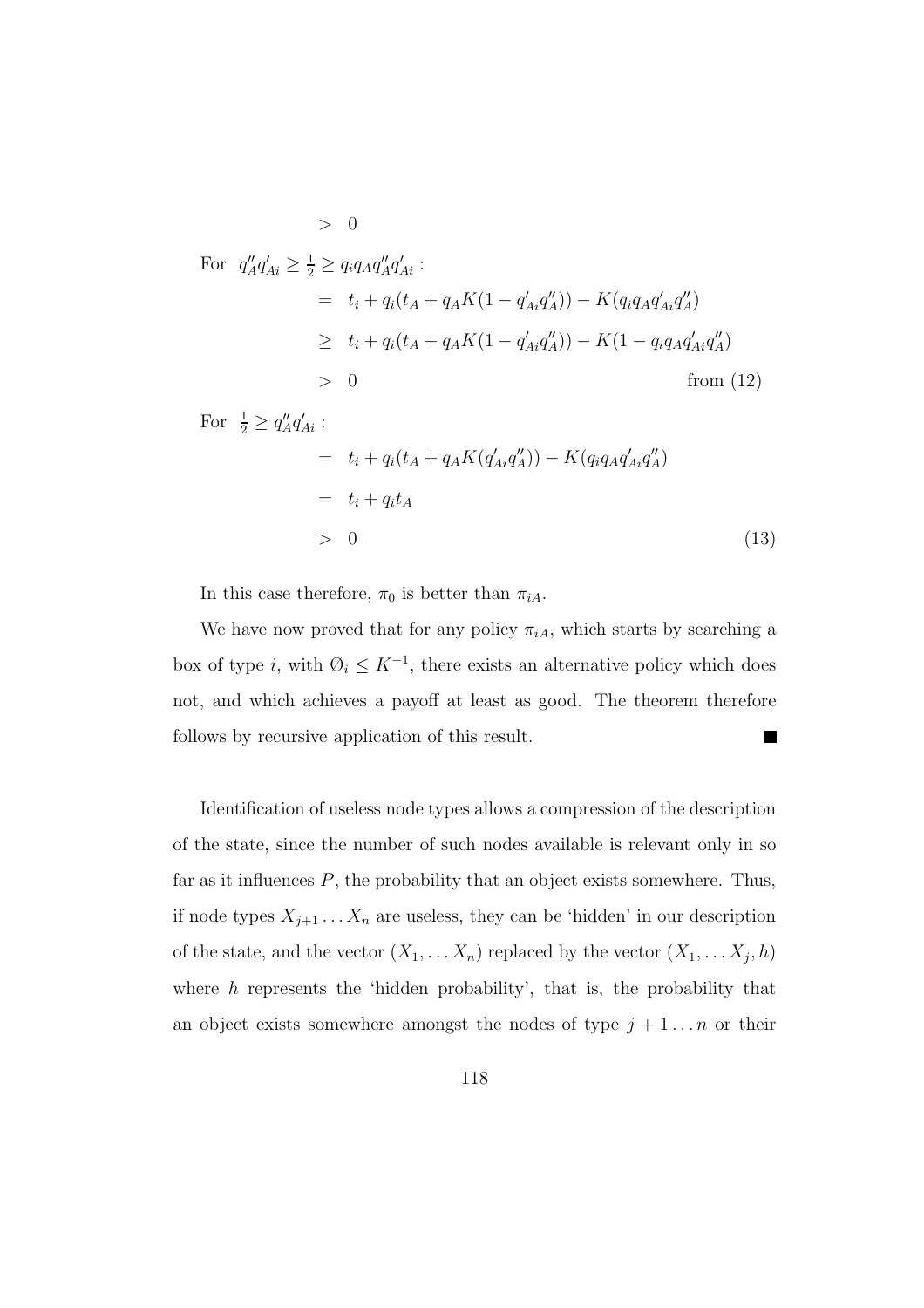descendants. The  $h$  value has the effect of changing the effective cost of retirement:



Since the effective  $M(P)$  is linear for  $h \geq \frac{1}{2}$ , the optimal policy from such a state is to retire immediately.

**One-step Lookahead Policies.** We now consider the class of one-step lookahead policies for this retirement function. A one-step lookahead policy is optimal for the boxes case without retirement, as shown at the start of this chapter. This may be understood to be a consequence of the simplicity of the motives for searching a box. In the case of linear precedence constraints, this simplicity is upset. However, we have seen that if the nodes are grouped into maximal indivisible blocks, and search of a maximal indivisible block is taken to be a single step then the optimal policy is a one-step lookahead policy. The OR-tree search problem may be treated in a similar fashion, with stochastic chunks of search taking the place of the deterministic maximal indivisible blocks. One is therefore prompted to wonder whether the OR-tree search problem with retirement function  $M(P) - K(\frac{1}{2} - |\frac{1}{2} - P|)$  can also be solved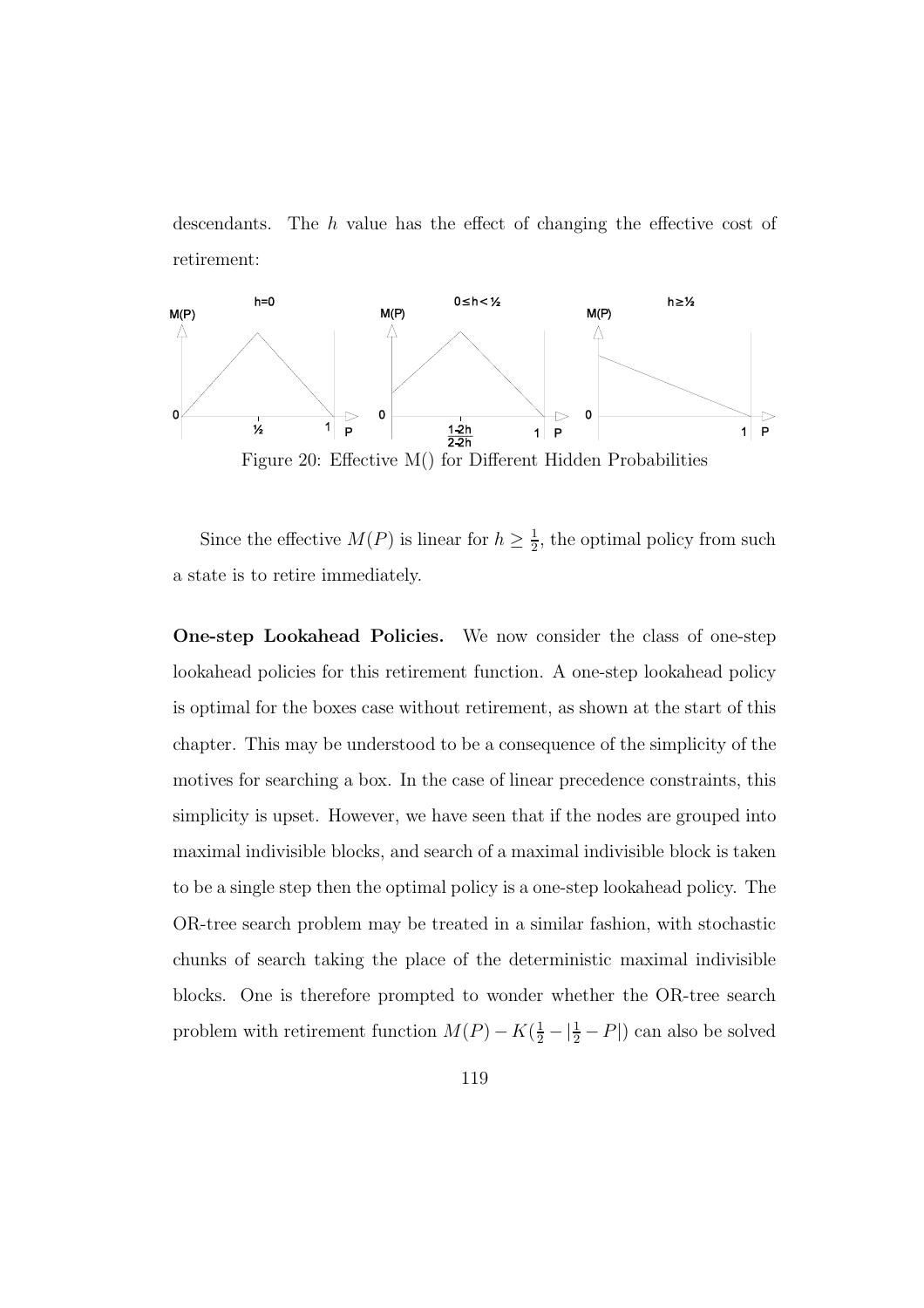by a similar process of chunking together a node with some subset of its descendants.

Suppose that there are three node types, as defined below, with  $\epsilon$  small but positive.

$$
A = (0, \epsilon, \frac{10}{11}s_B + \frac{1}{11}s_C)
$$
  
\n
$$
B = (\frac{1}{100}, K, 1)
$$
  
\n
$$
C = (\frac{1}{10}, K, 1)
$$

Consider a state in which there are seven nodes of type A available. Observe that  $p''_A = \frac{54}{55}$ , so the overall probability that an object exists is  $P(\mathbf{x}) = 1 - (\frac{54}{55})^7 < \frac{1}{2}$ . We note that if each of the type A nodes is searched and gives rise to a type  $C$  node, then the probability that an object exists will rise to  $1 - (\frac{9}{10})^7 > \frac{1}{2}$ . Hence,  $M()$  is concave but not linear over the range of possible values taken by  $P$  if all the type  $A$  nodes are searched. Thus, the expected payoff from retirement decreases if these searches are carried out, and it will be optimal to do some searching if  $\epsilon$  is small enough.

We observe that expansion of a single type  $A$  node can only cause  $P$  to adopt a value of either  $1 - \frac{9}{10} (\frac{54}{55})^6$  or  $1 - \frac{99}{100} (\frac{54}{55})^6$ . Since  $M(P)$  is linear over this range, a one-step lookahead policy would retire rather than carry out any search, and so fail to play optimally.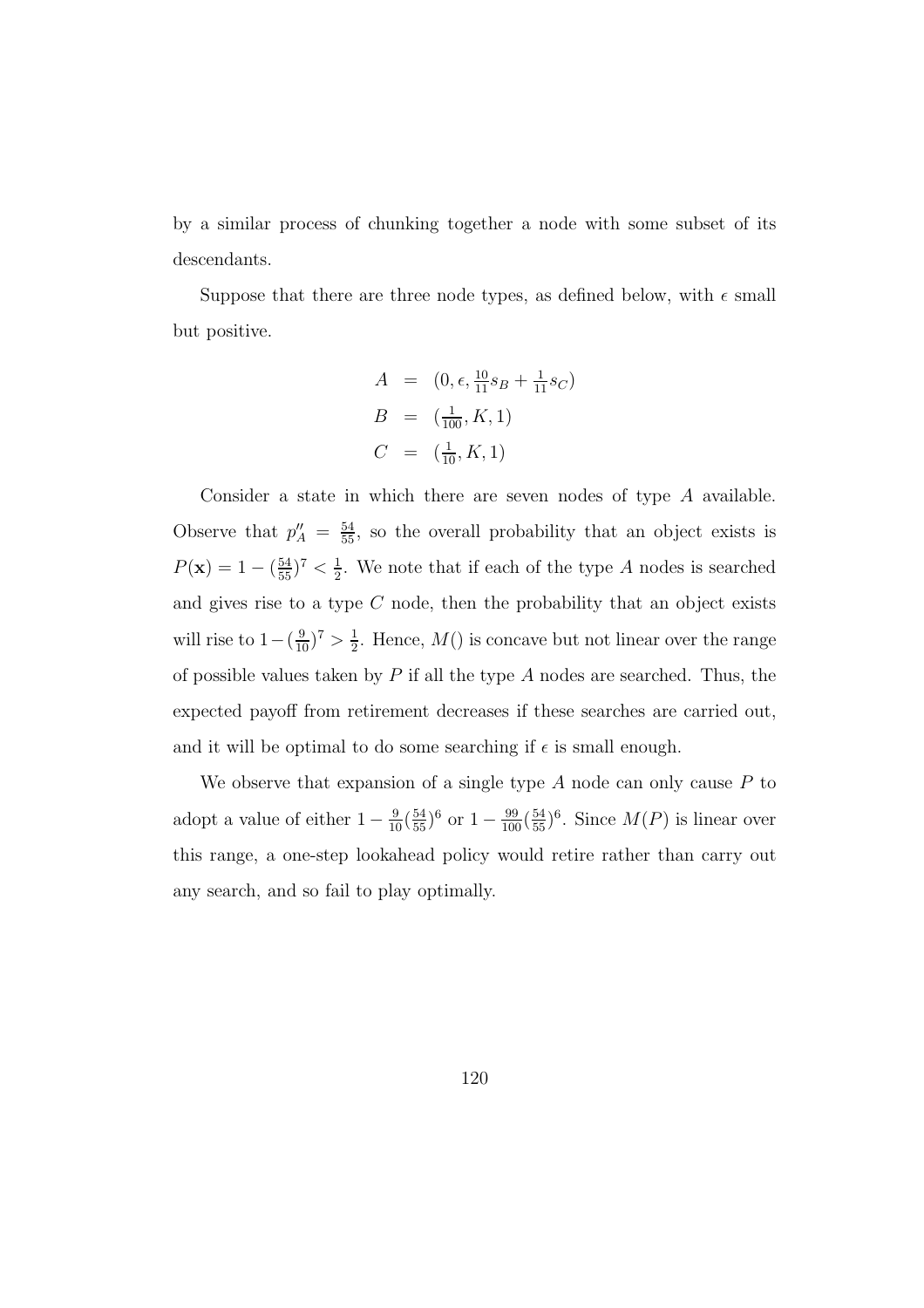Hence, if the optimal policy is to be a one-step lookahead policy, the step size must be such as to consider expansion of all the type A nodes in one go. This would require a 'horizontal' equivalent of the chunking concept, that is, one which treats sets of siblings as a single chunk<sup>16</sup>. The interaction between these, new, chunks, and the 'vertical' chunking process which defines maximal indivisible blocks does not seem to be tractable. A fuller understanding of the problems with one-step lookahead policies may lead to the development of a more theoretical approach to the choice of step size than that presented in Section 6.3.

## **3.6.3 Retire and Say "Yes"**

Now suppose that upon retirement, a cost of  $K$  is incurred if no object exists. This corresponds to a retirement function of  $M(P) = I_{P>0}K(1 - P)$ .

**Theorem 3.11** In the boxes case, if  $K \leq \sum_{i=1}^n \prod_{j=1}^{i-1} q_j t_i / (1 - \prod_{i=1}^n q_i)$  then it is optimal to retire immediately. If  $K \geq \sum_{i=1}^n \prod_{j=1}^{i-1} q_j t_i / (1 - \prod_{i=1}^n q_i)$  then it is optimal to search all the boxes for an object in decreasing order of  $\mathcal{O}_i$ .

**Proof**: Suppose that a non-empty sequence of searches, A, is carried out, which has probability  $p_A$  of revealing an object, and takes expected time  $t_A$ . Denoting by  $q'_A$  the probability that an object exists in the remaining boxes, we compare the payoff of a policy,  $\pi_0$ , of immediate retirement, with policy

<sup>&</sup>lt;sup>16</sup>There is an analogy here with the 'conspiracy' concept mentioned in Subsection 1.2.2.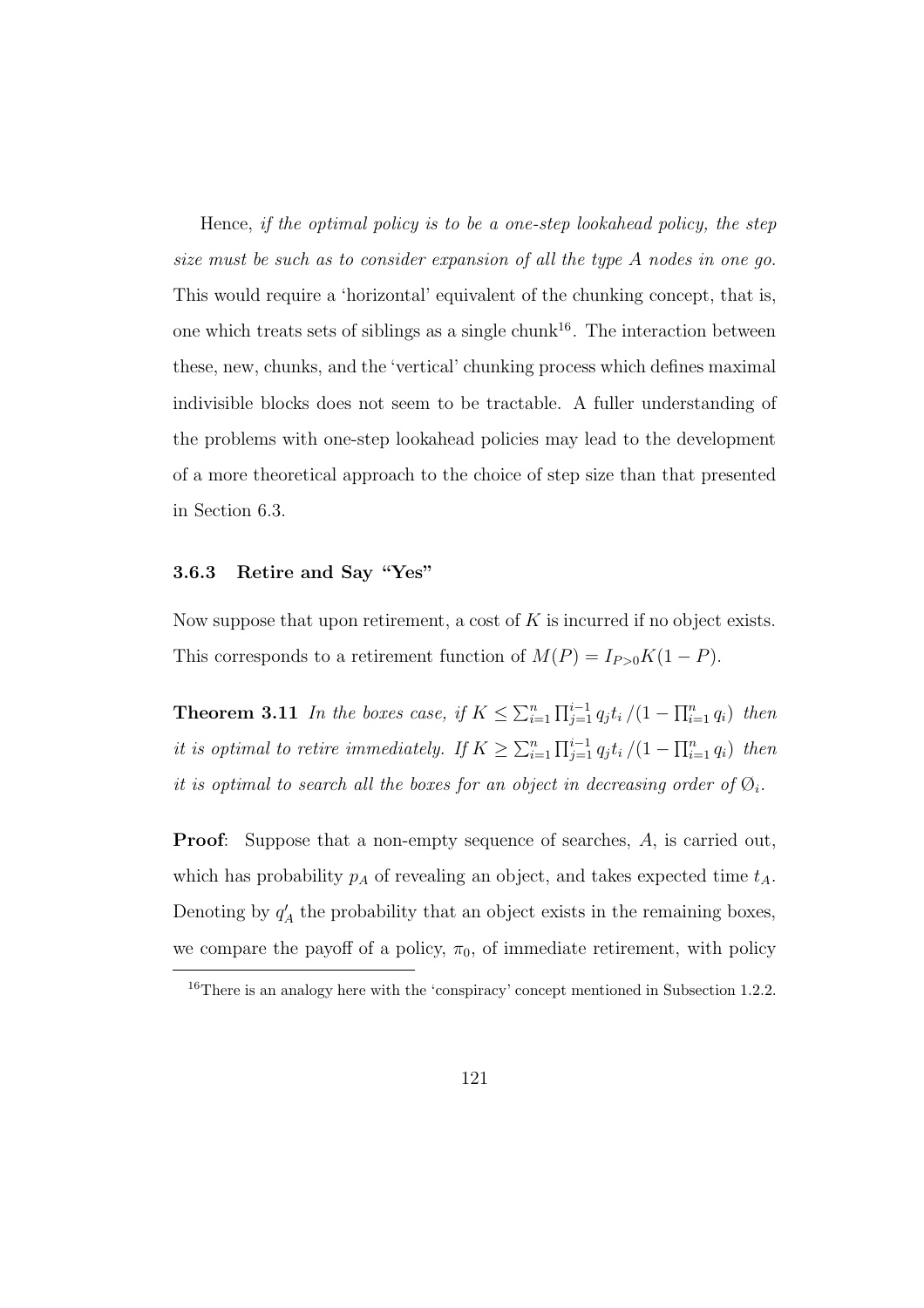$\pi_{A0}$ , which carries out search of A, and then retires:

$$
V_{\pi_{A0}} = t_A + q_A M(q'_A)
$$
  
= 
$$
\begin{cases} t_A + q_A K q'_A & | & q'_A < 1 \\ t_A & | & q'_A = 1 \end{cases}
$$
  
> 
$$
K q_A q'_A = V_{\pi_0} \qquad | q'_A < 1
$$

If  $q'_{\scriptscriptstyle{A}}$  < 1 it is therefore better to retire immediately than to carry out such a sequence of searches, A, and then retire. Since we exclude boxes with  $p_i = 0$ , there is only sequence of searches with  $q'_A = 1$ . This is made up of all the boxes. The two possible optimal policies are therefore searching all available boxes or retiring immediately. The interchange argument can be used as usual to show that the optimal order in which to carry out search is in order of decreasing  $\emptyset$ . The payoff from searching all the boxes in this order is  $\sum_{i=1}^n \prod_{j=0}^{i-1} q_j t_i$ , while the cost of immediate retirement is  $K\left(1-\prod_{i=1}^n q_i\right)$ .

The following conjecture, if proved, would give some insight onto the shape of the stopping region for the boxes case.

**Conjecture 3.1** If it is optimal in the boxes case to retire from state  $x^A$  and from state  $x^B$ , then will also be optimal to retire from the state below:  $\left( \frac{x_1^A + x_1^B}{2} \right)$  $\left[\frac{+x_1 B}{2}\right]$ ,  $\left(\frac{x_2 A + x_2 B}{2}\right)$  $\left[\frac{x_n^A+x_n^B}{2}\right] \ldots \left[\frac{x_n^A+x_n^B}{2}\right]$  $\frac{+x_n{}^B}{2}\bigg]$ ).

We present a simple example to show that Conjecture 3.1 is not true in the general case. Consider the following four node types:-

$$
A = (0, 10, \frac{1}{2}s_C + \frac{1}{2}s_D) \qquad B = (\epsilon, 46, 0) \n C = (\epsilon, 16, 0) \qquad D = (\frac{1}{2}, K', 0)
$$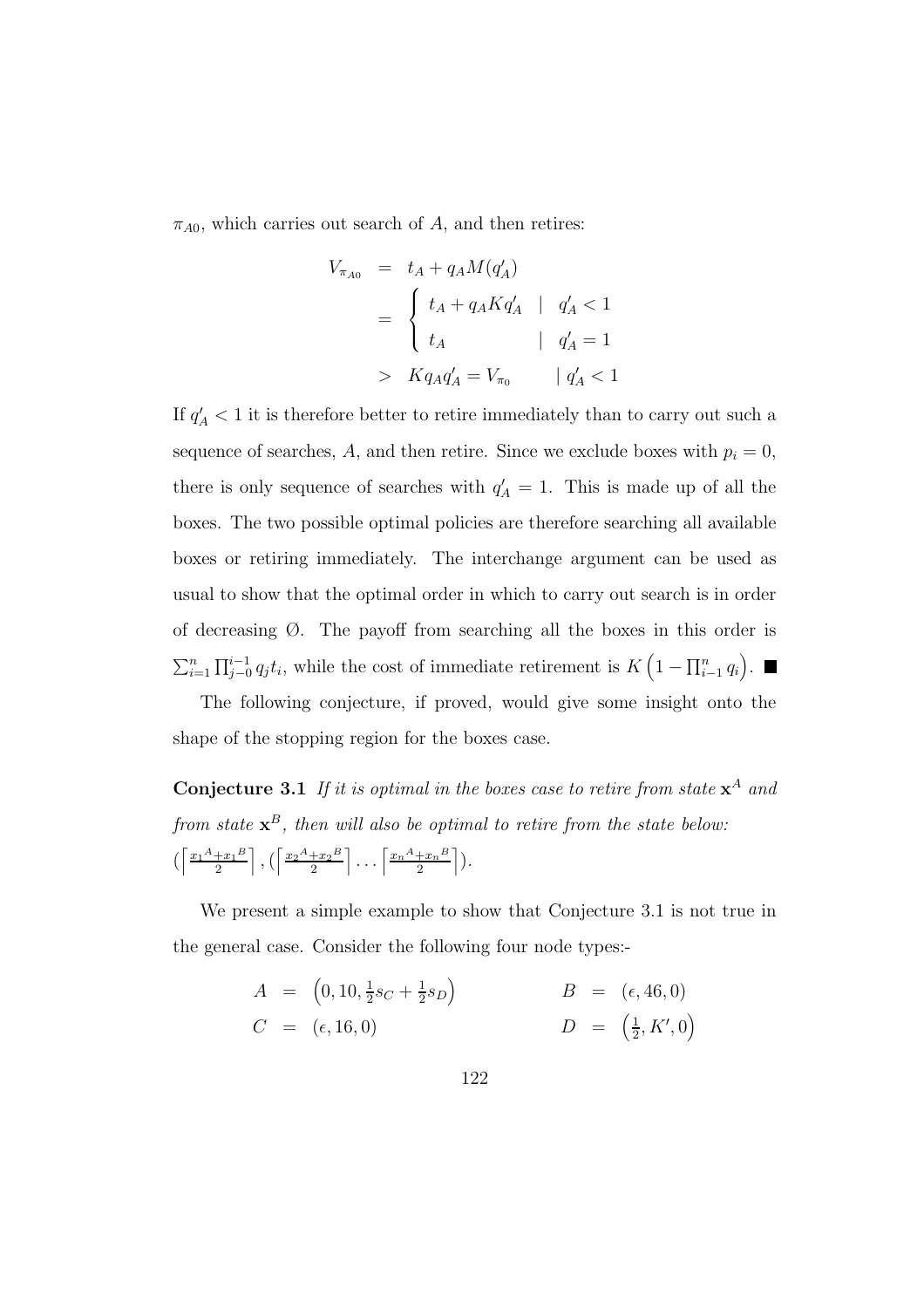Let  $\epsilon$  be positive but negligibly small. We now calculate the optimal course of action from states  $(A_1 \cup A_2)$ ,  $(B_1 \cup B_2)$  and  $(A \cup B)$ , assuming that  $K' > K$ , so that, if a node of type D is found, the optimal action will be to retire. For some value of  $K$ , we will be indifferent between immediate retirement from  $(A_1 \cup A_2)$  and searching in an effort to show that no object exists.

$$
V(A_1 \cup A_2) = 10 + \frac{1}{2}K + \frac{1}{2}\left(10 + \frac{1}{2}K + \frac{1}{2}\left(16 + 16\right)\right) = 23 + \frac{3}{4}K
$$

So, the indifference value of K from state  $(A_1 \cup A_2)$  is 92 since this is the solution to  $23 + \frac{3}{4}K = K$ . From  $(B_1 \cup B_2)$ , the cost to search and show that there is no object is 92, so this is also the indifference value of  $K$  from that state.

$$
V(A \cup B) = 10 + \frac{1}{2}K + \frac{1}{2}(46 + 16) = 41 + \frac{1}{2}K
$$

Solving this equation to get the indifference value of K for  $(A\cup B)$ , we get 82, a *lower* value than that for either  $(A_1 \cup A_2)$  or  $(B_1 \cup B_2)$ , and so conclude that the retirement region in this case is not convex. The lower indifference value can be understood to stem from an interaction of the  $A$  and  $B$  nodes; for  $K < 92$ , the expression  $(A_1 \cup A_2)$  is too unlikely to be worth searching, while the expression  $(B_1 \cup B_2)$  cannot be searched in a way that yields any information.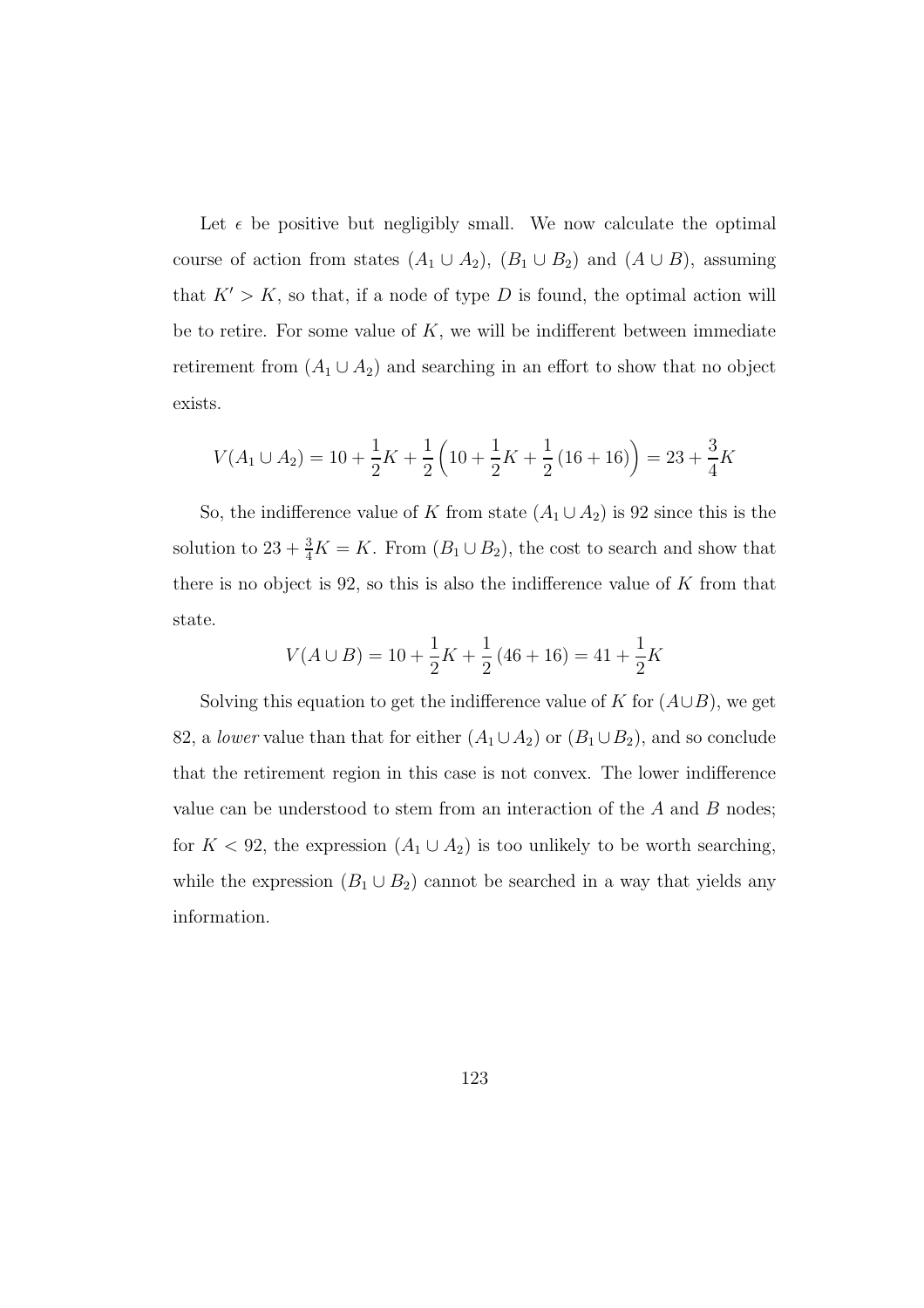### **3.6.4 Other Retirement Functions**

We have considered above three of the most natural choices for the retirement function. The 'Retire and Guess' function of Subsection 3.6.2 could be modified without major difficulty to allow for different penalties of type I and type II errors. For many practical applications,  $M()$  might not have one of the forms described above. If the node types did not have any simplifying properties, this would probably require some approximation or solution via dynamic programming since complete mathematical treatment of more complicated retirement functions seems likely to be a difficult exercise.

To underline the complexity of the optimal policy for other retirement functions, we present an example with two node types:

$$
d_A = \left(\frac{1}{10}, 1, 1\right) \qquad d_B = \left(\frac{1}{10}, 1, \frac{1}{9} + \frac{8}{9}s_A\right)
$$

Table 2 overleaf shows the optimal policy from various states for the retirement function  $M(P) = 90I_{P>0.06}$ .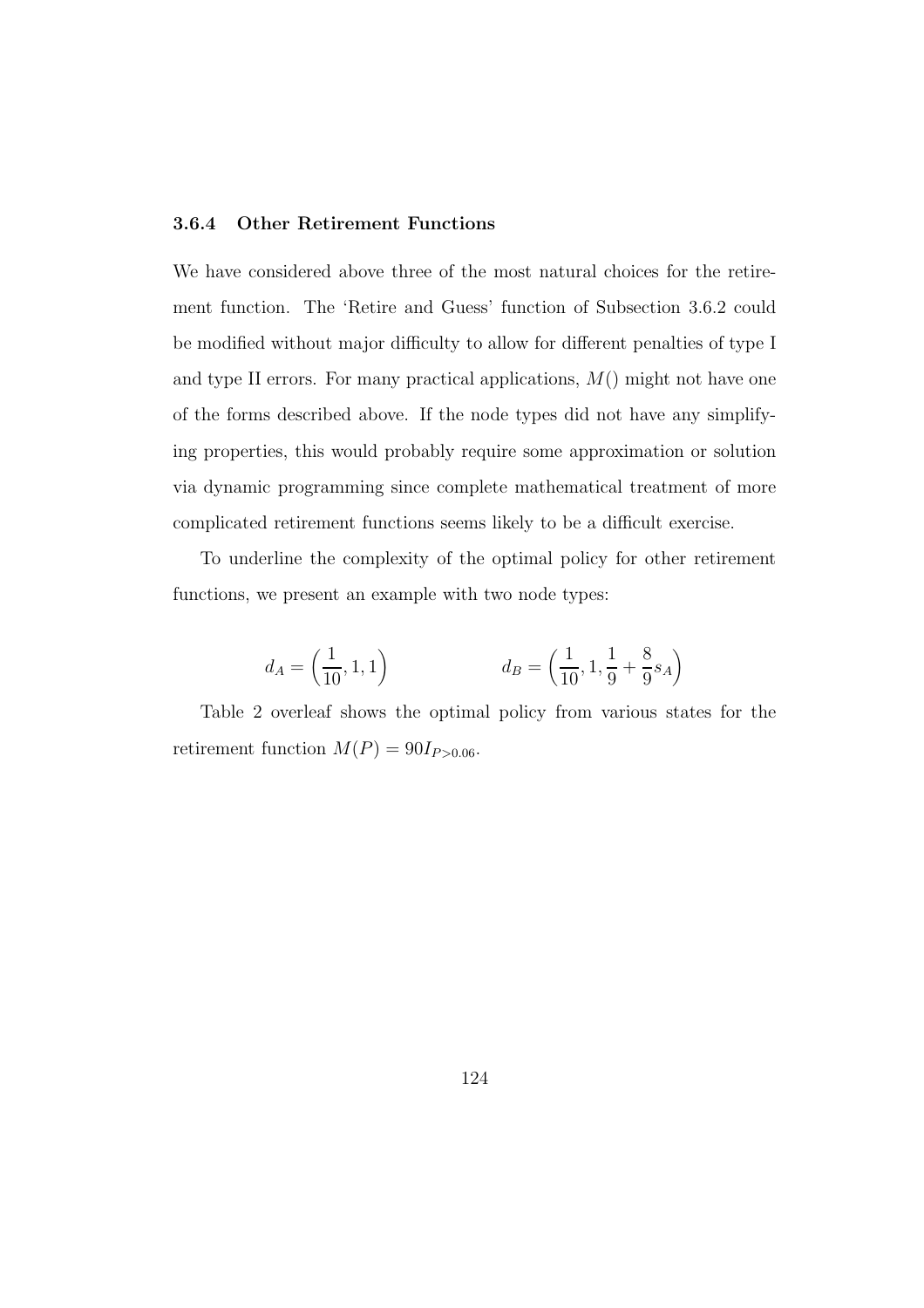111111111122222222223333333333444444 0123456789012345678901234567890123456789012345 0: ...........................aaaaaaaaaaaaaaaaaaa 1: .........................=b================== 2: .......................=bbb================= 3: ......................aaaaaaaaaaaaaaaaaaaaa 4: ....................=b==================== 5: ..................=bbb=================== 6: ................=bbbbb================== 7: ..............=bbbbbbb================= 8: ..............=bbbbbbbbbb============ 9: ..........=bbbbbbbbbbbb============== 10: ........=bbbbbbbbbbbbb==============  $11: \ldots \ldots$ =bbbbbbbbbbbbbbbbb============= 12: .....aaaaaaaaaabbbbbbbbb============= 13: ...=b=========bbbbbbbbb============ 14: .=bbb========bbbbbbbbbb=========== 15: bbbbb======bbbbbbbbbb========== 16: bbbbb======bbbbbbbbbb========== 17: bbbbb=====bbbbbbbbbbb========= 18: bbbbb===bbbbbbbbbbb========= 19: bbbbb==bbbbbbbbbbbbb======== 20: bbbbb=bbbbbbbbbbbb=======  $21:$  bbbbbbbbbbbbbbbbbb========= 22: bbbbbbbbbbbbbbbbb======= . : Optimal to retire.  $a : Optimal to search a type A node.$ b : Optimal to search a type B node. = : Optimal to search either node.

Table 2: Optimal Policy for an Alternative Retirement Function

The number of  $A$  nodes is along the x axis, the number of  $B$  nodes is along the y axis. The optimal policy was calculated by dynamic programming. The program is included in Appendix C.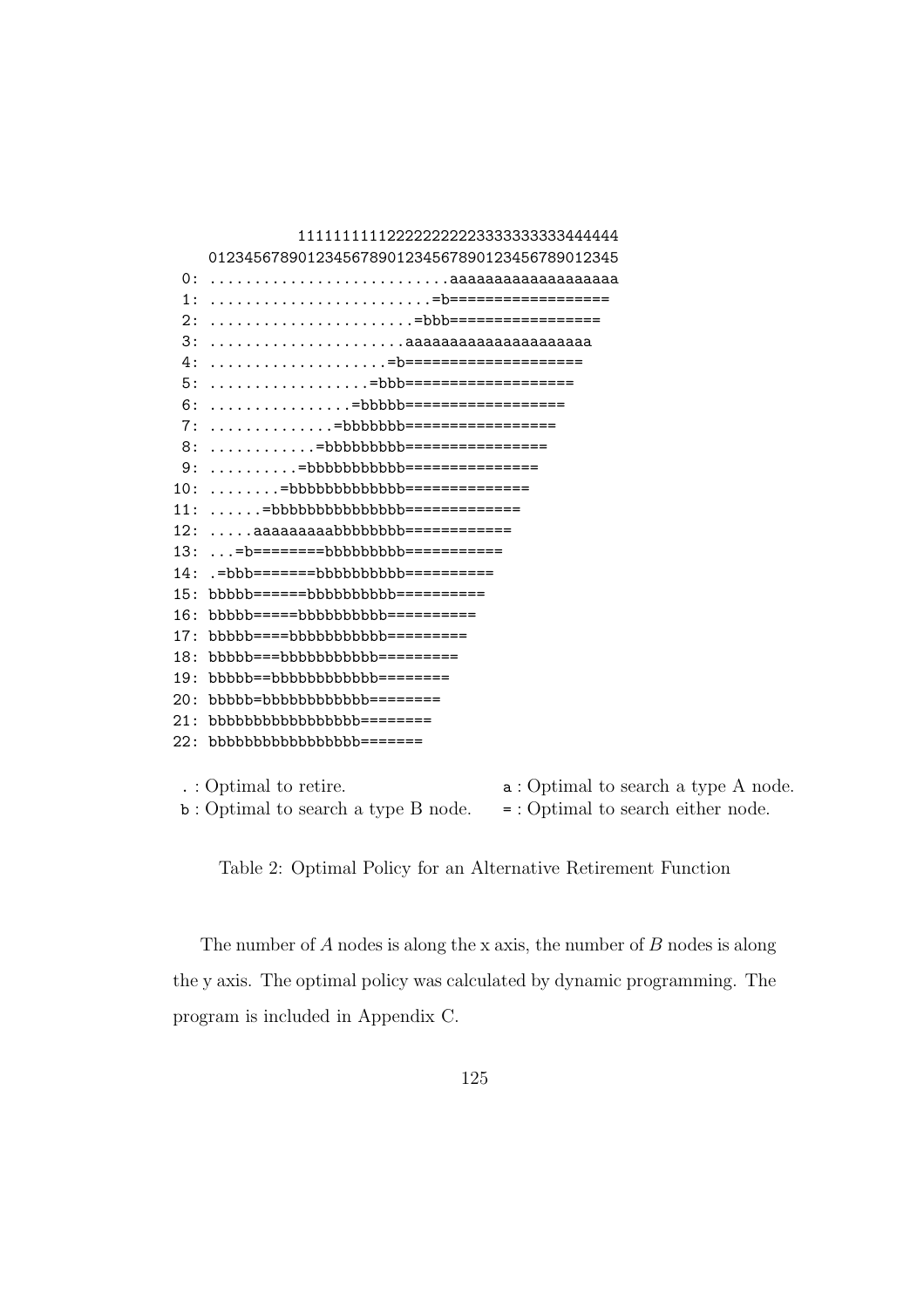## **3.7 Overlook Probabilities**

We now modify the model to allow the inclusion of overlook probabilities, as the original satisficing search model in the boxes case of Section 3.1 has been modified by Hall [31], Stone [82] and Wegener [87]. We now assume that when a node of type  $i$  contains an object and is searched there is a chance that the object will not be detected. This causes a subtle yet important change to the problem; if a node type with a non-zero overlook probability is available, then however many searches are carried out, it is impossible to conclude for certain that no object exists, because of the possibility of repeatedly having overlooked an object.

Let us revise our initial optimality criterion, 'expected time to termination'. We first observe that if no object exists, then it does not matter in which order the boxes are searched. Hence:

$$
V_{\pi} = E[V_{\pi}I_{\text{Object exists}} + V_{\pi}I_{\text{No object exists}}]
$$
  
=  $E[V_{\pi}I_{\text{Object exists}}] + v_{\text{All nodes}}$   
=  $E[V_{\pi}|\text{Object exists}]P(\text{Object exists}) + v_{\text{All nodes}}$  (14)

Since  $v_{\text{All nodes}}$  is a constant, equation (14) shows that a policy which is optimal in the original sense of minimising 'expected time to termination' also minimises the 'expected time to termination given that an object exists'.

There is a positive probability that no object exists, which, with overlook probabilities, causes search to continue indefinitely. We are therefore required to modify the initial definition of optimality if we wish to use it to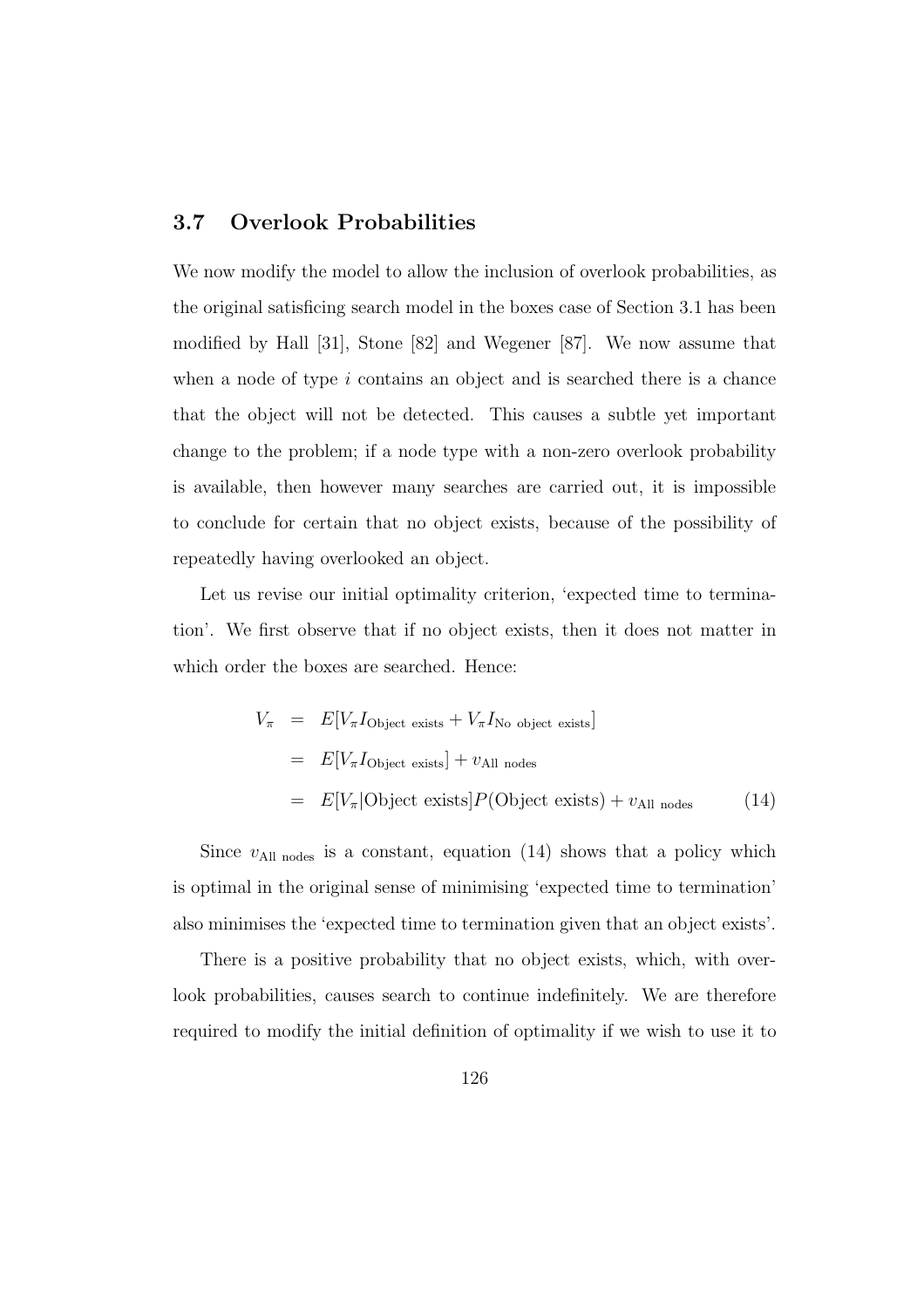discriminate between policies, and so we restrict our attention to cases in which the choice of policy makes a difference  $-$  i.e. those cases in which an object exists. Instead of minimising expected time until termination we shall be minimising expected termination time given that an object exists. This modified definition of optimality does not conflict in any way with the one used up to this point, and indeed supersedes the previous definition which was introduced on grounds of simplicity.

Extend node type  $d_i = (p_i, t_i)$  by adding  $o_i \in [0, 1)$  as an extra parameter, which we shall refer to as the overlook probability. Since there is now no limit to the number of times it may be worthwhile to search a node of type  $i$ , we add another subscript to signify the number of times each node has been searched. Define node type  $(i, j)$  to be a node of type i which has been searched j times without success. Thus, to add an overlook probability of  $o_i$ to node type i, consider each type i node to be of type  $(i, 0)$ , and replace the single node type i by a family of node types  $i, j$  defined as follows:

$$
t_{i,j} = t_i
$$
\n
$$
p_{i,j} = \frac{o_i^j (1 - o_i) p_i}{q_i + p_i o_i^j}
$$

We modify the offspring distribution to ensure that the first time a node of type i is searched, a node of type  $(i, 1)$  is generated in addition to any offspring revealed, whilst unsuccessful search of an  $(i, j)$  node reveals exactly one node, of type  $(i, j + 1)$ . The only theoretical complications of extending the model in this way arise from the step of the proof in which  $i^*$  is set equal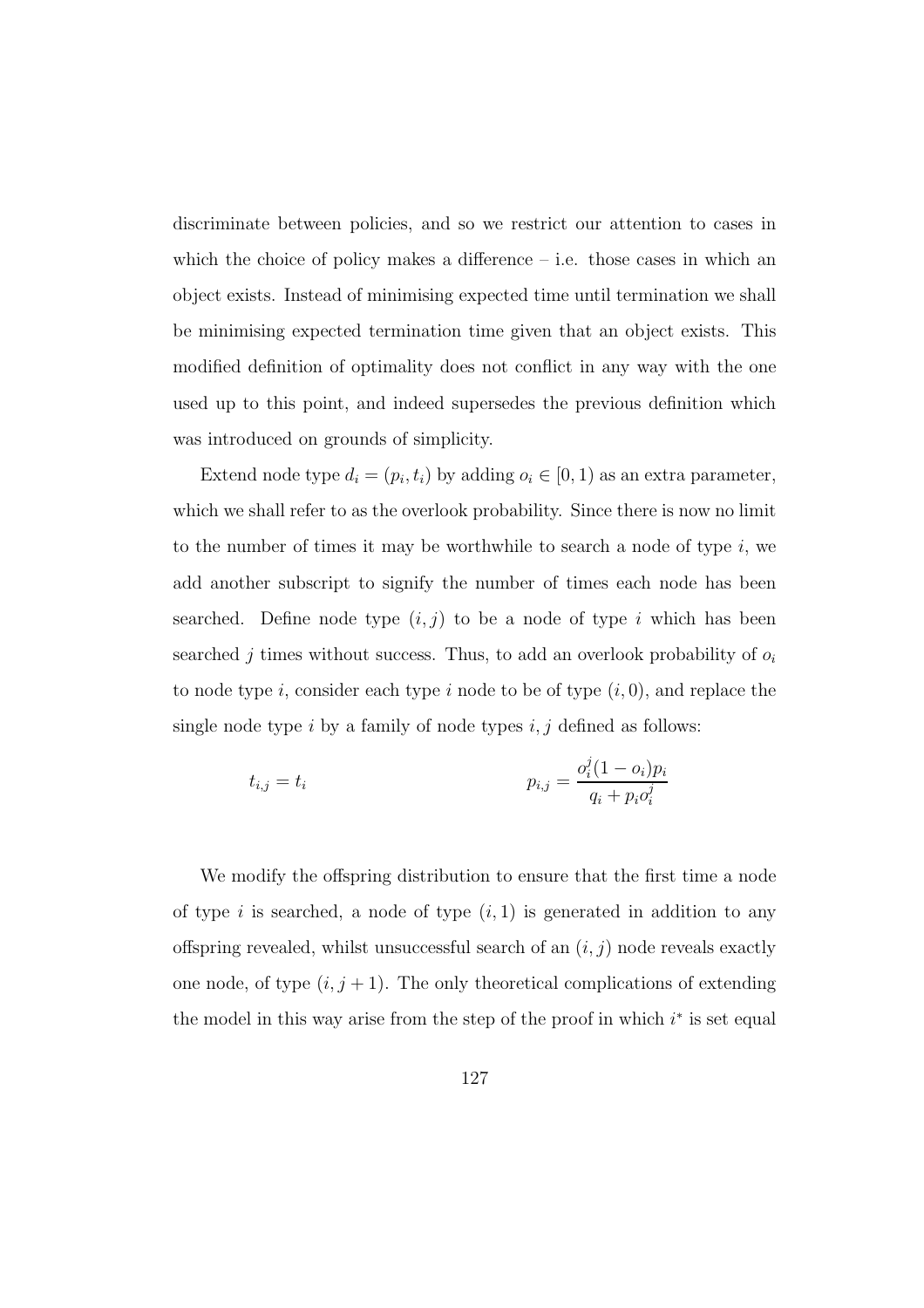to a node type which maximises  $\mathcal{O}_i$ . Since there are now an infinite number of node types, we must show that there is a node type which achieves this maximum. We shall do this by showing that  $\mathcal{O}_{i,j} \to 0$  as  $j \to \infty$ . This proves that the maximum is achieved, since it implies that for any  $\epsilon > 0$ , there are only finitely many  $\emptyset_{i,j} \geq \epsilon$ .

Before proving this, we shall increase the generality slightly by allowing for non-constant overlook probabilities. Let  $o_{i,j}$  be the overlook probability for the  $j^{\text{th}}$  time a node of type i is searched.

## **Lemma 3.12** For any node type i,  $\emptyset_{i,j} \to 0$  as  $j \to \infty$ .

**Proof:** The probability that an object is discovered on the  $j<sup>th</sup>$  search of a node of type *i* is  $p_i(1 - o_{i,j}) \prod_{k=0}^{j-1} o_{i,k}$ . Hence:

$$
\sum_{j=1}^{\infty} p_i (1 - o_{i,j}) \prod_{k=0}^{j-1} o_{i,k} \le 1 \Rightarrow p_i (1 - o_{i,j}) \prod_{k=0}^{j-1} o_{i,k} \to 0 \text{ as } j \to \infty.
$$
  

$$
O_{i,j} \propto p_{i,j} = p_i (1 - o_{i,j}) \prod_{k=0}^{j-1} o_{i,k} \to 0 \text{ as } j \to \infty.
$$

H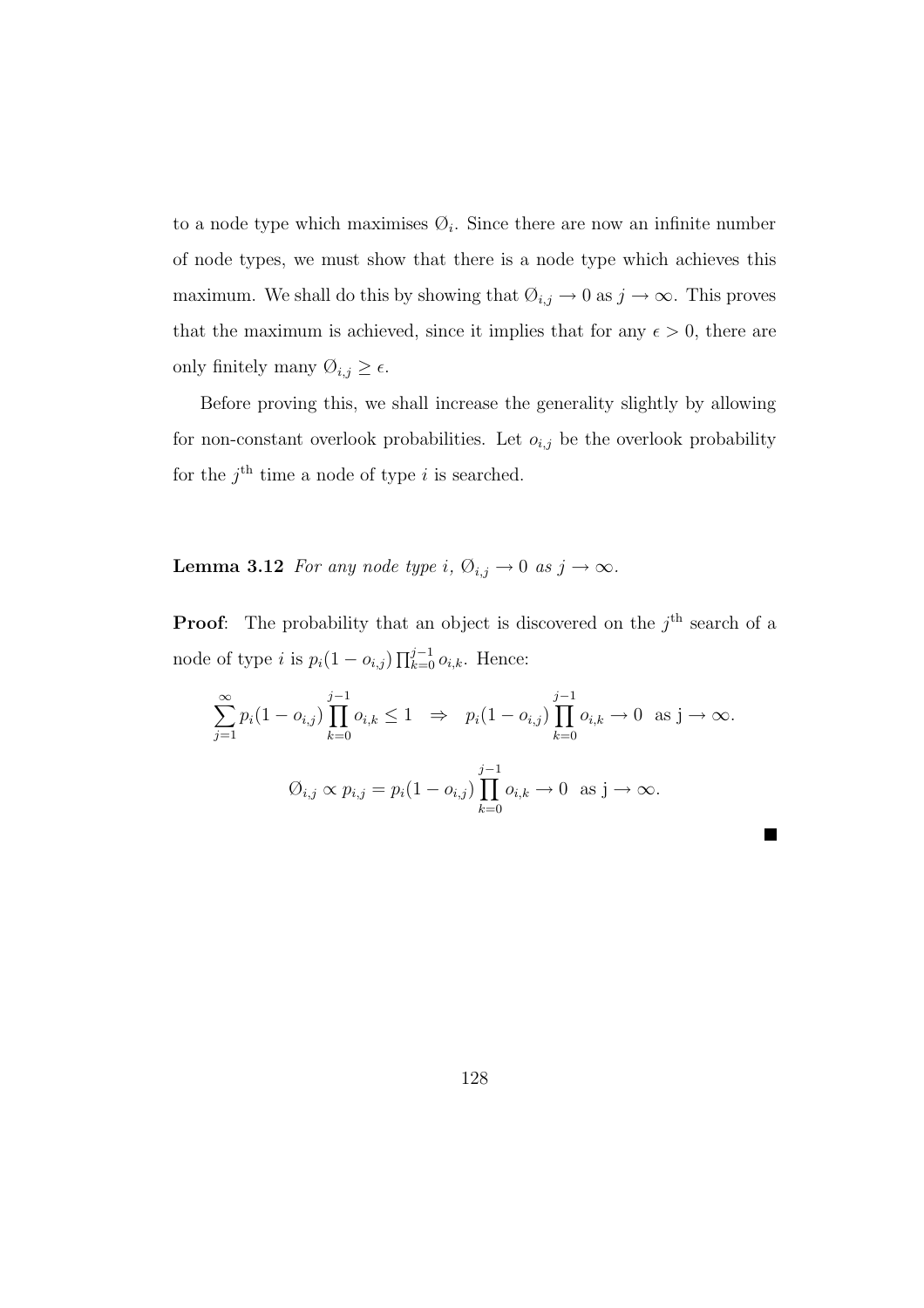# **3.8 Continuous Extension of the OR-Tree Model**

We now consider an extension to the boxes case of the OR-tree search model of Section 3.1, based upon the understanding of  $\emptyset$  as a reward rate. Graphing time spent searching on the X-axis, and the probability that an object is found on the Y-axis, the original model is represented below. Also shown is a continuous representation. In this model, a box with constant reward rate  $\emptyset$  may be searched for time v to reveal an object with probability  $\emptyset v$ .



Figure 21: Continuous Extension of the Discrete Model

The boxes model of Section 3.1 has much in common with the continuous model in which box type i has a constant reward rate,  $\mathcal{O}_i$ , and may be searched for a maximum time  $t_i$ . The optimum policies for the two models are identical, although the payoff is less for the continuous extension, because of the possibility of finding an object before a whole box is searched.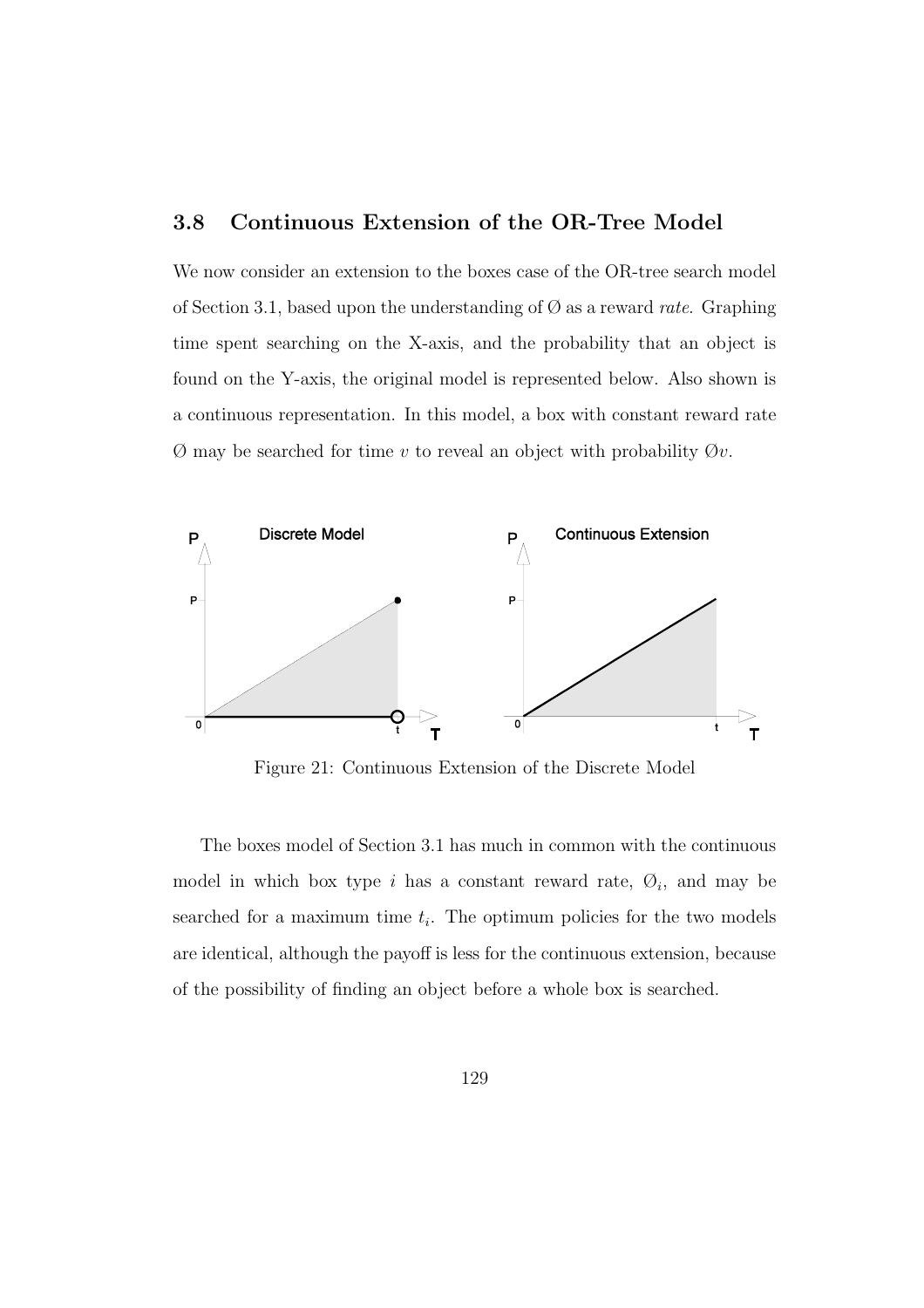### **3.8.1 Linear Precedence Constraints**

The case of linear precedence constraints dealt with in Subsection 3.1.1 has an immediate graphical interpretation. Consider the two boxes shown below. The gradients of the lines de and ef are  $\mathcal{O}_{(i,1)}$  and  $\mathcal{O}_{(i,2)}$  respectively, so iff  $\emptyset_{(i,2)} > \emptyset_{(i,1)}$ , then point e lies strictly inside the convex hull of d, e and f, in which case nodes  $(i, 1)$  and  $(i, 2)$  form a single indivisible block.



Figure 22: A Maximal Indivisible Block in the Continuous Case

By the same token, suppose further that stack  $i$  is charted in a similar fashion. If the points d and f lie on the convex hull of all the points in the stack, and this has different left- and right-gradients at these points, then the indivisible block def is maximal.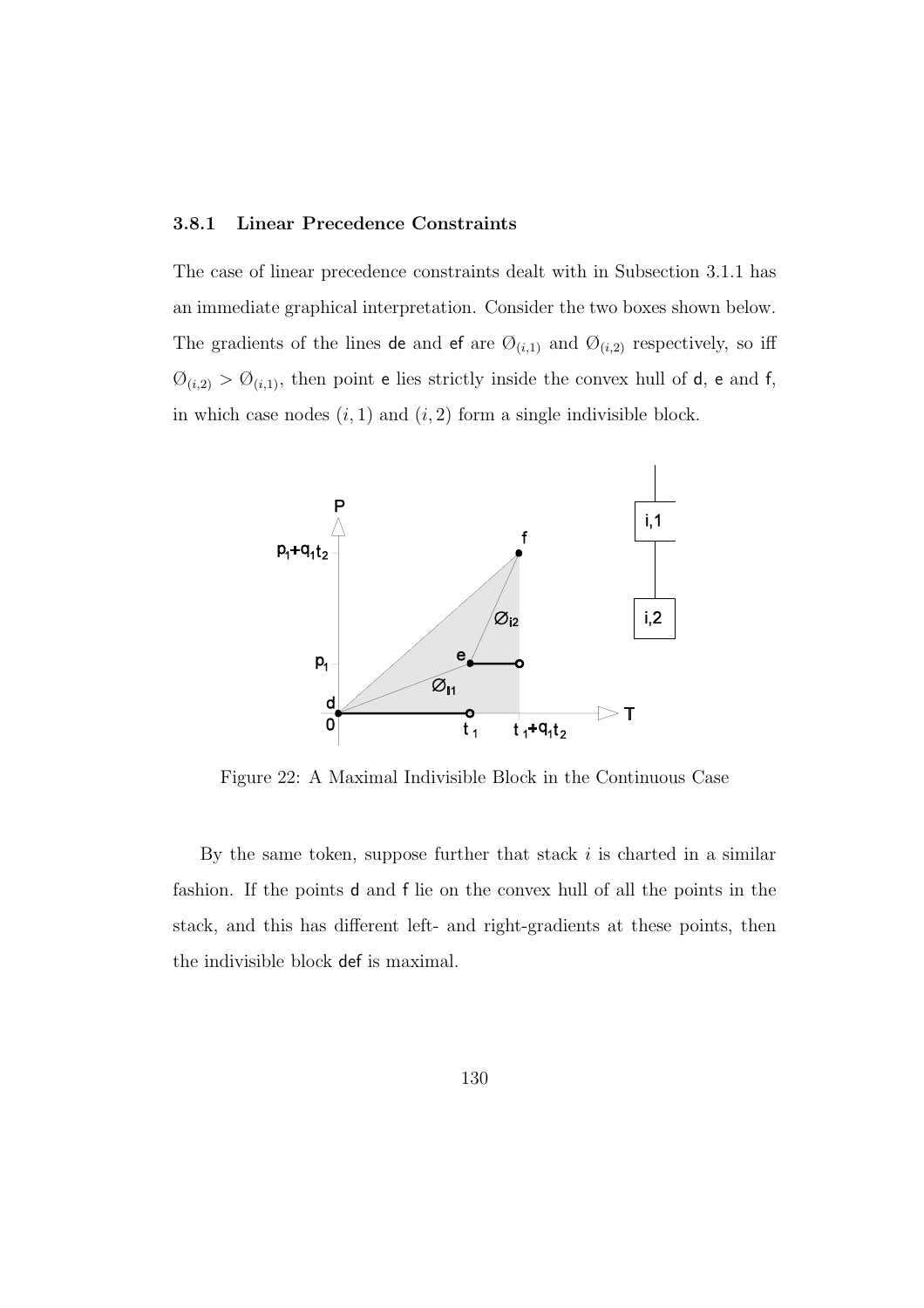#### **3.8.2 Concurrent Searching**

We now consider how the continuous case might usefully be widened to deal appropriately with non-constant reward functions. Firstly, we note that if a box has a reward rate which is some non-decreasing function,  $\Psi(t)$ , of the time spent searching that box, we can consider instead  $\Phi(t)$ , the convex hull of the function  $\Psi(t)$ , for the same reason that boxes may be chunked into maximal indivisible blocks in the discrete case with linear precedence constraints. If the new rate of a node is a strictly decreasing function of  $t$ , we may wish to search that box for a vanishingly small period of time before changing to another box, which is a theoretical annoyance. Accordingly, we allow concurrent searching of boxes. Any number of boxes may be searched, with varying intensities,  $i_1, \ldots i_n$  subject to the restriction that  $\sum_i i_j = 1$ .

As an example of how this simplifies the description of the optimal policy, suppose that two boxes are available for search, with decreasing reward rate functions  $\Phi(t)$  and  $\Phi(Kt)$  respectively. The optimal policy in this case is to search the boxes with respective intensities  $i_1 = K/(K + 1)$  and  $i_2 =$  $1/(K+1)$ , since this ensures that the reward rates of the two node types remain equal as search progresses.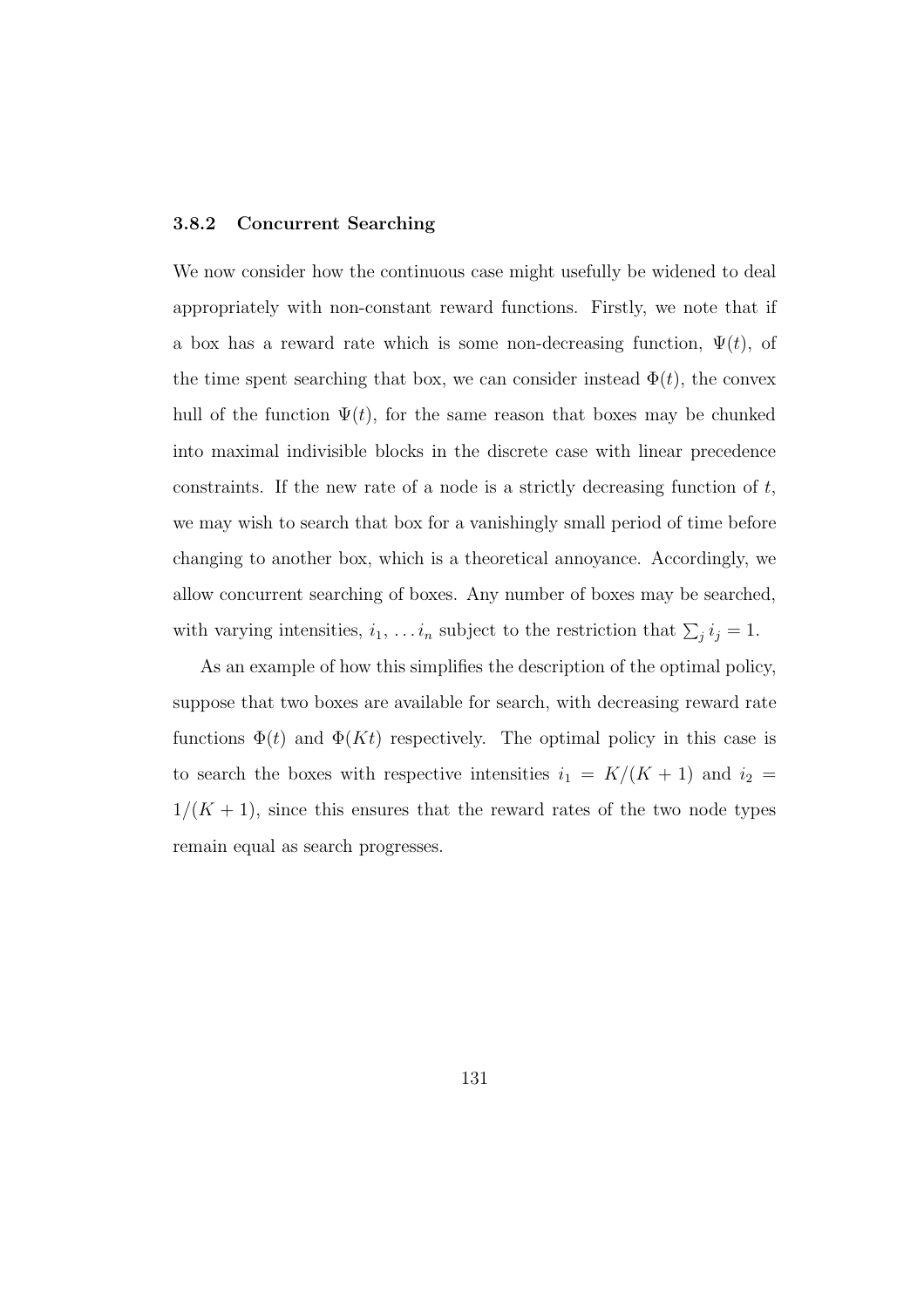# **3.9** Shape of  $V()$

We now consider how  $V(\mathbf{x})$  varies in  $x_i$ , by examining  $\Delta V(\mathbf{x})_i$ , defined as the increase in the payoff from adding a node of type  $i$ :

$$
\Delta V(\mathbf{x})_i = V(x_1, \dots x_{i-1}, x_i + 1, x_{i+1} \dots x_n) - V(\mathbf{x})
$$

The addition of an extra node of type i has two counteracting influences on  $V()$ :

- 1. Decreasing  $V$ : The extra node or its descendants may contain an object which can be relatively quickly found.
- 2. Increasing  $V$ : The extra node and its descendants must be searched before it is possible to terminate and conclude no object is present.

We now look at the net effect of these two influences. Observe that as  $x_i \rightarrow \infty$ , the probability that the existing supply of type i nodes would be exhausted tends to zero, and so both effects tend to zero. Hence  $\Delta V(\mathbf{x})_i \to 0$ as  $x_i \rightarrow \infty$ .

Let us assume for notational convenience that the node types are indexed in order of decreasing  $\emptyset^*$ , so node type *n* minimises  $\emptyset^*$ . It is therefore possible to deduce the following value for  $\Delta V(\mathbf{x})_n$  since we know that it is optimal to search the extra node last of all.

$$
V(x_1, \dots x_{n-1}, x_n + 1) = V(\mathbf{x}) + q(\mathbf{x})V(0, 0 \dots 0, 1)
$$

$$
= V(\mathbf{x}) + q(\mathbf{x})t_n^*
$$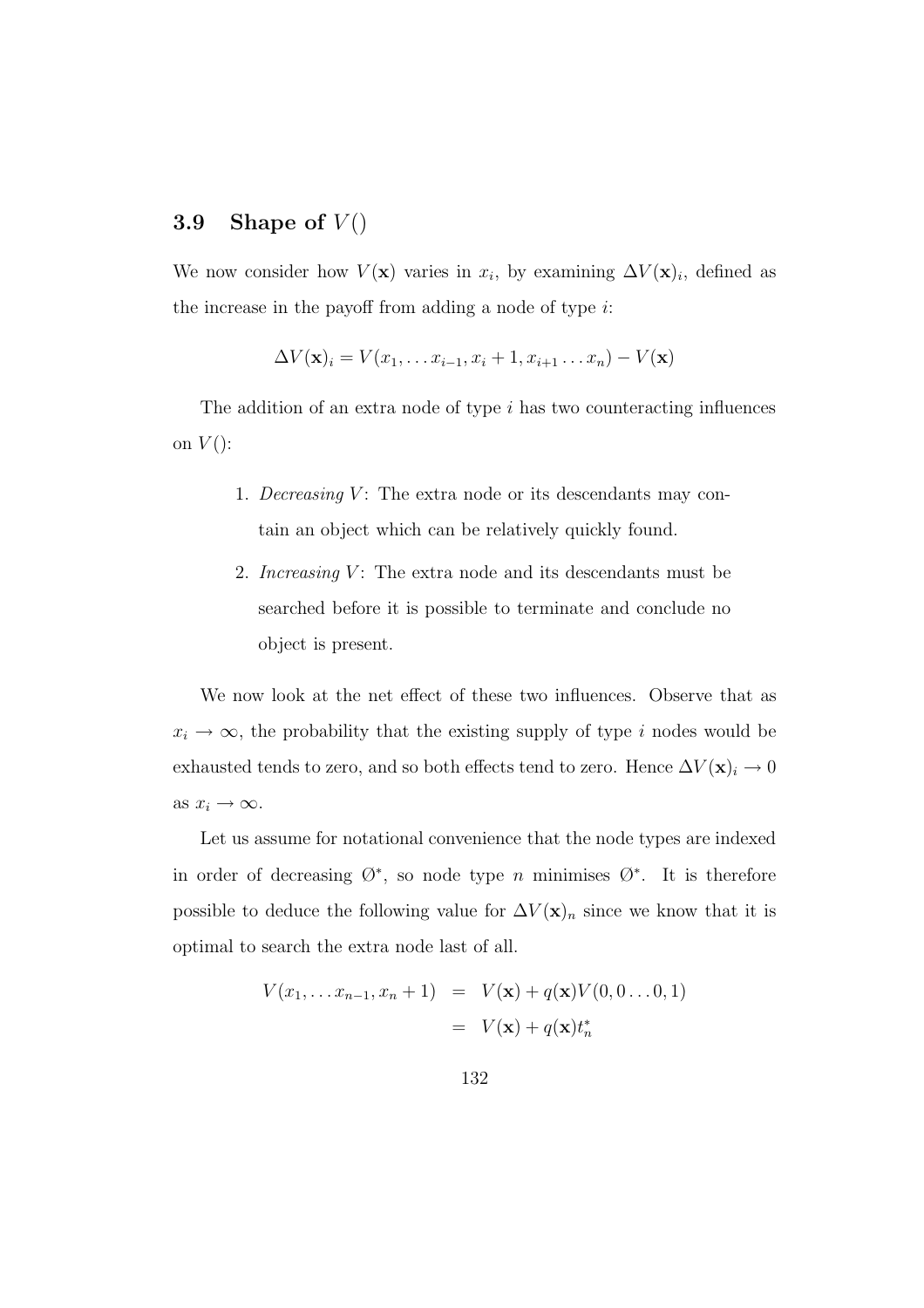Hence :  $\Delta V(\mathbf{x})_i = q(\mathbf{x}) t_n^* > 0$ 



Figure 23: Shape of  $\Delta V(\mathbf{x})_i$  for a Least Rewarding Node Type

As shown above, a least rewarding node type is always a liability. This is not true for any node types with an adjusted reward rate strictly greater than that of  $\mathcal{O}_n^*$ . To see this, consider  $\mathbf{x} = (0, 0 \dots 0, N)$ , for large N. As  $N \to \infty$ , the probability of ever terminating without finding an object becomes vanishingly small, and so does the second effect of adding a node of type i. The first effect, however, does not, and is non-zero since we required type i to have a reward rate strictly greater than  $\mathcal{O}_n$ .

To see that  $\Delta V(\mathbf{x})_i$  may have the shape as shown in Figure 24 overleaf, consider adding boxes of type 1 to a state **x**, with  $V(\mathbf{x}) > (\emptyset_1^*)^{-1}$ . The optimal policy is to search the newly revealed boxes first, since they are of type 1. Thus:

$$
V(x_1 + 1, x_2 ... x_n) = t_1^* + q_1^* V(\mathbf{x})
$$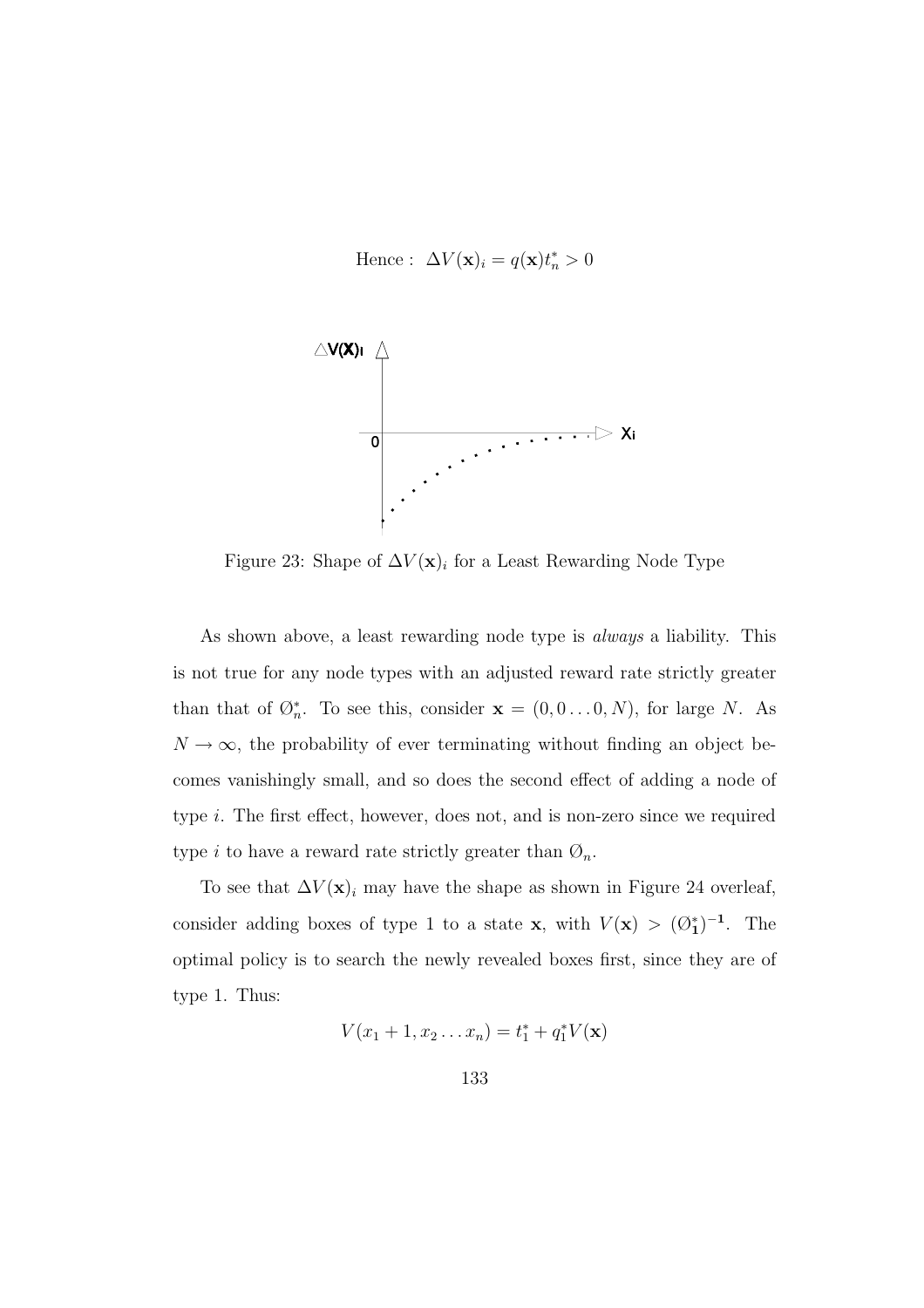

Figure 24: One Possible Shape of  $\Delta V(\mathbf{x})_i$ 

$$
\Delta V(\mathbf{x})_1 = V_1^* - p_1^* V(\mathbf{x}) = t_1^* (1 - \mathcal{O}_1^* V(\mathbf{x}))
$$

The shape of  $\Delta V(\mathbf{x})_i$  may also have a turning point, as shown in Figure 25 below. Consider for example **x** = **0**. For any node type i,  $\Delta V(\mathbf{0})$ <sub>i</sub> < 0, since  $V()$  is minimised at  $0$ .



Figure 25: Second Possible Shape of  $\Delta V(\mathbf{x})_i$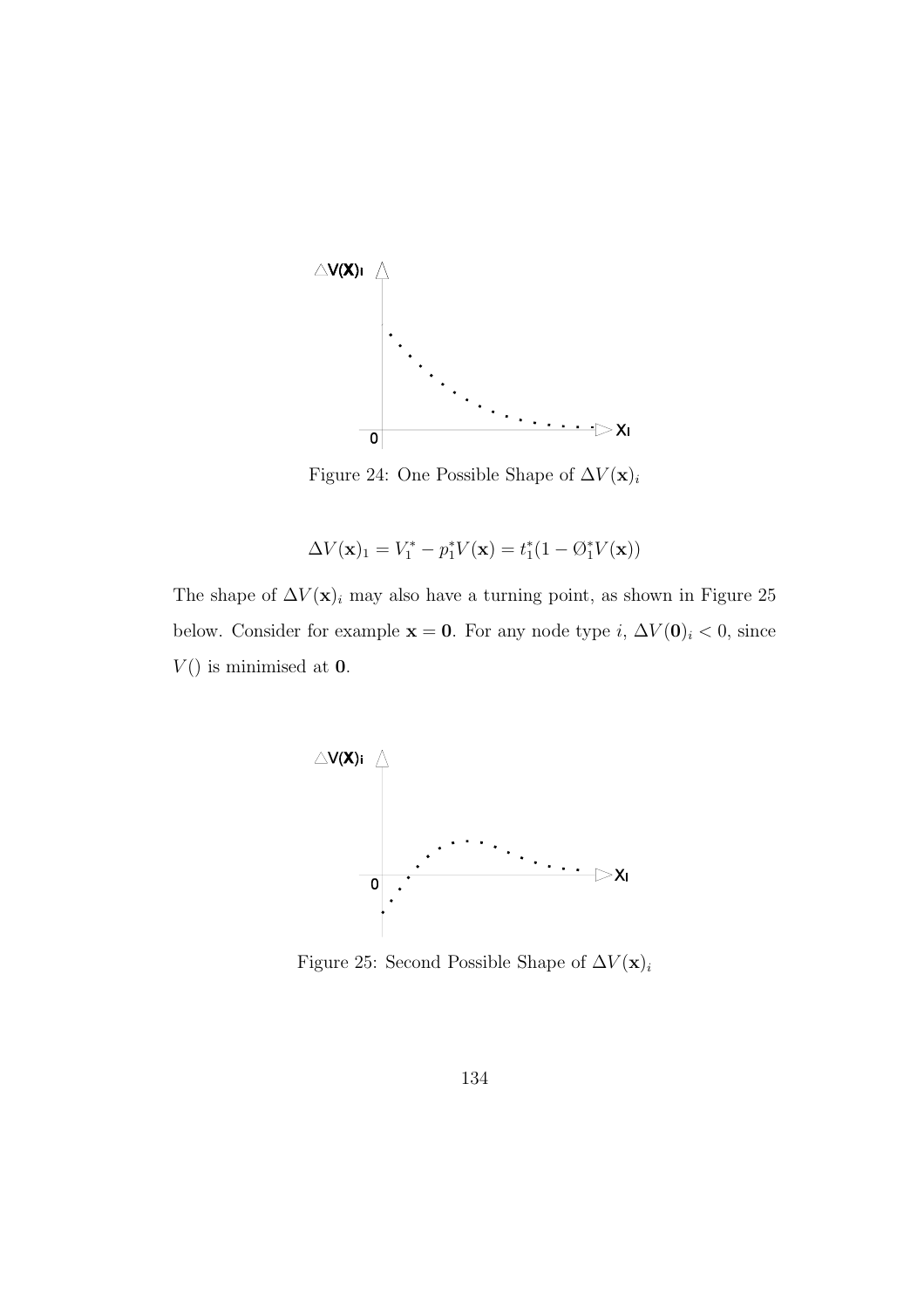## **3.10 Summary**

We have extended the branching bandits model of Weiss[88] in a number of ways. The equivalence between the semi-Markov continuous discounting case and the discrete case with transition dependent discounting highlighted in Subsection 3.5.4 could be used to derive a simple proof of the Gittins index theorem for discrete-time multi-armed bandits. The resulting proof would have much in common with Tsitsiklis' [85] proof for semi-Markov bandits.

The formulation of  $\varnothing$  as a reward rate and the discussion of overlook probabilities makes clear that in certain circumstances, the case of a (countably) infinite number of node types is tractable.

The non-constant 'retirement function' introduced in Section 3.6 is a powerful innovation, since it allows for its application to practical situations in which it is desirable to terminate search and make a decision based on its findings before an exact result is known. Specification of a retirement function allows for more powerful control of the search. As an illustration of its potential in the context of computer search, we note that it allows for a single search to be efficiently conducted in parallel, by allowing dynamic allocation and re-allocation of subsearches in accordance with findings.

Heuristic evaluations of nodes are commonly used only to determine which is the best of a given set of positions. This frequent under-utilisation of the information calculated means that the adoption of such an apparently simple evaluation function as that presented in Subsection 3.4.2 need not be as restrictive as at first appears. A standard evaluation function  $H: x \mapsto R$